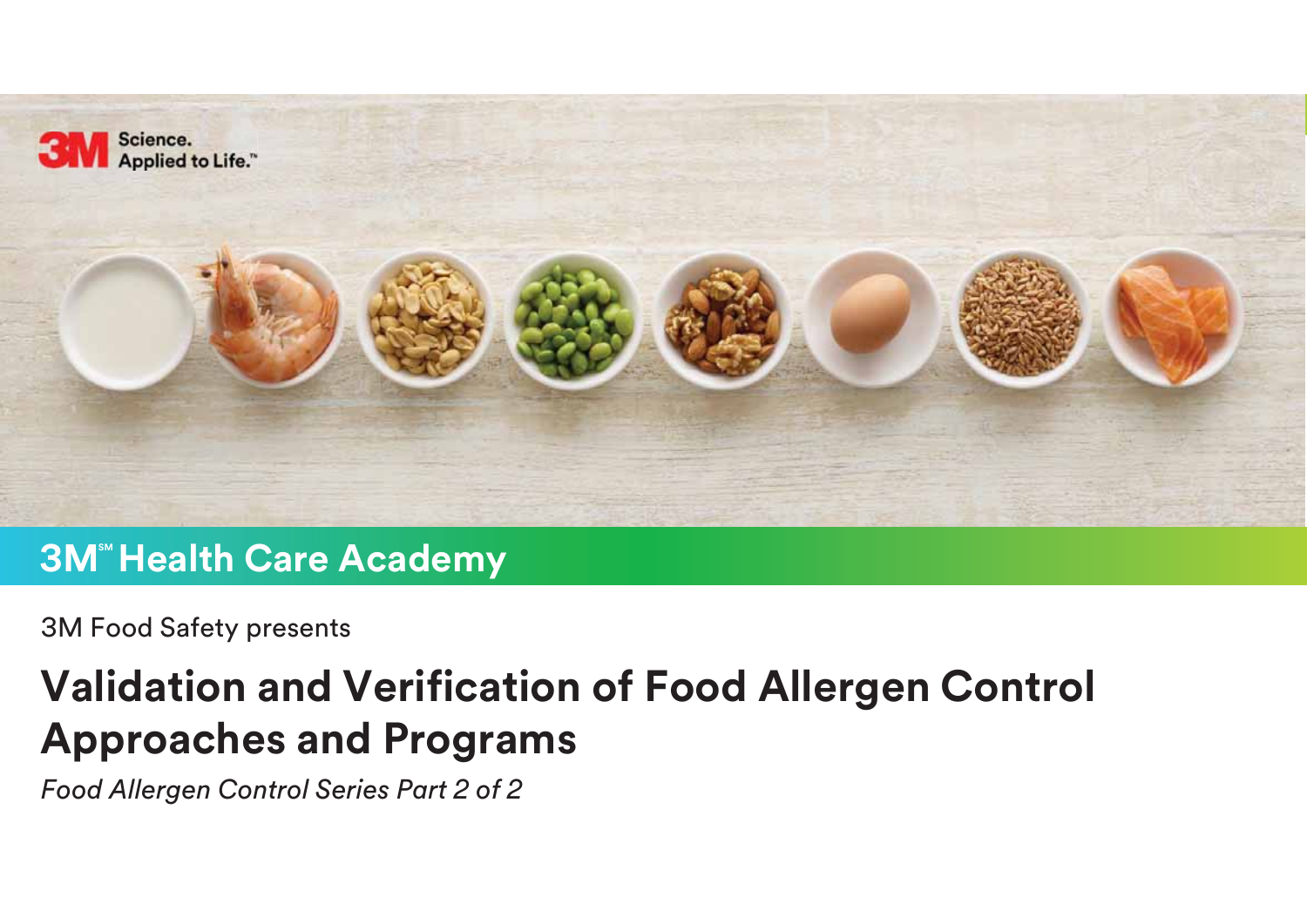## **Agenda**

- I. About 3M Food Safety
- II. Presentation by Dr. Steve Taylor
- III. Question & Answer session
- IV. Closing comments



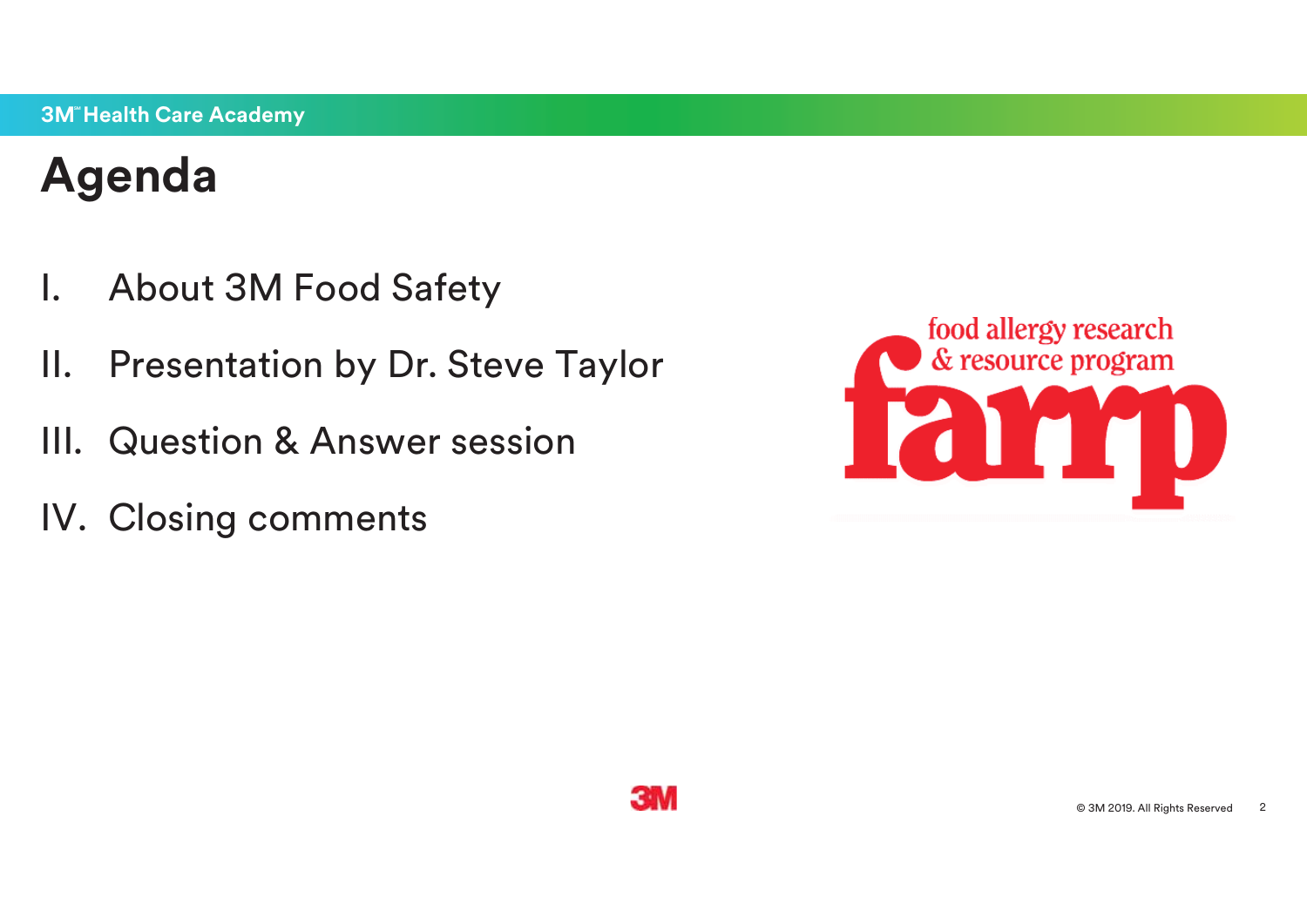

# **Your trusted partner in food safety.**

- Over 30 years in food safety industry.
- Global experience. Local support.
- Trusted by top food companies, validated around the world.

Every day, 3M Food Safety solutions and people help food and beverage processors around the world maintain the highest food safety standards and provide the highest levels of service and technical support.

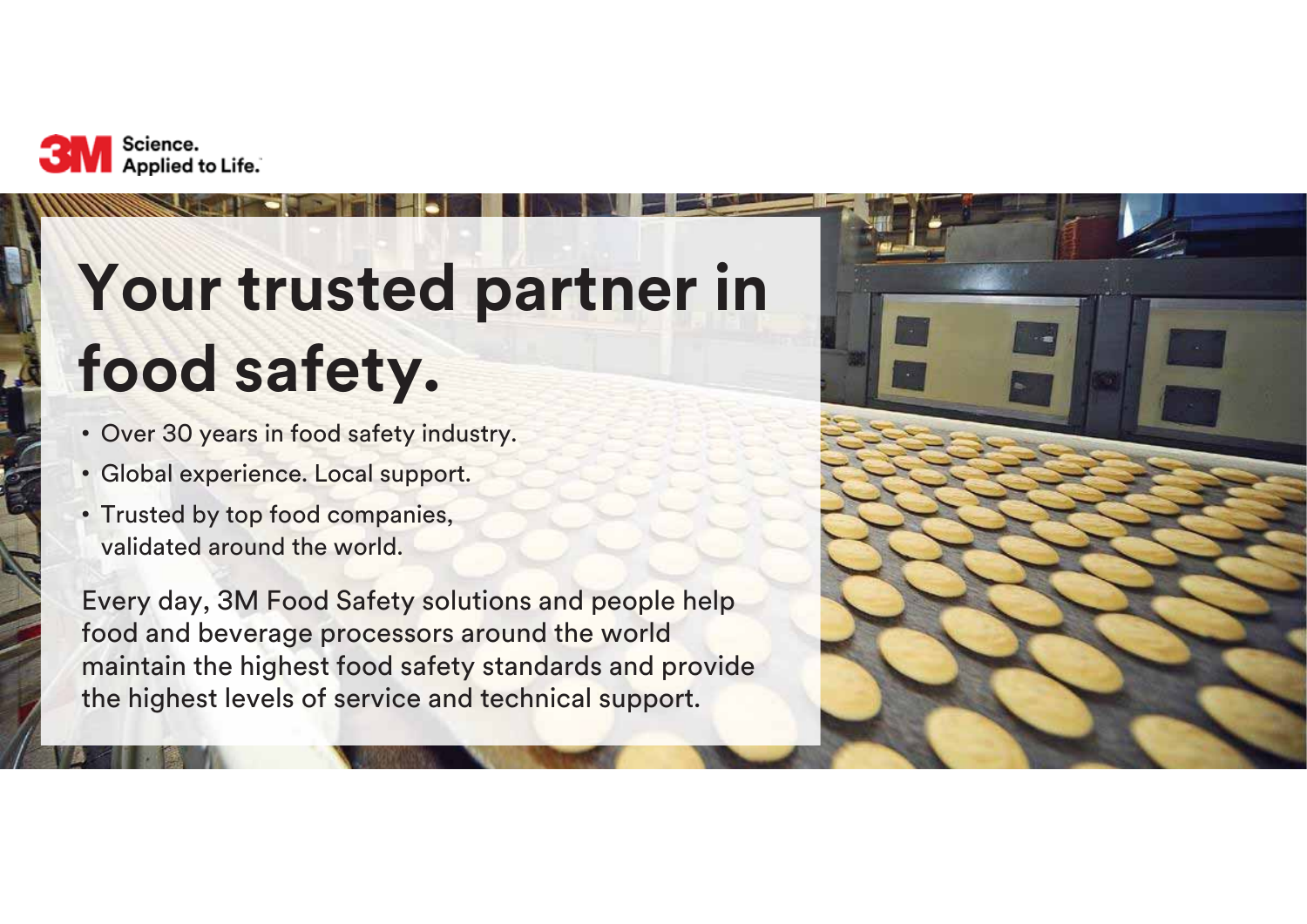## **3M Food Safety Solutions**

#### **Quality Indicator Testing Pathogen Testing**



**3M™ Petrifilm™ Plates**



**3M™ Molecular Detection System**

#### **Allergen Testing**



**3M™ Allergen Protein ELISA and Rapid Kits**



**Hygiene Monitoring System**<br>Media Solutions Media Solutions



**3M™ Clean-Trace™**



#### **Sample Handling Hygiene Monitoring UHT Beverage Testing**



**3M™ Microbial Luminescence System**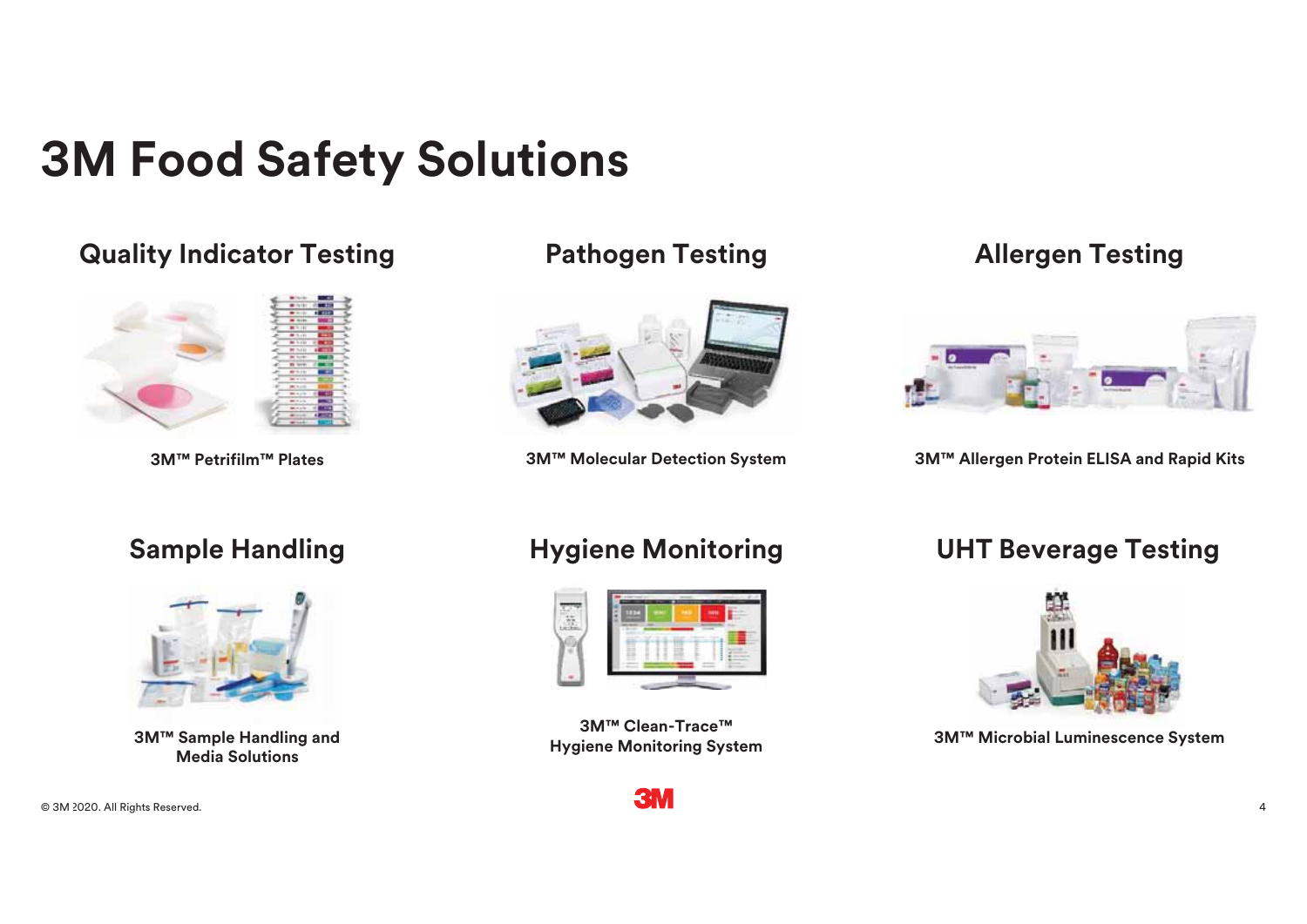## Keep up with professional development, even with your busy schedule.

Continue your education and stay current on the latest food safety topics and find the answers you need, all from one convenient source: 3M<sup>sm</sup> Health Care Academy. It's a vault of valuable resources to help deepen your expertise and improve food safety and quality within your company—organized, updated and accessible anytime… from anywhere.





#### Access On-Demand Education

Register for on-demand courses at no **SM** cost to you. See and hear experts discuss relevant industry topics, track your progress and receive a certificate for your participation.

#### Register for Upcoming Events

Continue your education through live webinars or in-person seminars.

#### Video Library

Explore our video library to learn more about industry trends and 3M Food Safety products.



#### Educational Resources

Access scientific articles, studies, white papers and more.

**3M Health Care Academy SM** © 3M 2018. All Rights Reserved <sup>5</sup>

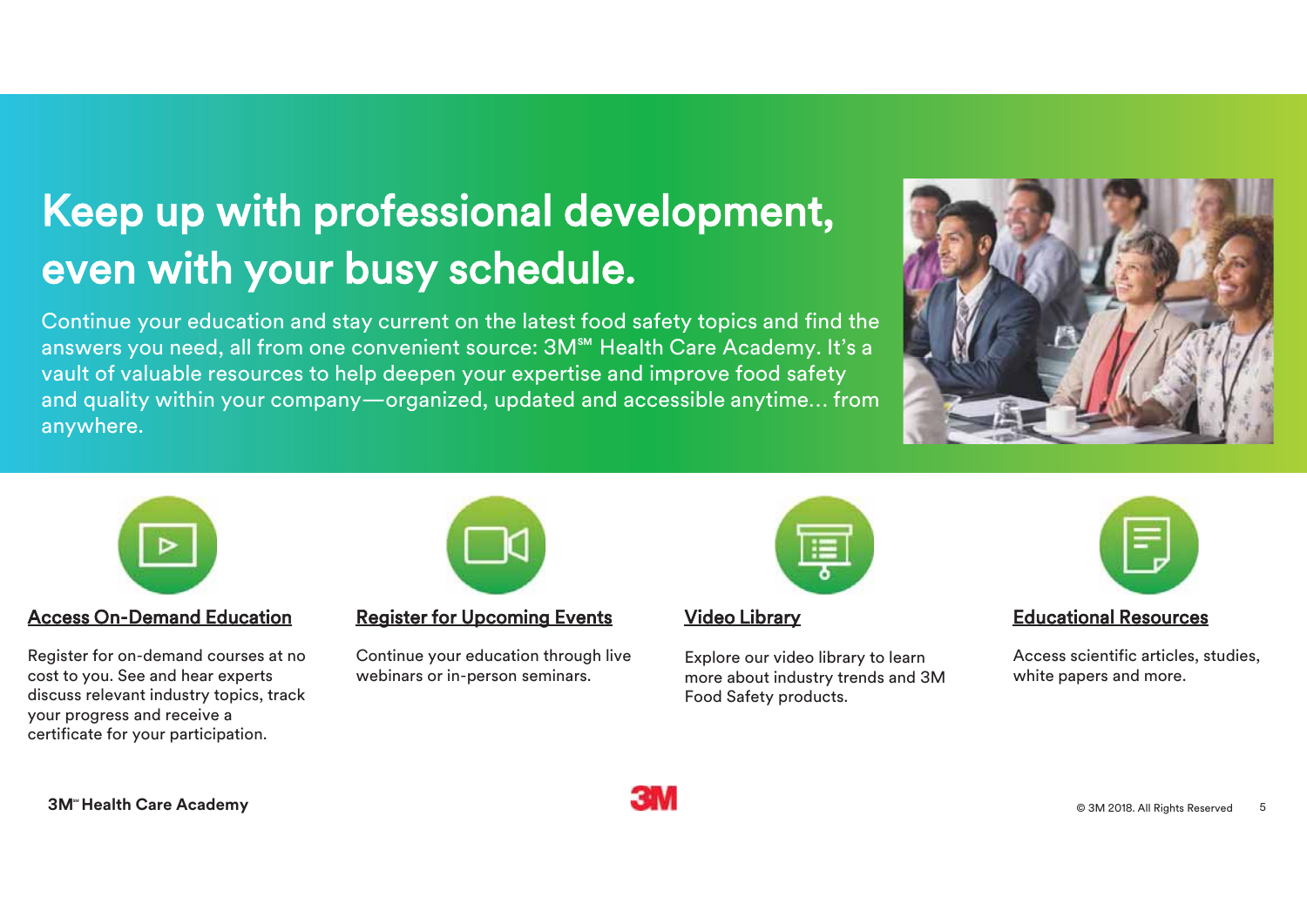# **How to get started.**

➀ Go to 3M.com/foodsafety/education

➁ Create a login username and password.

➂ Follow the links to find the resources that fit your needs.

### **One-stop education. It's that easy.**



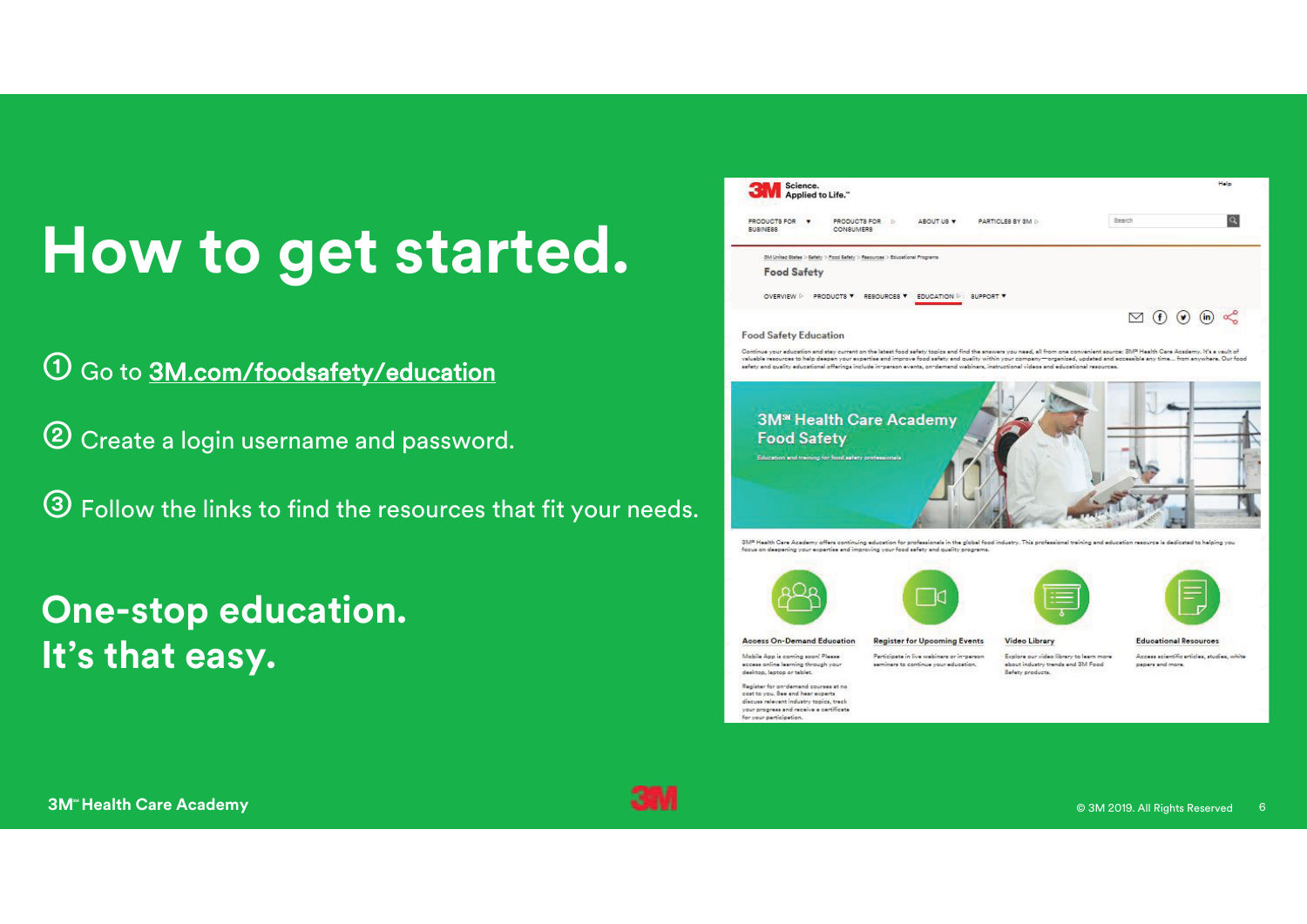## **Validation and Verification of Food Allergen Control Approaches and Programs**

Today you'll learn about:

- $\bullet$  Essentials of allergen control and where risks occur
- • Allergen control strategies for food processing operations, packaging, and cleaning and sanitation
- • Guidance for choosing the right test methods for verification and validation of sanitation standard operating procedures (SSOPs)
- The FARRP approach to validation of allergen control plans

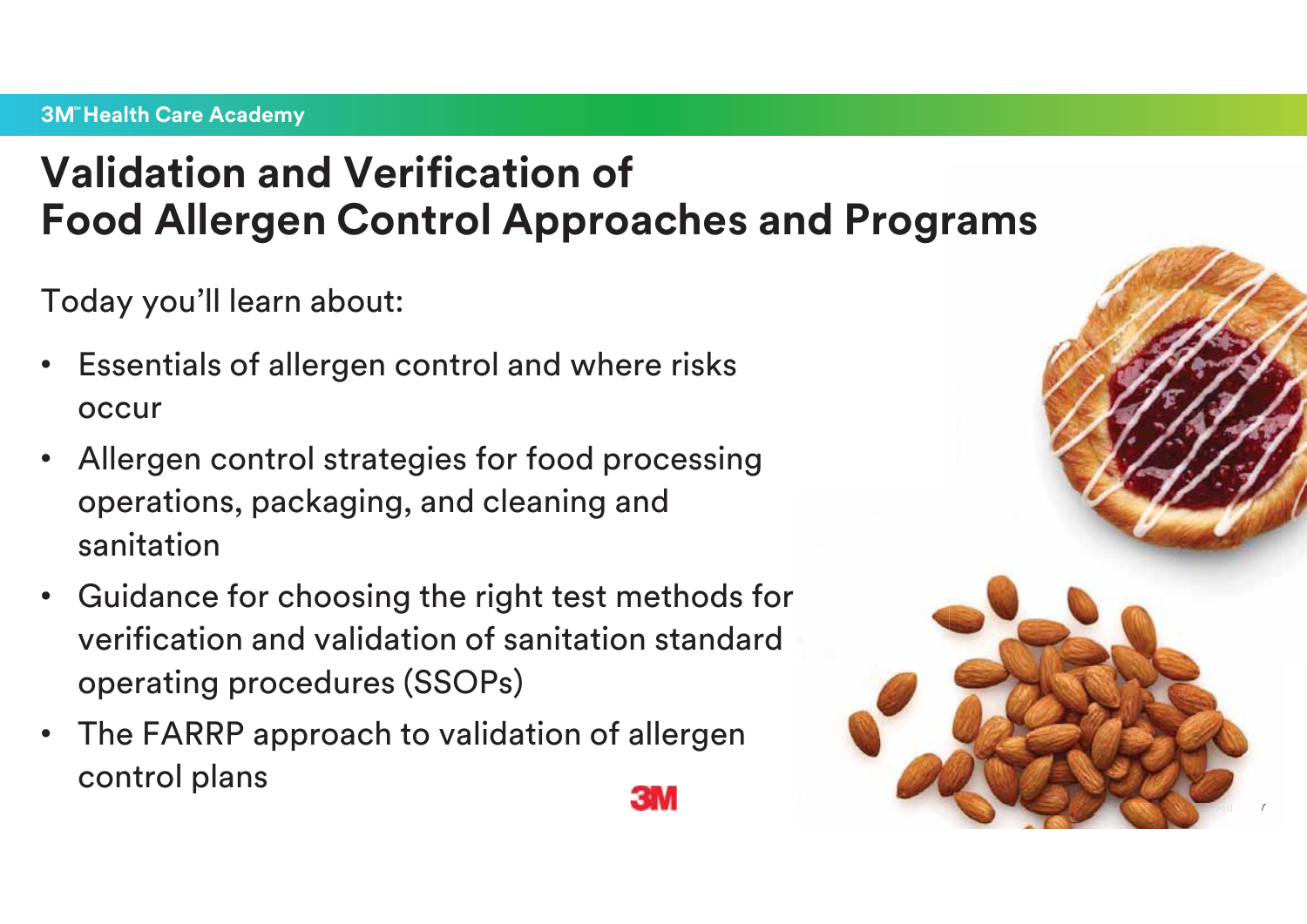## **Steve Taylor, Ph.D. Food Allergy Research and Resource Program (FARRP)**



- Founding Director (retired) of the Food Allergy Research and Resource Program and is a Professor Emeritus with the Department of Food Science and Technology the University of Nebraska-Lincoln
- $\bullet$  His research interests involve food allergies and allergylike illnesses including immunochemical methods for the detection of allergens and allergenic foods and implementation of risk assessment approaches for allergenic foods
- • In addition to research, Dr. Taylor is heavily involved in outreach to the food industry and has helped countless companies on a wide range of allergen-related topics



8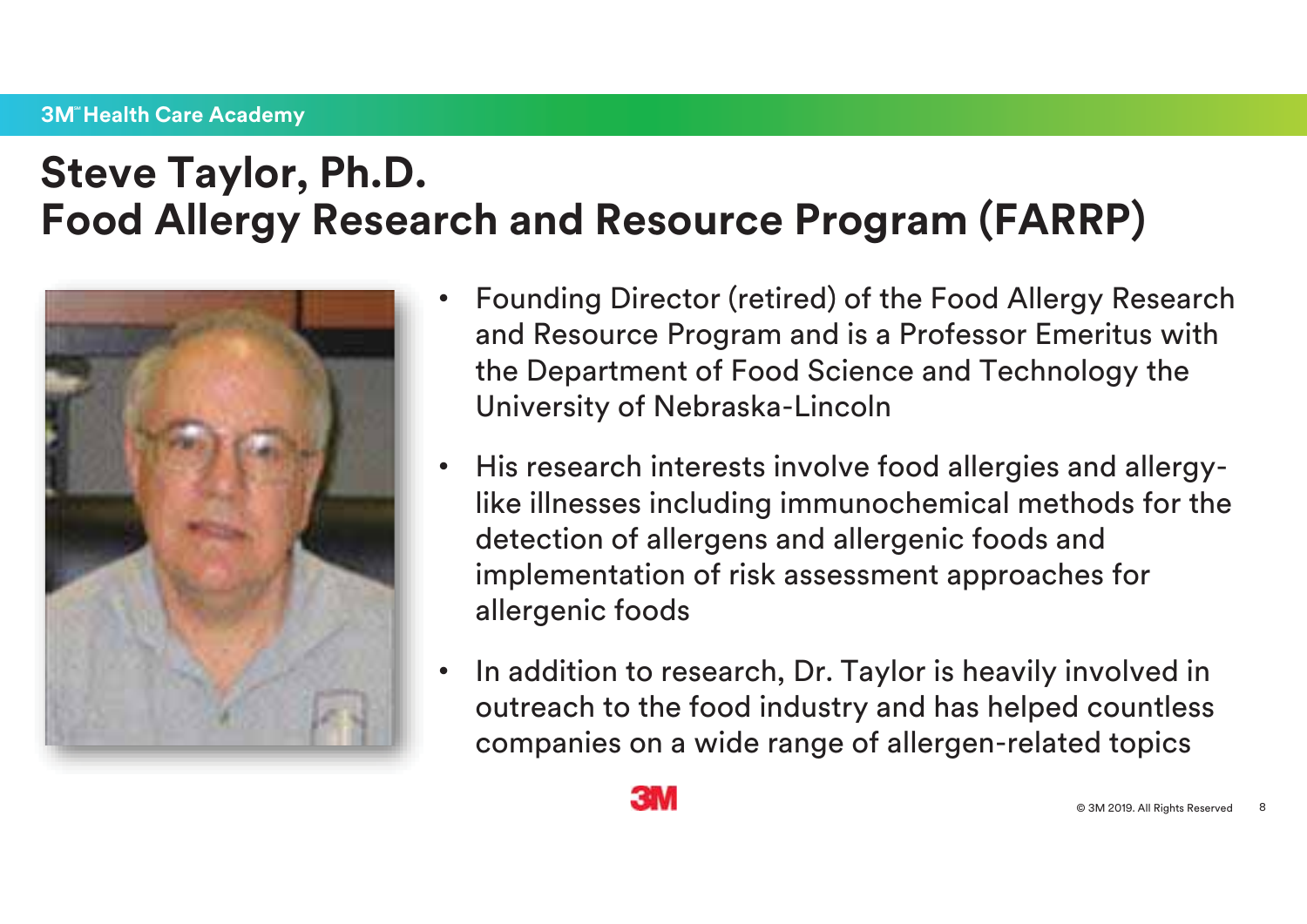## **Validation and Verification of Food Allergen Control Approaches and Programs**

Steve Taylor, Ph.D. Professor & Co-Director Food Allergy Research & Resource Program University of Nebraska-Lincoln

3M Food Allergen Control Symposium April 4, 2019 St. Paul, MN



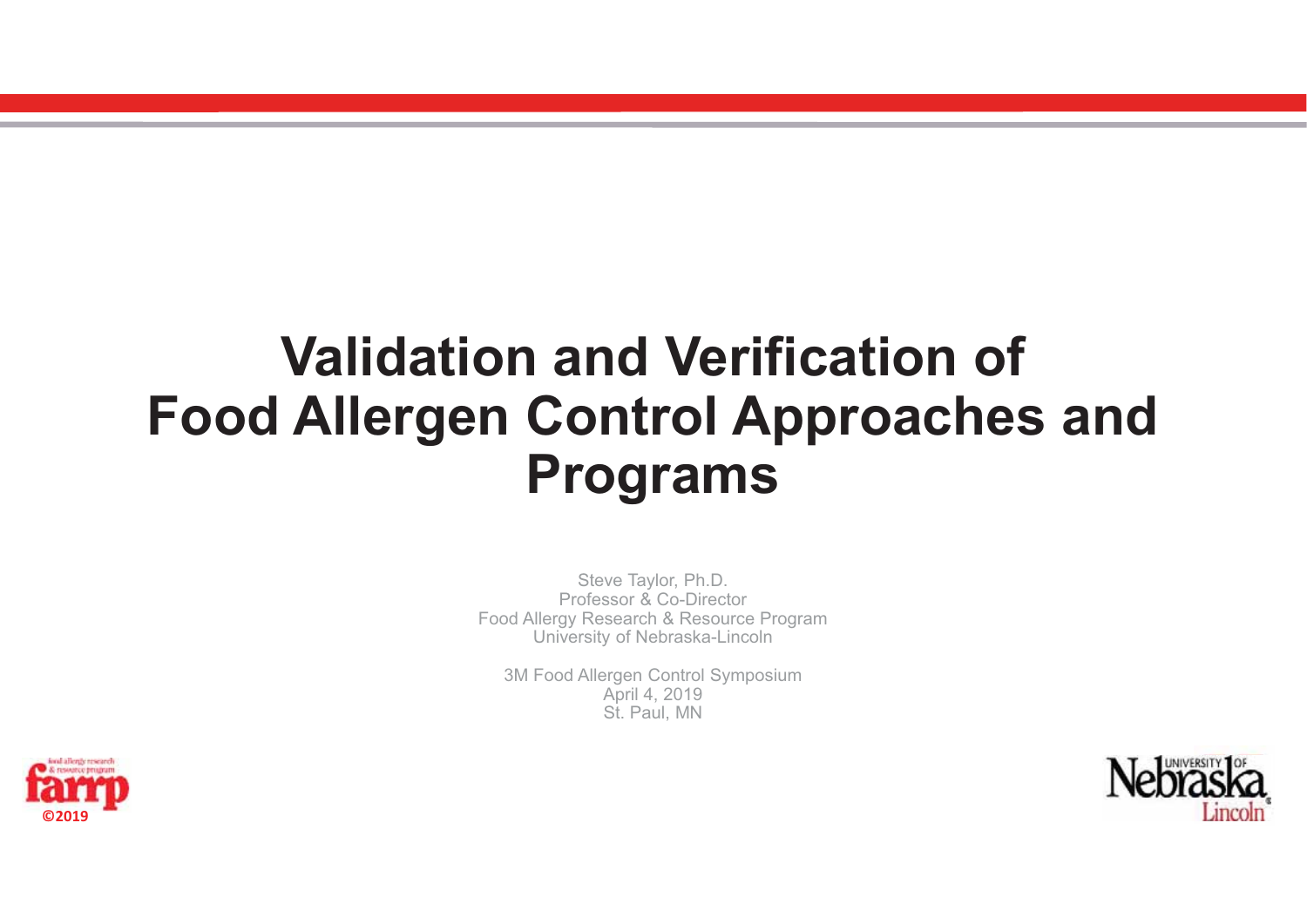## **Food Safety Modernization Act (FSMA)**

- Hazard Analysis and Risk-Based Preventive Controls (HARPC)
- Food allergens are chemical hazards
- If a facility handles any food allergens:
	- - Food allergens are almost certainly a hazard requiring control
	- Food allergen controls are applicable
	- A food safety plan is required
- Food allergens can be managed with a combination of GMPs and preventive controls



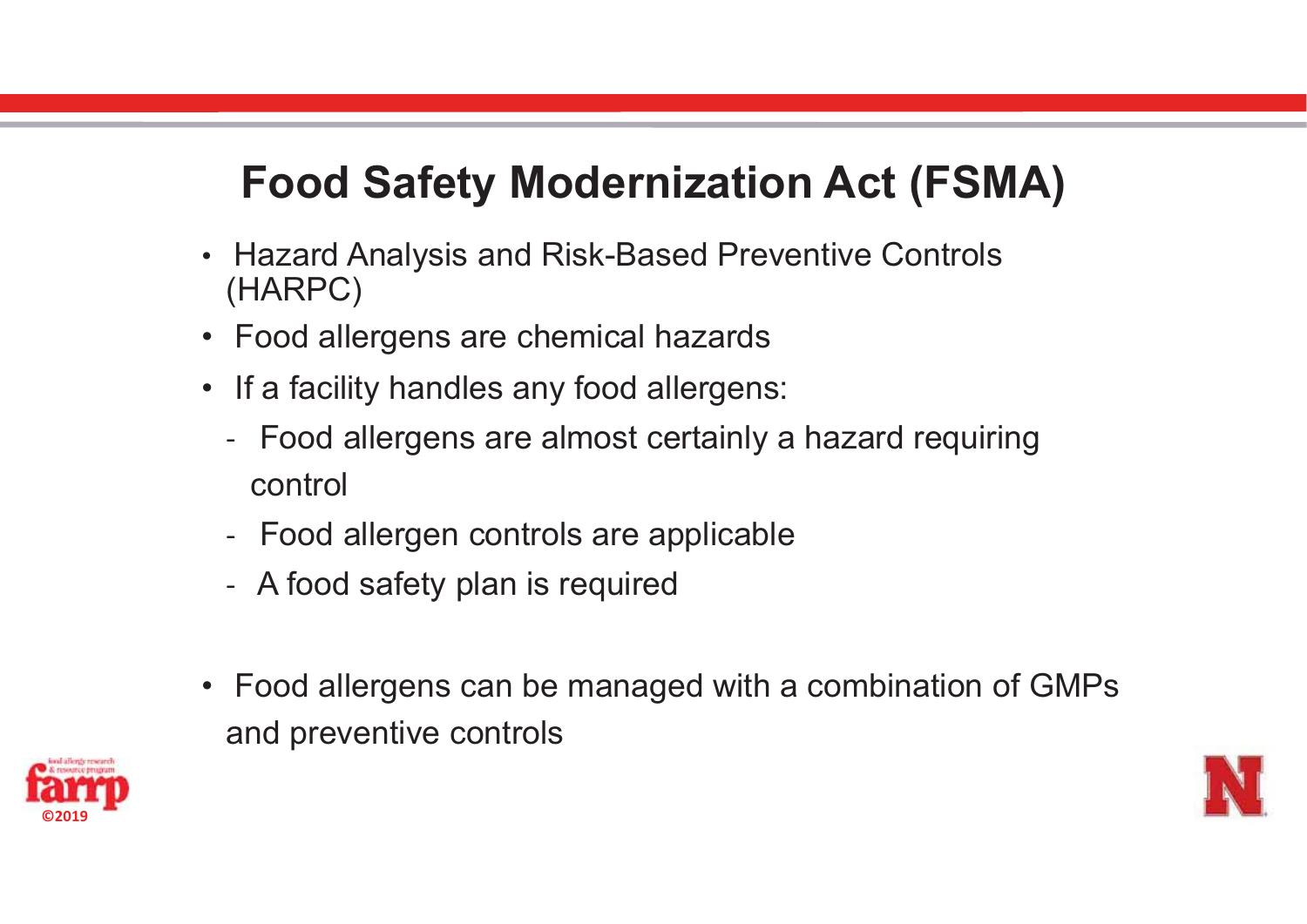## **Preventive Controls & Allergens**

- Written Hazard Analysis: allergens as chemical hazards
- If undeclared allergens are reasonably likely to occur, must have a food safety plan with allergen controls

#### Allergen Controls:

- **1. Labeling** the food to properly indicate allergencontaining ingredients
- 2. Preventing allergen **cross-contact (HARPC )**



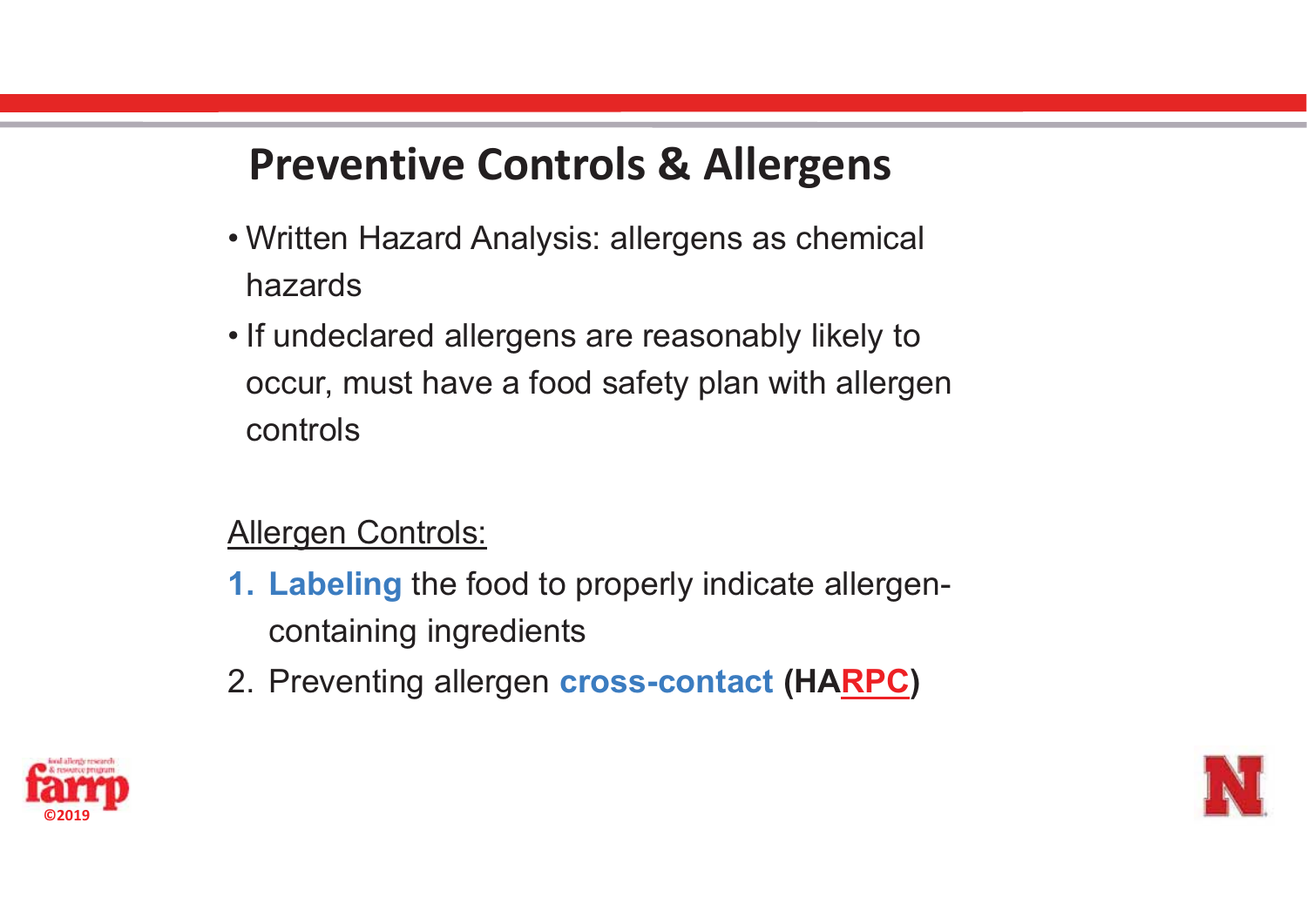## **FDA Enforcement of FSMA**

- Some inspections barely focus on allergens and predominantly focus on bacterial pathogens
- When FSMA allergen inspections are conducted, they have focused on GMP considerations
- Only recently have FSMA allergen inspections begun to focus more on Risk-Based Preventive Controls (RPC) and on allergen control plans (ACP)
- Expect more of that focus moving forward as FDA trains more inspectors to conduct ACP-based inspections
- Expect some variability and arguments as inspectors get aligned



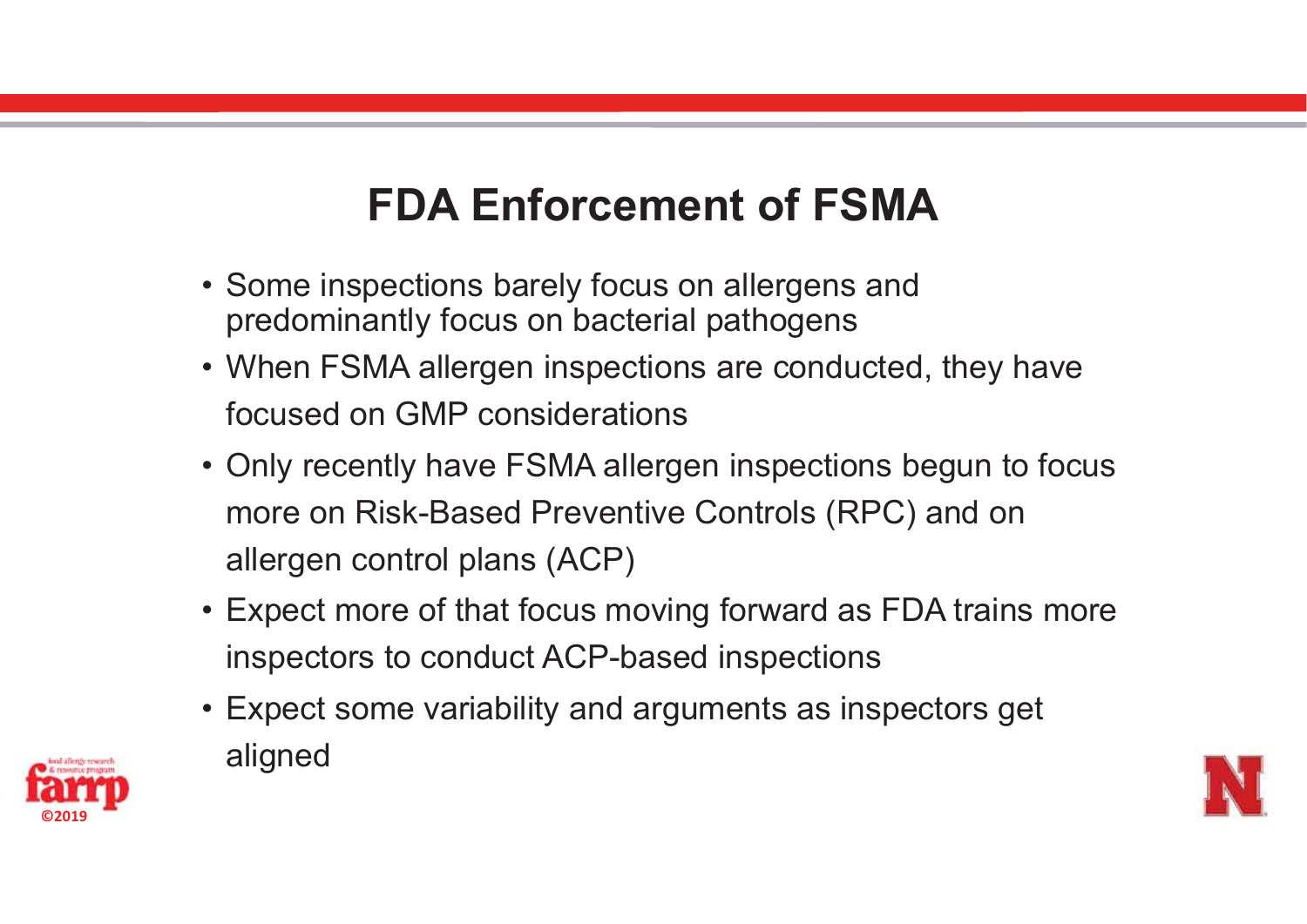## **Updated GMPs & Allergens**

| Personnel                               | <b>Hygienic practices</b><br>$\bullet$<br>Outer garments to protect against cross-contact<br>$\bullet$                                             |
|-----------------------------------------|----------------------------------------------------------------------------------------------------------------------------------------------------|
| <b>Plant construction</b><br>and design | • Operating practices/design: separation of operations<br>• Ventilation to minimize dust which would result in<br>cross-contact                    |
| Sanitary<br>operations                  | Clean utensils/equipment; storage of clean<br>equipment<br>Food-contact and non-contact surfaces<br>$\bullet$                                      |
| <b>Equipment and</b><br>utensils        | Cleanable and maintained<br>$\bullet$<br>Seams: smoothly bonded & maintained<br>$\bullet$                                                          |
| Processes and<br>controls               | Raw material and rework storage<br>$\bullet$<br>Manufacturing, processing, packing and holding<br>$\bullet$<br>conducted to minimize cross-contact |
| Warehousing and<br>distribution         | • Storage and transportation to protect against cross-<br>contact                                                                                  |



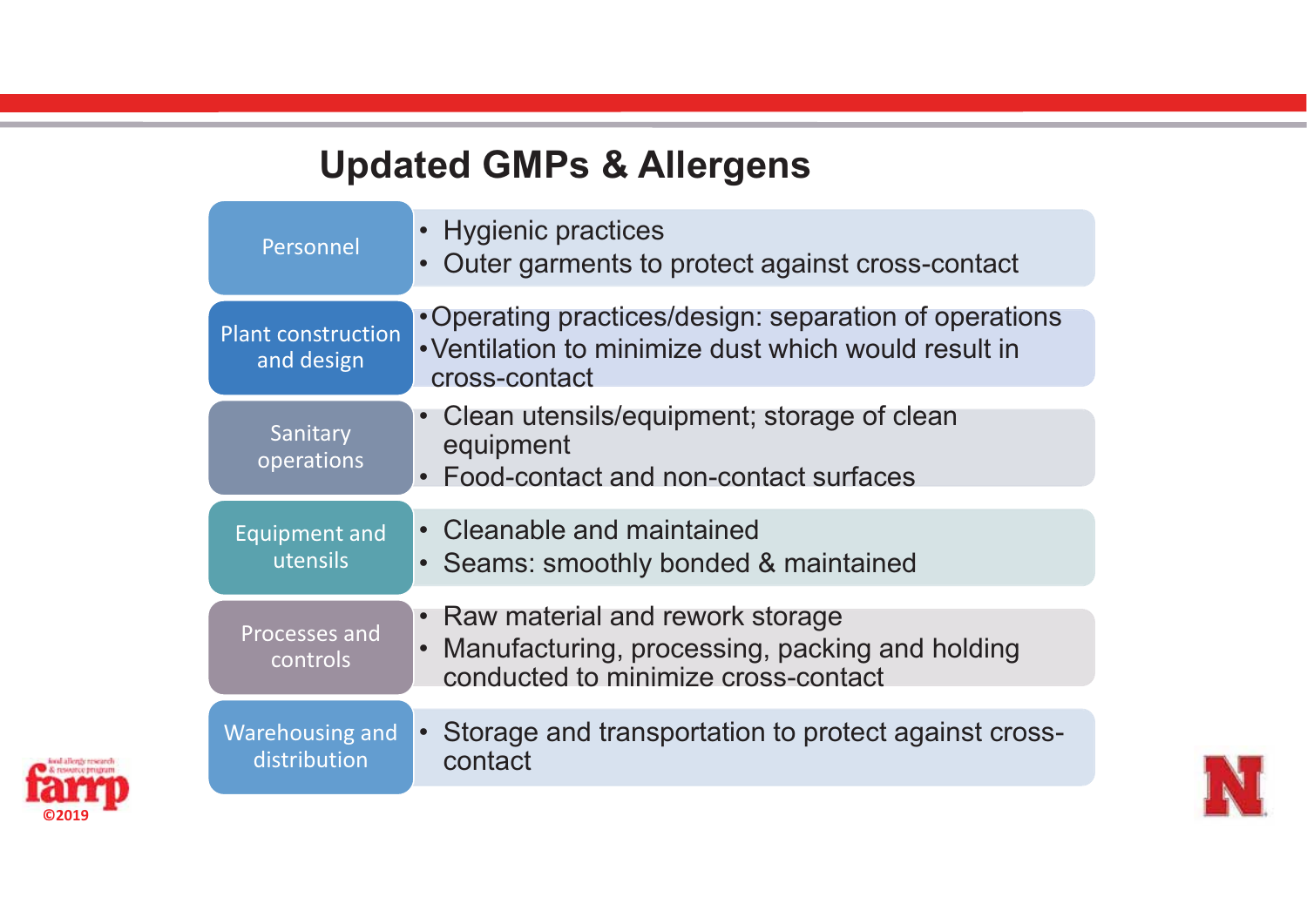## **Current Regulations: USDA FSIS**

- USDA FSIS also requires labeling of priority allergens
	- Wheat, Crustacean Shellfish, Eggs, Fish, Peanut, Milk, Tree Nuts and Soy
- Labeling policy outlined in FSIS Notice 29-13
	- April 30, 2013
- FSIS Directive 7230.1 (March 10, 2015)
	- Initiated monthly verification task beginning on April 12, 2015 to determine whether establishments accurately control and label the "Big 8" food allergens
	- Verify that all of the ingredients listed in a "May Contain" or "Produced in a facility" statement on incoming food & food ingredients are listed on the final product label, except when:
		- The producer contacts the supplier and confirms in writing that the statement is a cautionary statement, and no such ingredient is in the product; AND
		- Includes a written statement in its hazard analysis documentation to support why the precautionary allergen statement is not carried forward to the finished meat or poultry product



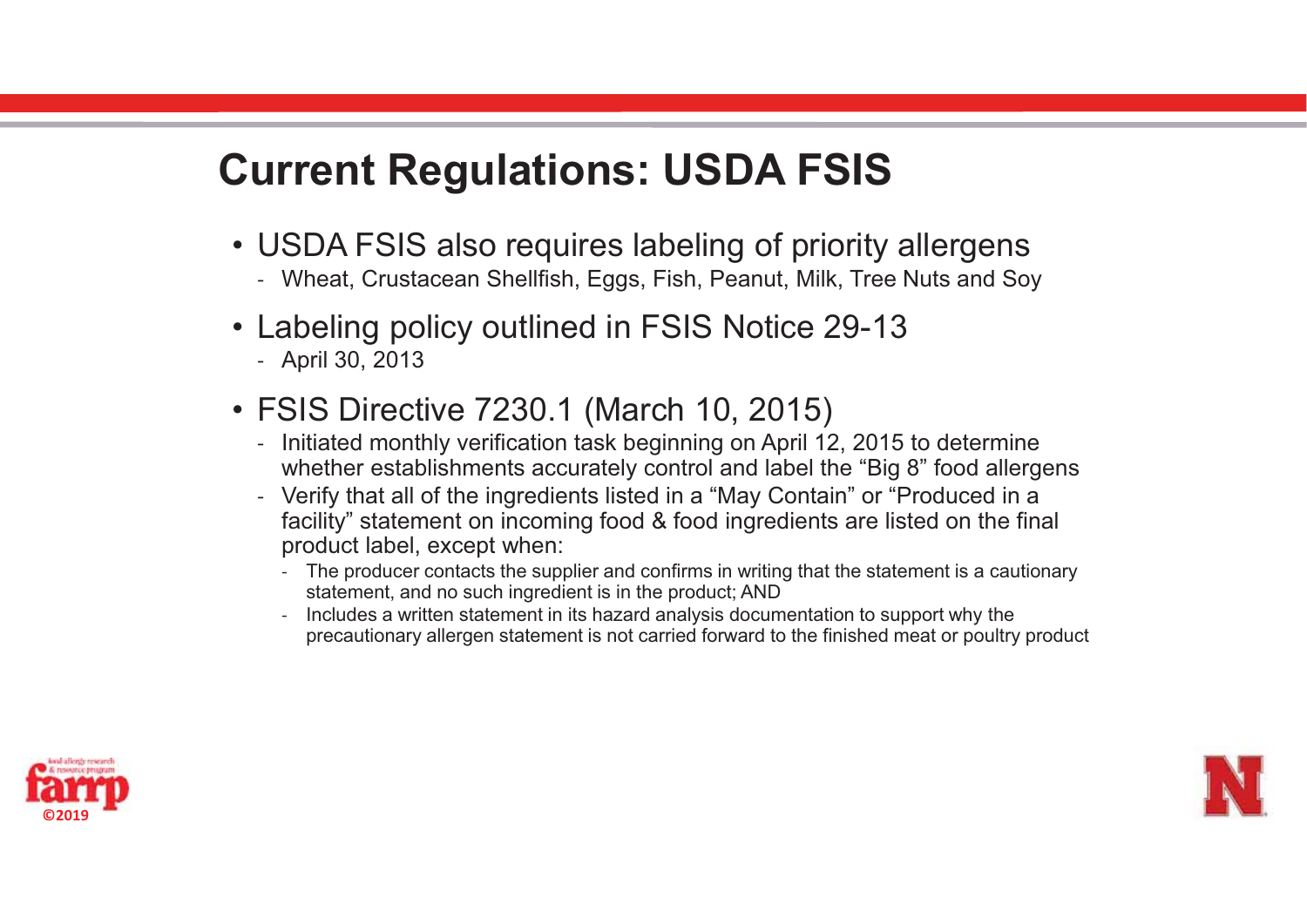# **Keys to Development of an Effective Allergen Control Plan**

## **Focus on the Big 8**



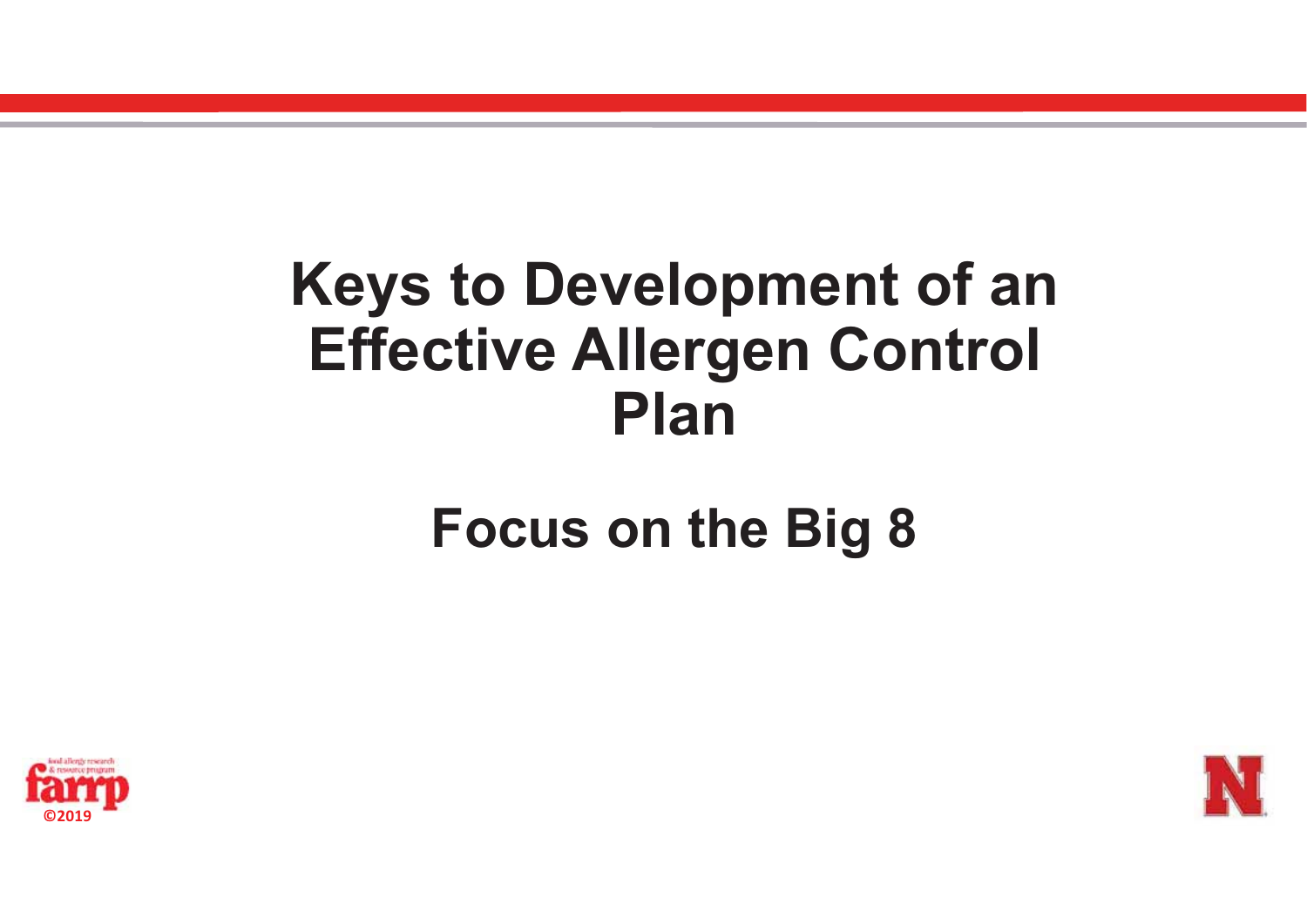#### **Essentials of Allergen Control**

- Form an allergen control team
- Conduct a hazard assessment to identify critical allergenic ingredients, formulations, unit operations, and preventive control locations
- Quantitative risk assessment helps to determine the extent of the concern



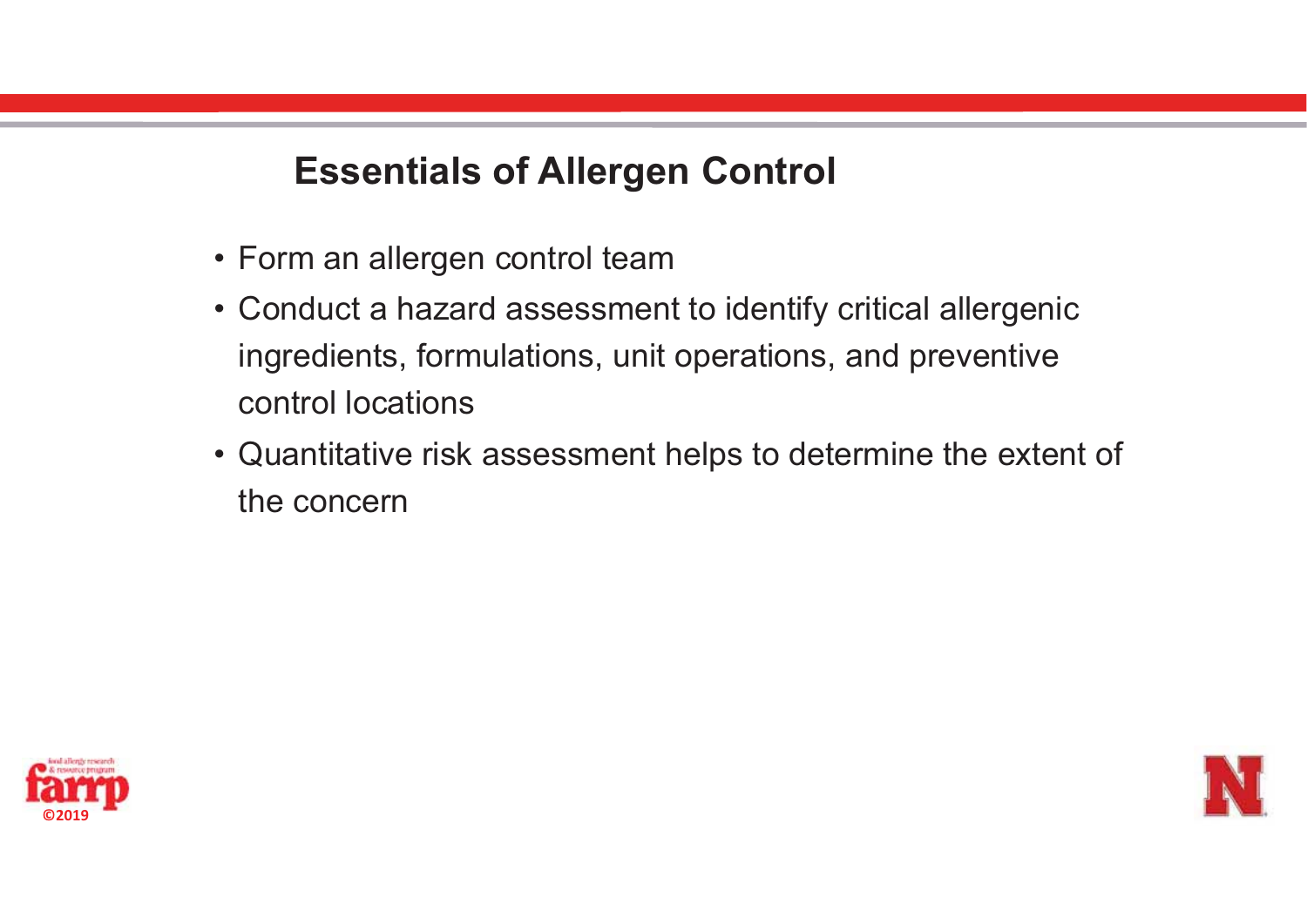#### **Essentials of Allergen Control**

- Develop an allergen process flow diagram (allergen map)
- Identify the areas where preventive controls can be implemented; what is a preventive control and what is GMP?
- Develop an allergen control plan (ACP) specific to each processing facility and each product
- Review the ACP on some regular basis and especially for new products, introduction of new processing capabilities, new ingredients
- Incorporate ACP into overall Food Safety Plan



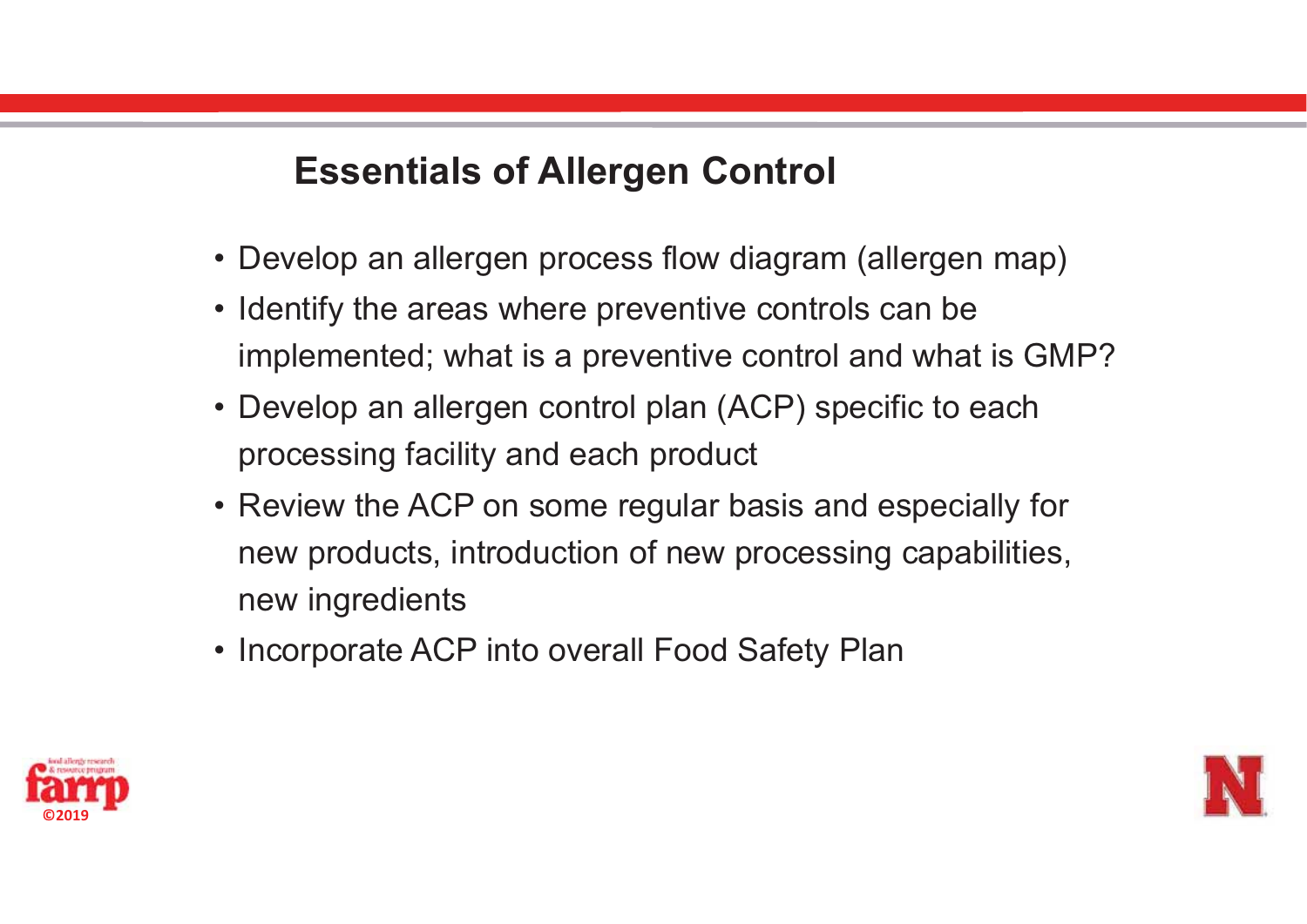## **Where Risks Occur**

- $\bullet$ Research and Development
- •Engineering and System Design
- $\bullet$ Raw Materials/Suppliers/Co-Packers/Purchasing
- $\bullet$ Operations/Manufacturing
- $\bullet$ Packaging and Labeling
- $\bullet$ Cleaning/Sanitation
- $\bullet$ Human Error/Training

It is everyone's job; we are all in this together (team effort)



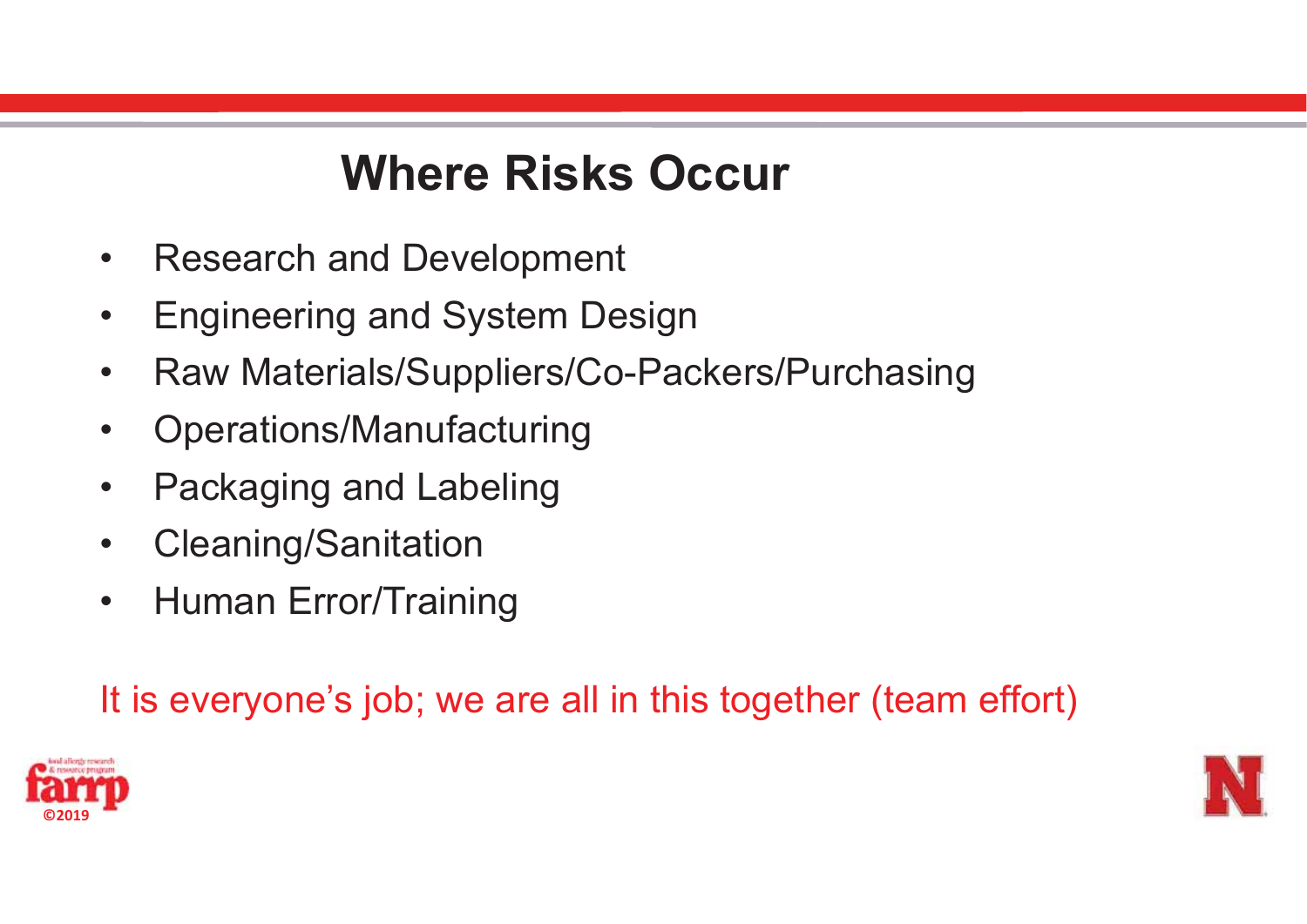## **Where Risks Occur**

- $\bullet$ Research and Development
- $\bullet$ Engineering and System Design
- $\bullet$ Raw Materials/Suppliers/Co-Packers/Purchasing
- $\bullet$ Operations/Manufacturing
- $\bullet$ Packaging and Labeling
- $\bullet$ Cleaning/Sanitation
- $\bullet$ Human Error/Training

Where can Preventive Controls be Implemented? Preventive Controls vs. GMPs



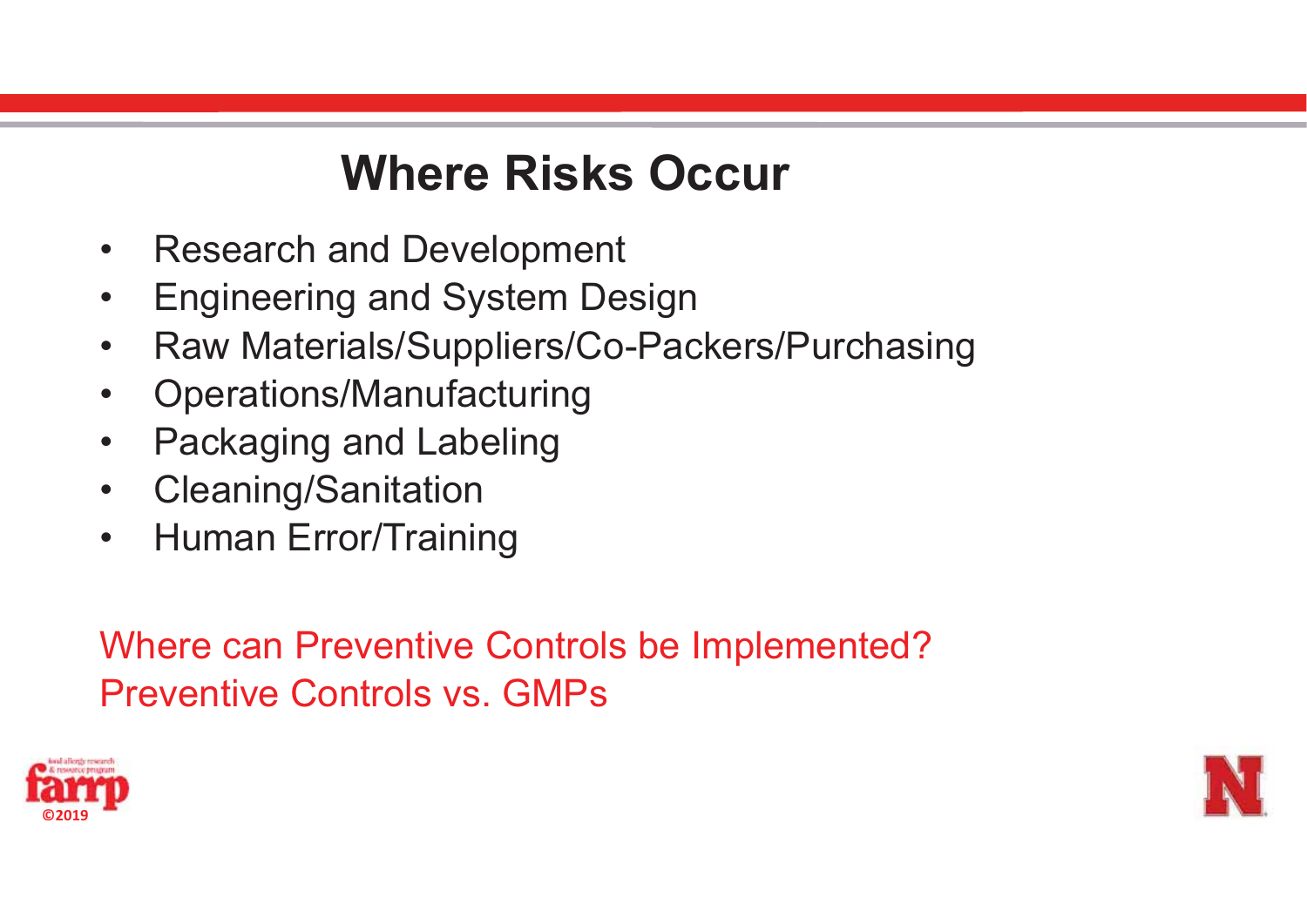### **Engineering Design & Maintenance**

- $\bullet$  Purchase, design, modify equipment using sanitary design principles
	- $\triangleright$  Ensure equipment is easy to clean, inspect and disassemble if necessary
- $\bullet$ Prevent cross-contact at line cross-overs
- $\bullet$  Assess the need to segregate adjacent processing lines with physical barriers, etc.
	- Assess the risk of dust as a source of allergen cross-contact
- $\bullet$  Assure that maintenance procedures will not allow cross-contact



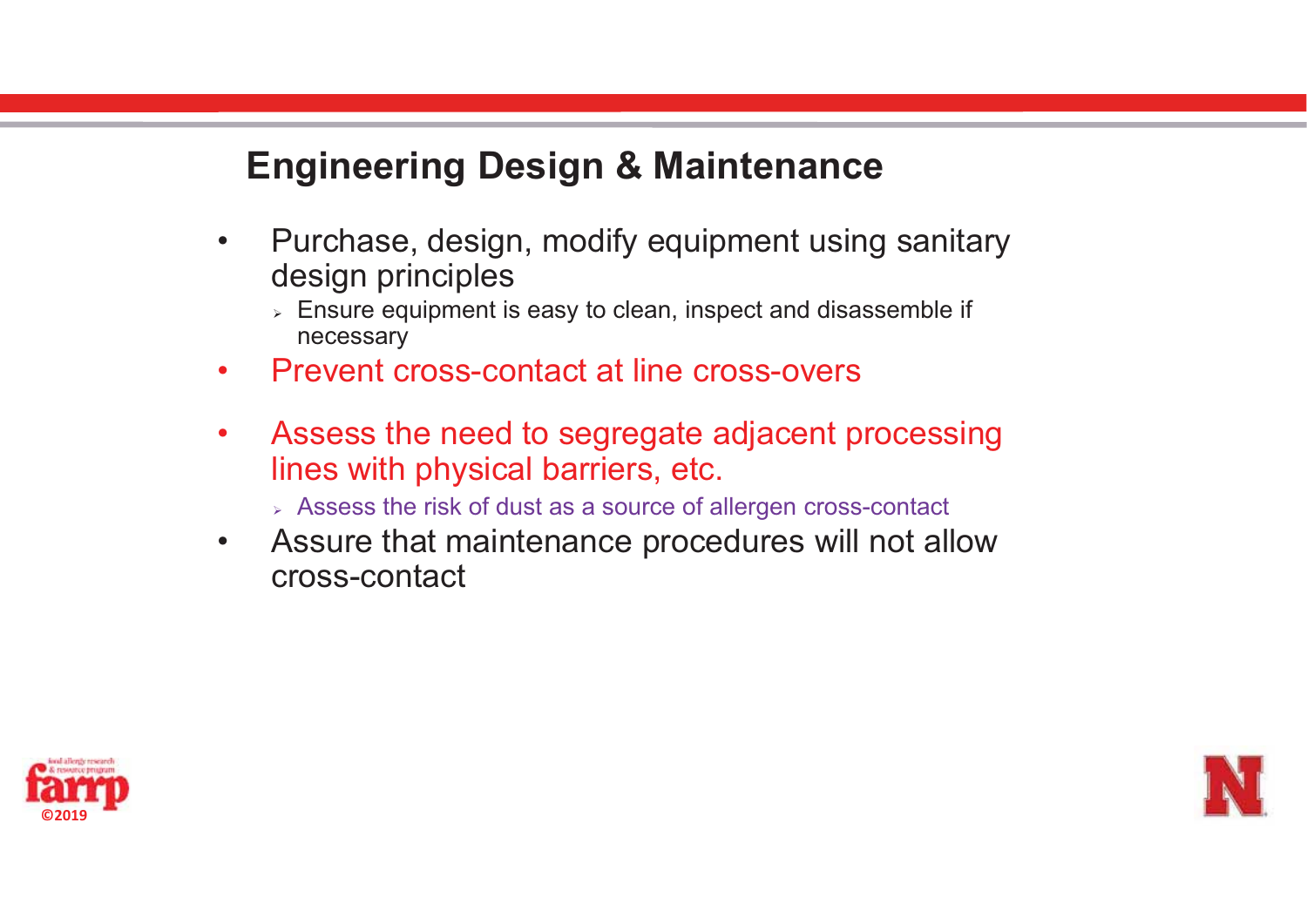### **Receiving**

- Review and inspect incoming shipments of raw materials for allergen information
- Develop a company-wide system for tagging all raw materials for easy identification in your facilities (Ex. color coding, symbols/icons, etc.)
- Assure that each incoming container is appropriately tagged and placed in the appropriate storage area



**©2019**



IAFP (http://www.foodprotection.org/resources/food-allergenicons/)

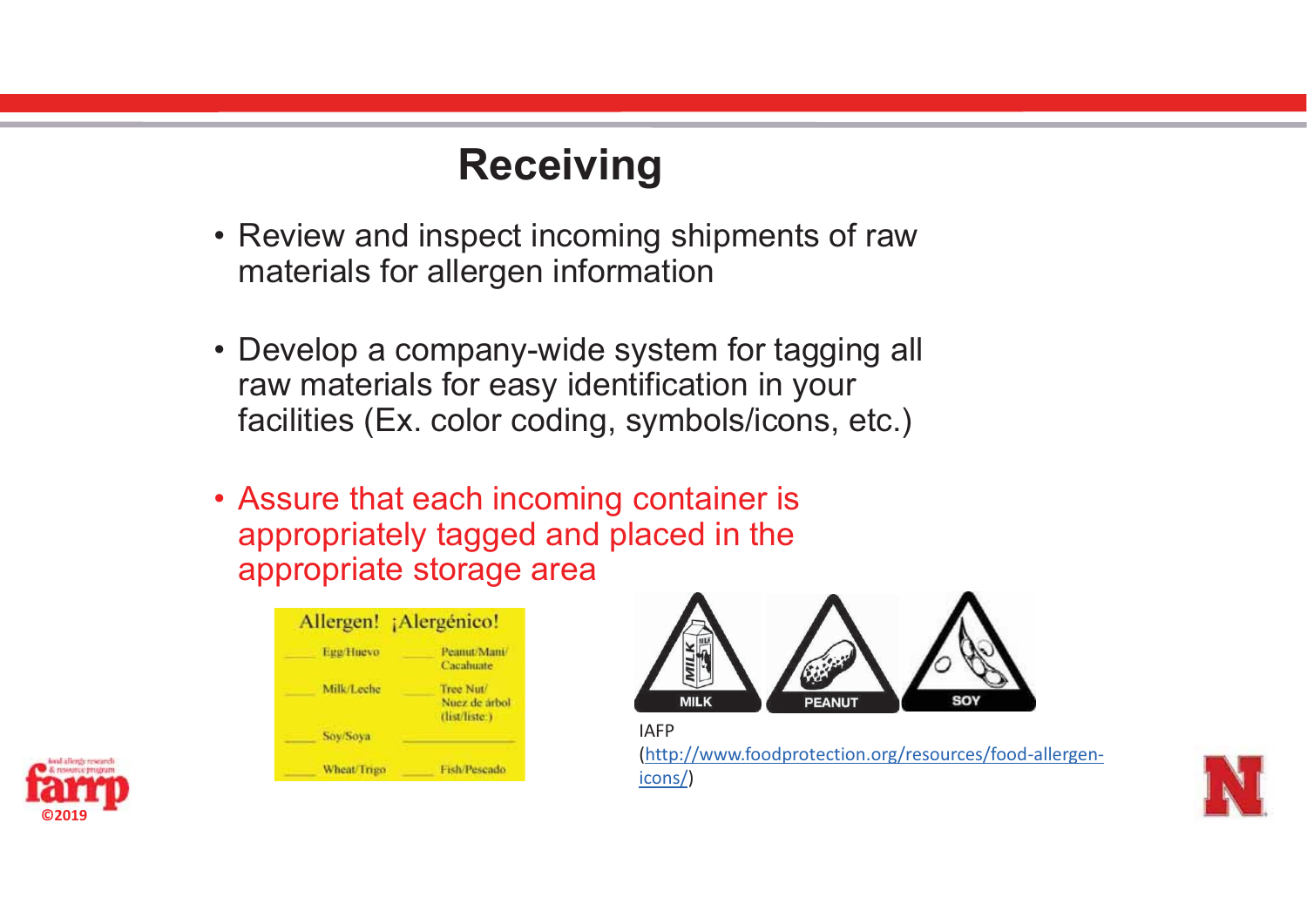## **Storage – Raw Material**

- Segregate allergenic raw materials/products separately to avoid cross contact where possible
	- Avoid storing allergenic ingredients above non-allergens or different allergens where possible
- When storing ingredients from same source together (e.g. all milk) consider the allergen load (butter oil – low; lactose – low to moderate; casein –high)





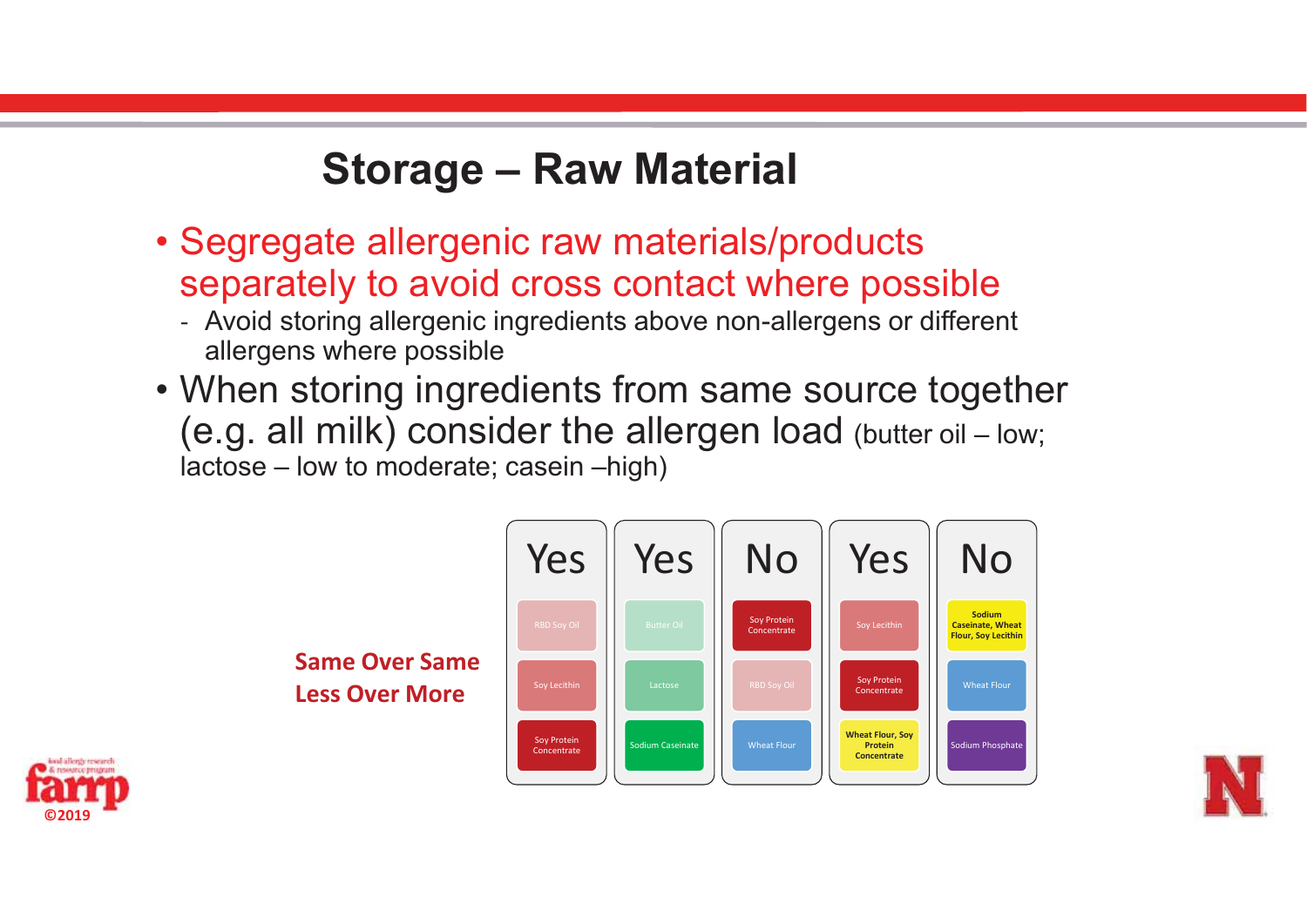### **Storage – Raw Material**

• Mark or tag allergenic ingredients to allow their easy identification in storage and to help assure the items are returned from the staging area to the appropriate storage shelf/area

|             | Allergen! ¡Alergénico!                      |
|-------------|---------------------------------------------|
| Egg/Huevo   | Peanut/Mani/<br>Cacahuate                   |
| Milk/Leche  | Tree Nut/<br>Nuez de árbol<br>(list/liste.) |
| Soy/Soya    |                                             |
| Wheat/Trigo | Fish/Pescado                                |



IAFP (http://www.foodprotection.org/resources/food-allergenicons/)



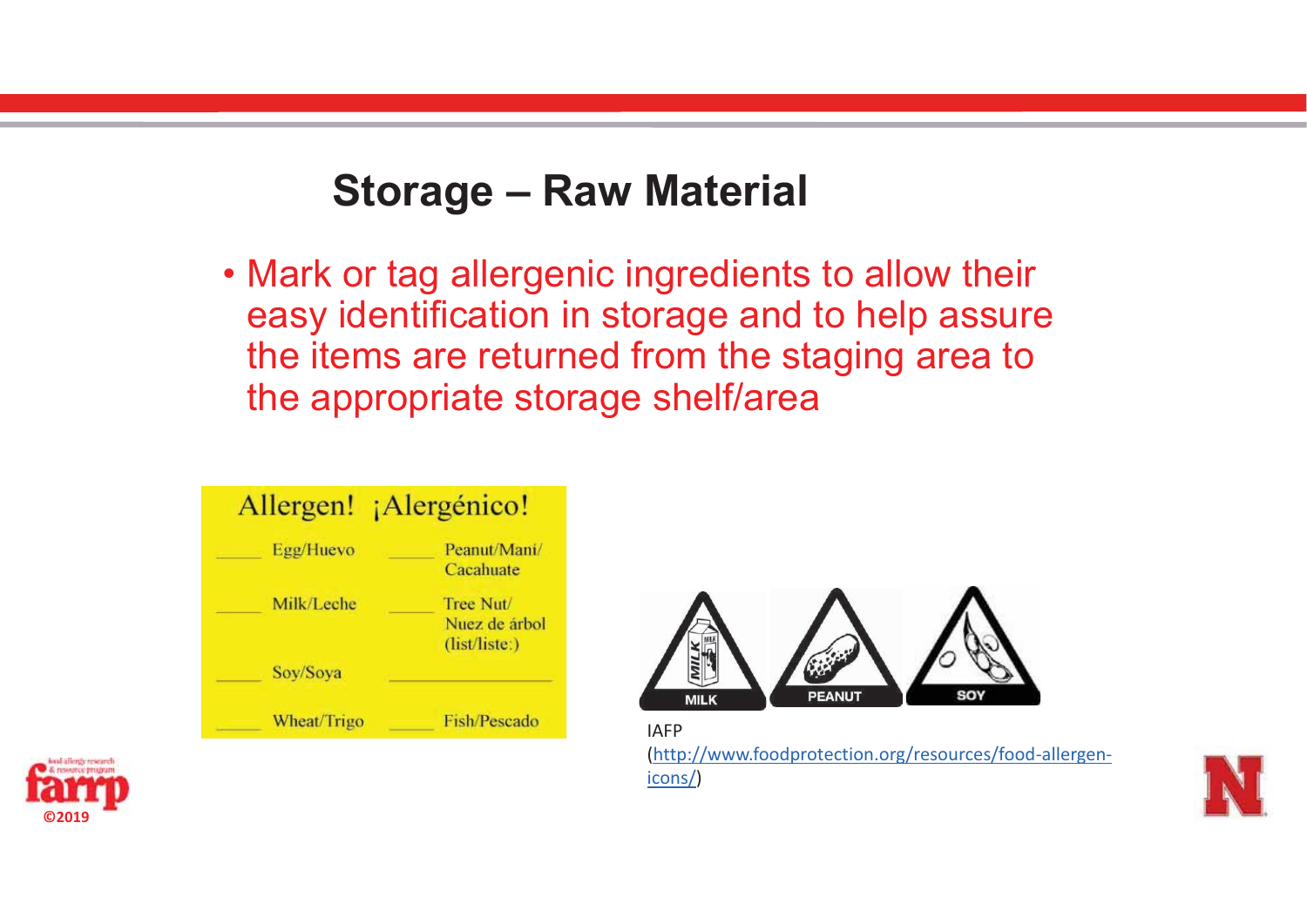### **Operation Strategies - Staging**

- Use clearly designated staging areas for allergenic ingredients/products
	- ≻ Use segregated/color coded utensils to avoid allergen cross contact
	- $\triangleright$  Could also consider dedicating utensils to a line with the same allergen profile
- Assure that the correct ingredients are assembled and incorporated into the formulation
- Clearly label opened, partially used ingredient bags and return these items to the appropriate storage area





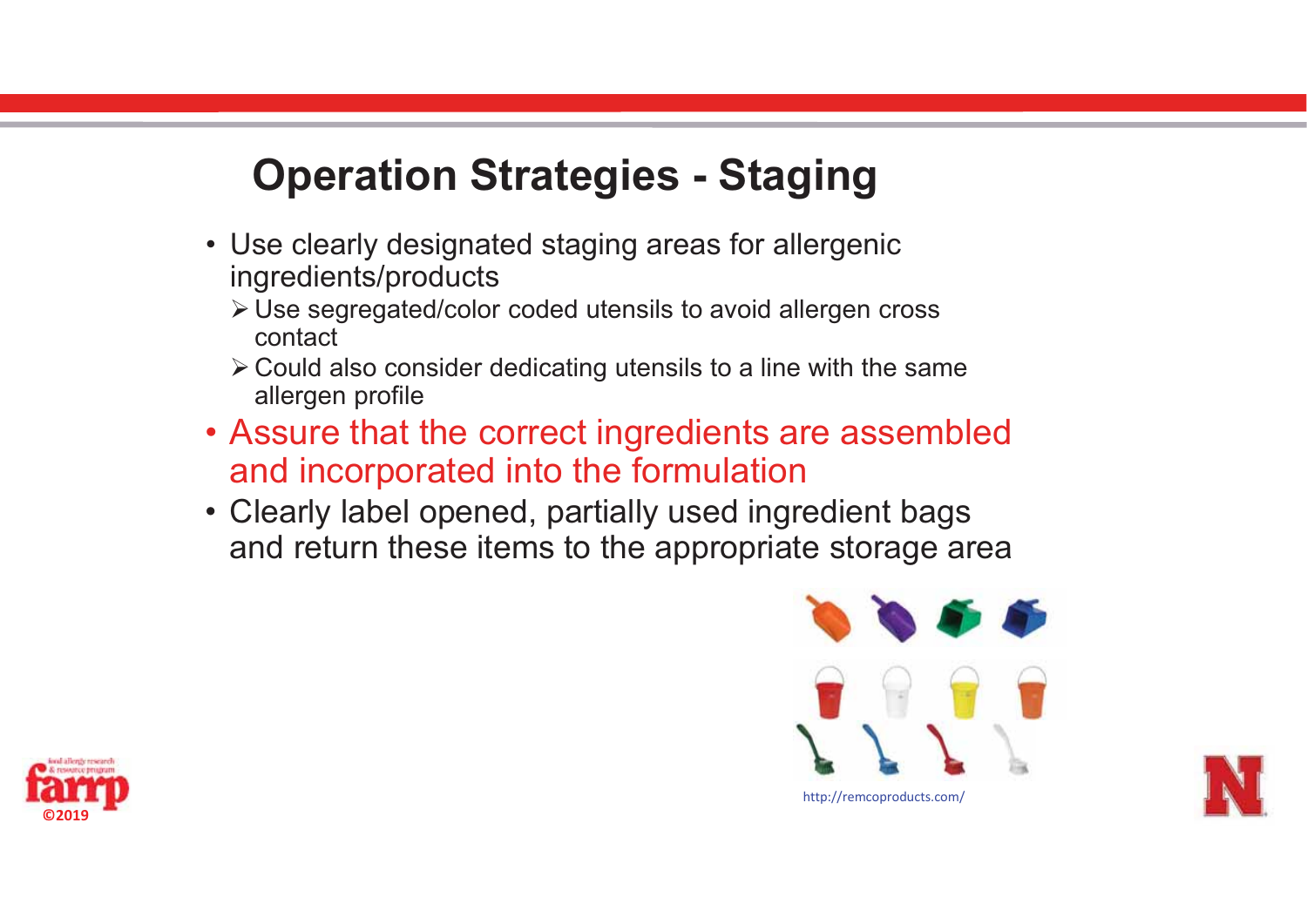#### **Operation Strategies**

- Schedule long runs of allergenic products wherever possible (minimize changeovers)
	- Schedule manufacturing of allergenic products just prior to end of shifts with major clean-up
	- Introduce allergenic components into the products as late in the process as possible
- Clearly label in-process totes/containers, rework storage containers with the allergen content
	- Best use of rework "exact-into-exact"



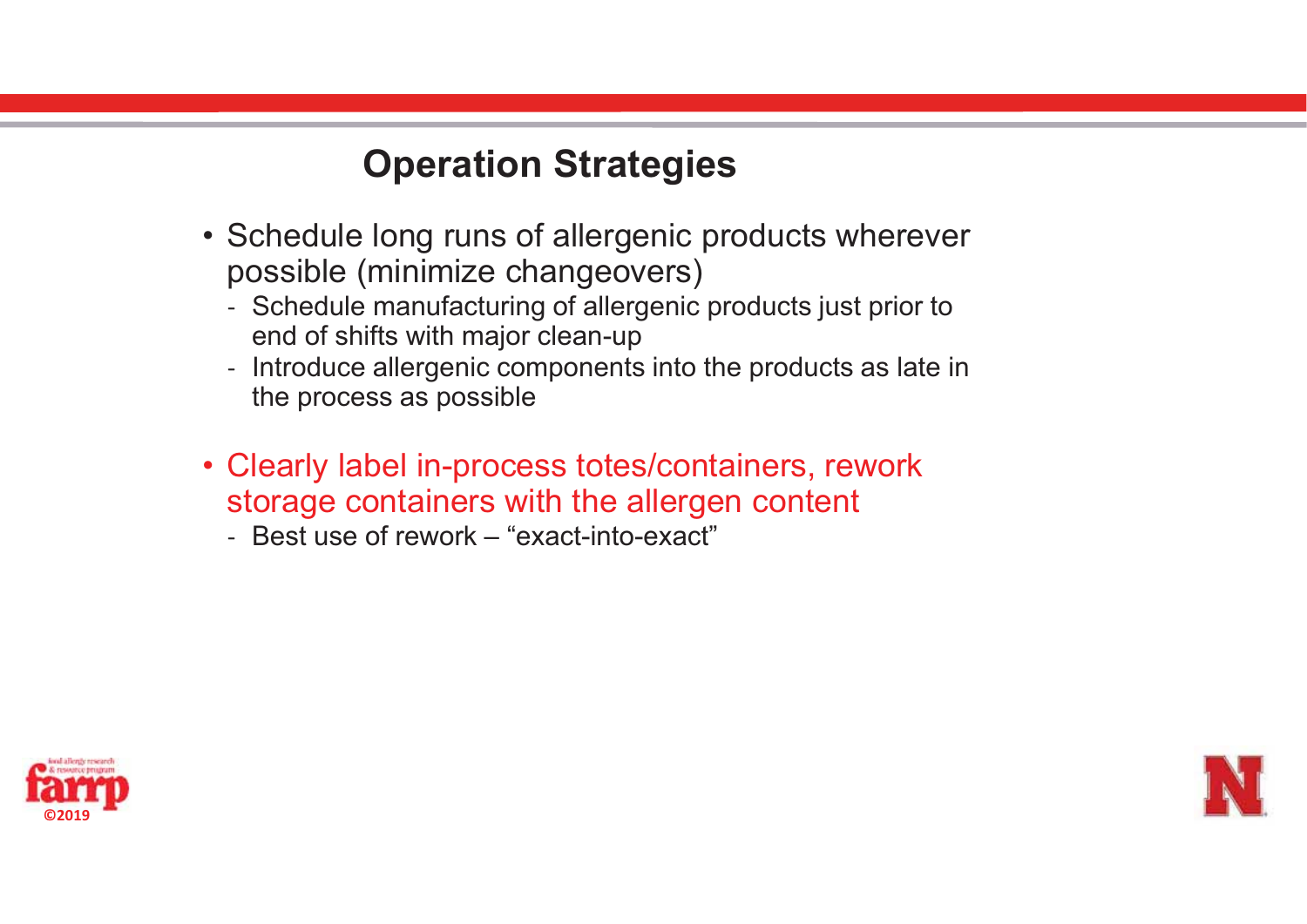#### **Operations Strategies**

- • Where processing lines are in close proximity, install a physical barrier between lines if needed
- $\bullet$  Avoid situations where product flow might allow allergen cross-contamination such as line crossover
- $\bullet$  Ensure that traffic patterns for raw materials, packaging supplies and employees are limited during manufacturing of allergenic formulations to minimize cross-contact
- $\bullet$  Restrict employees to allergen-only areas or require change of clothing for shared staff (maintenance); allow easy identification of those employees



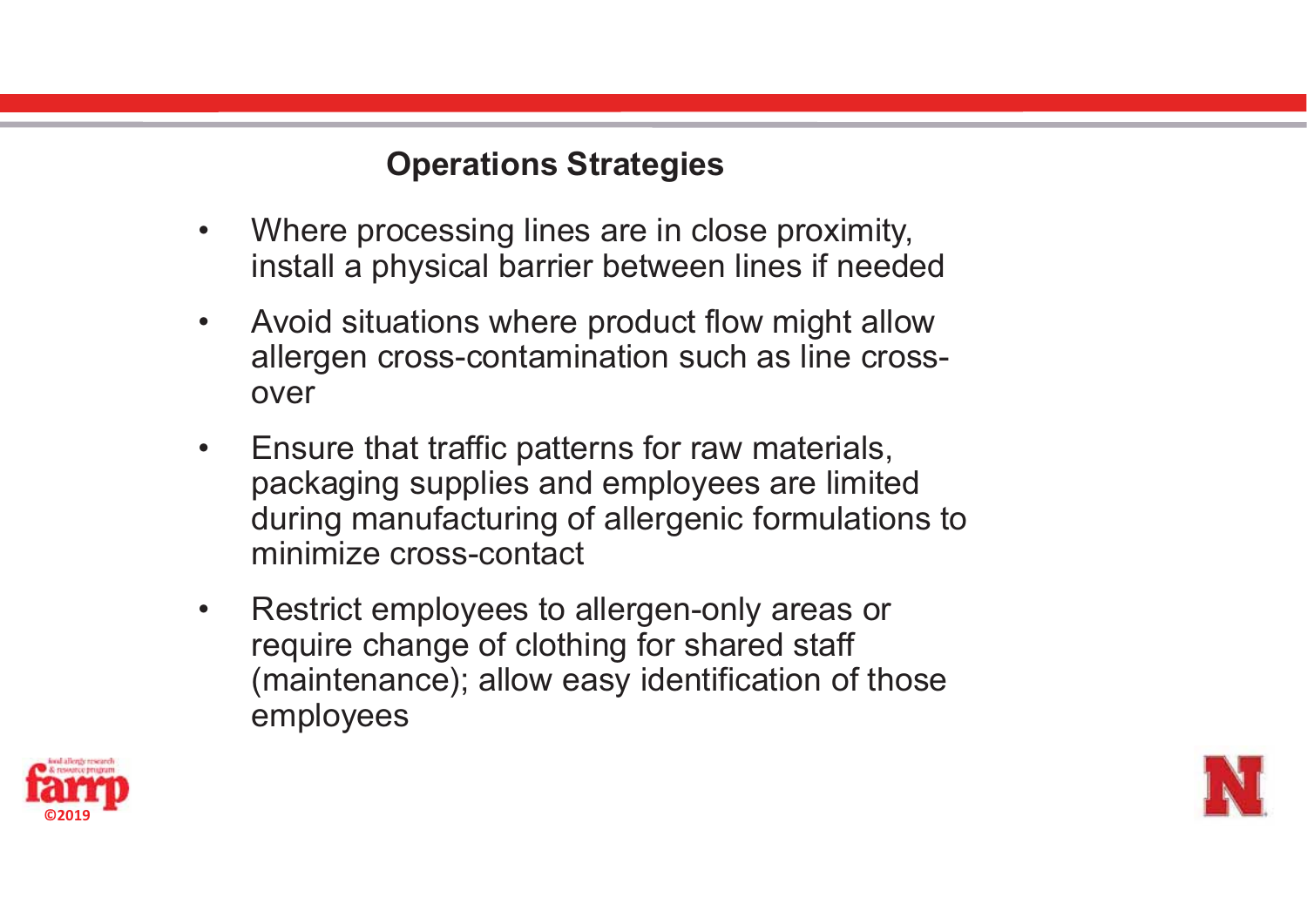#### **Packaging Strategies**

- Check labels or packages to assure that the labeling statement is entirely correct before start-up of a new formulation
- Check to assure that there are no mixed bundles of labels/packages
- Develop procedures (e.g. bar code readers) to assure that the product ends up in the package with the correct label
- Remove all packaging materials from the area during<br>allergen changeovers
- Remove obsolete stock and destroy immediately



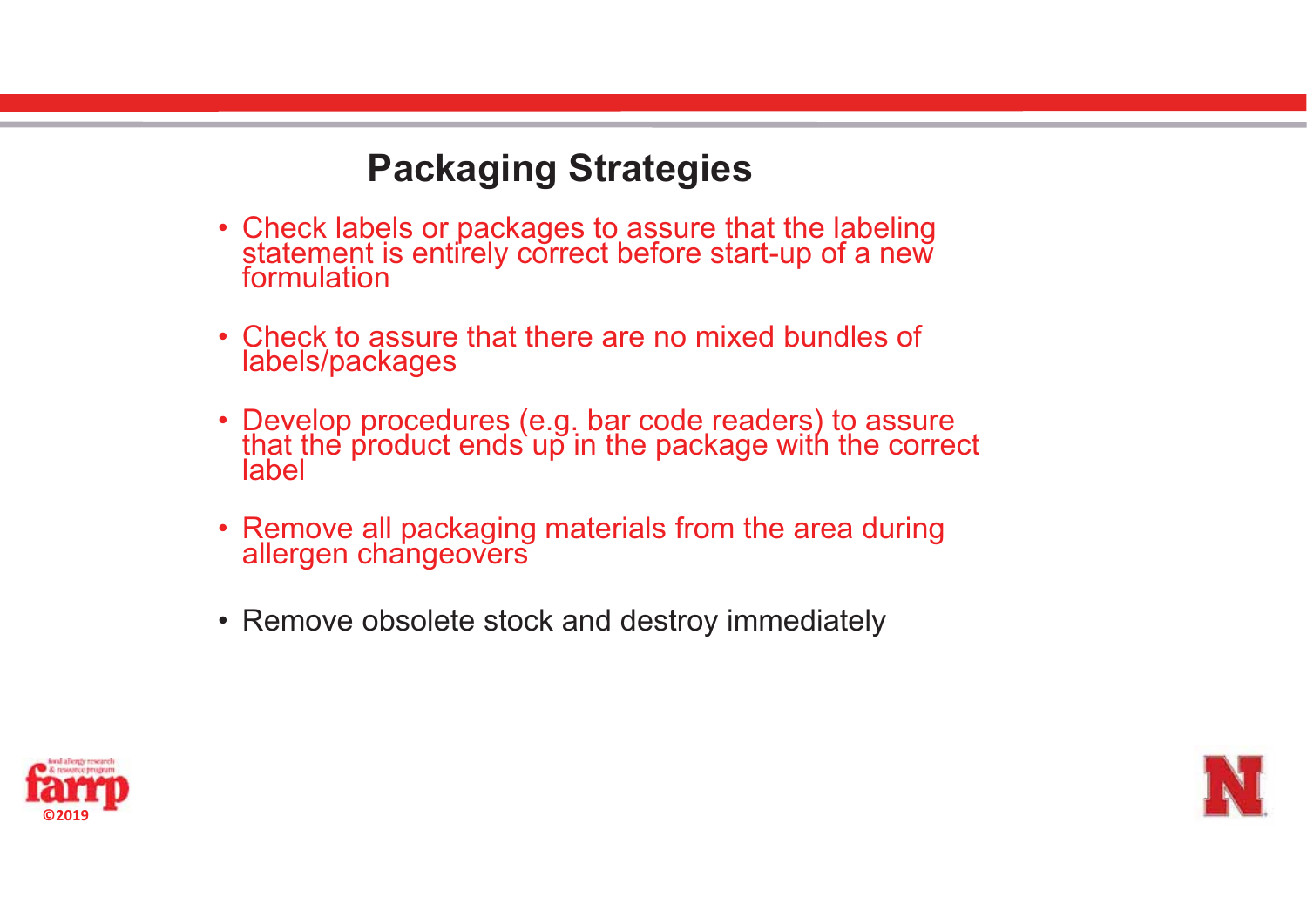#### **Cleaning & Sanitation Strategies**

- Shared processing equipment must be cleaned effectively between formulations when allergens differ or allergen to non-allergen
- Equipment design -Access and ability to thoroughly clean; no static or hidden areas
- Develop and implement clear SSOPs -Personnel must be trained, dedicated, alert, and thorough
	- -SSOPs must be clear and easily understood
		- Explain not only 'How' but 'Why Is It Important'
- But how to validate and verify??



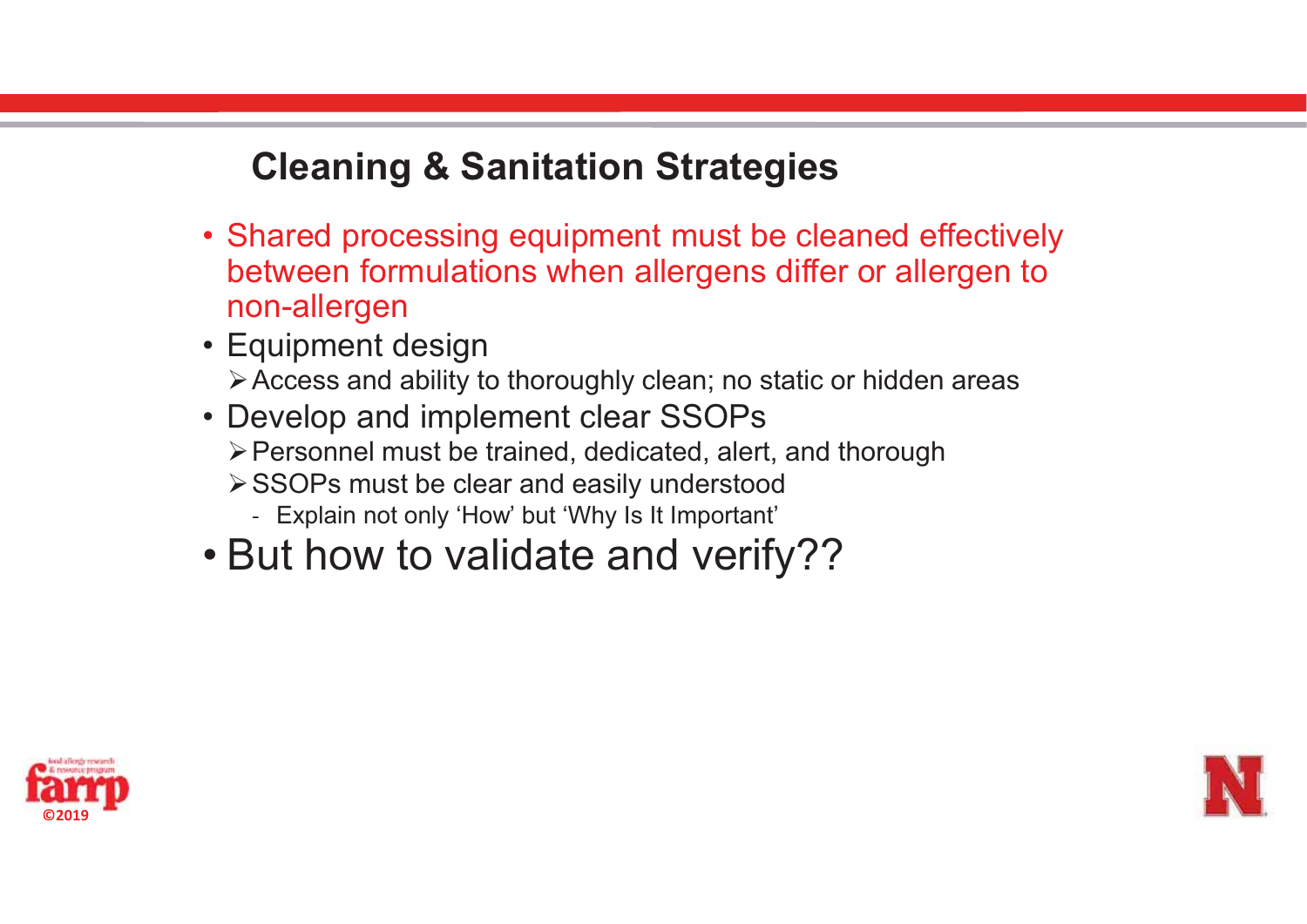## **Food Safety Modernization Act**

- FSMA guidance does not mandate how SSOPs should be validated or verified but companies should be able to defend selected approaches
- FDA is unlikely to mandate use of allergen testing
- Visually clean will likely be sufficient but documentation for validation of cleaning effectiveness is an issue
- Allergen testing will likely be an aid to validation of effectiveness of ACP
- Can include quantitative ELISAs, LFDs, PCR, general protein, ATP, mass spectrometry as appropriate and available
- Testing can also aid in verification because it establishes the documentation



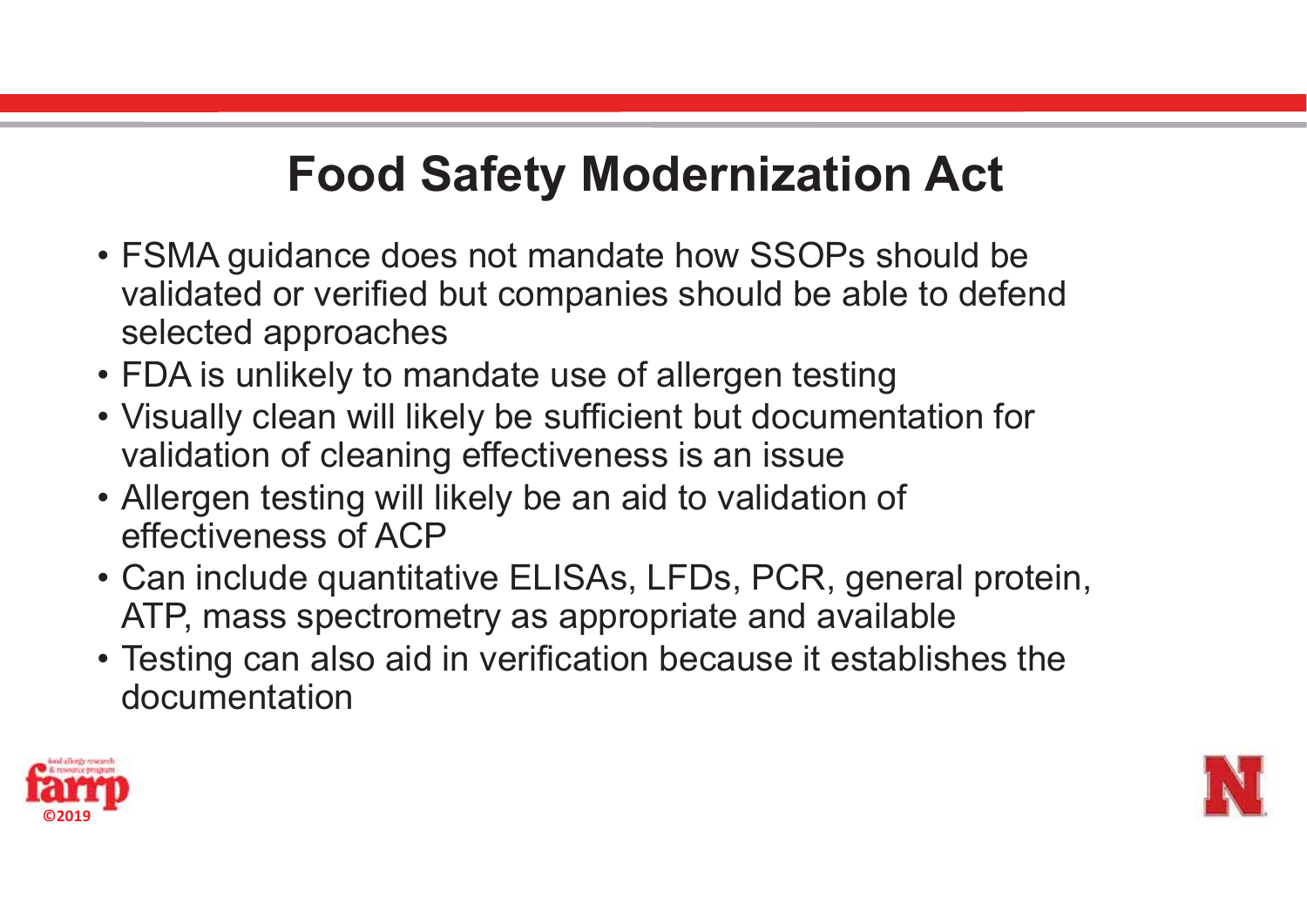# **Food Safety Modernization Act**

- Will put focus on validation and verification of allergen control approaches
- Have food companies be able to validate ACP effectiveness? Can testing help?
- Have they made the best testing method choices?
- Can they document that visibly clean is a good standard?
- Can they document ACP effectiveness?
- How much is too much?
- How clean is clean enough?
- Will food companies be able to verify allergen control?



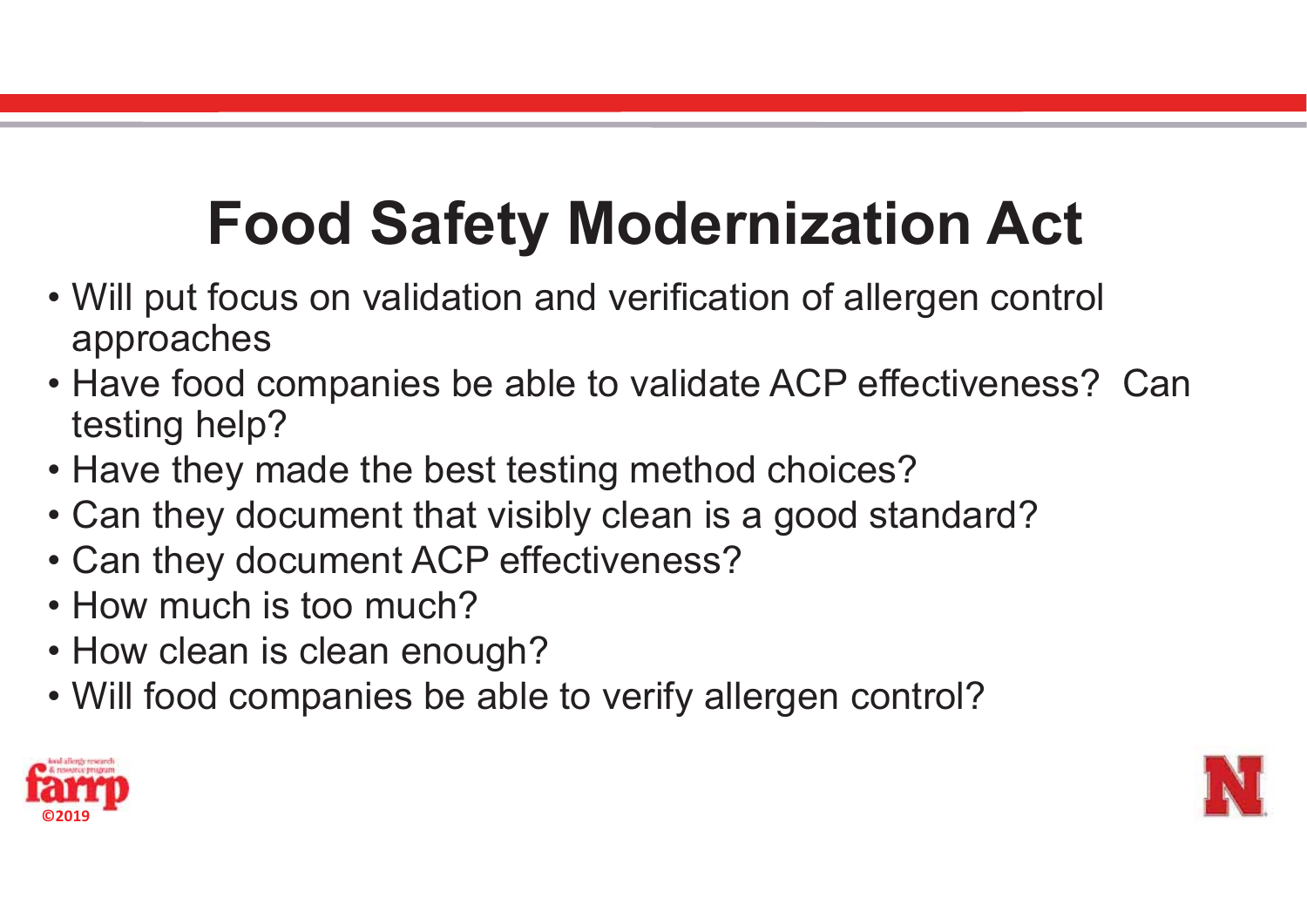# **Allergen Preventive Controls - Background**

- When allergens first became an issue in the early to mid-1990s, the food industry had no tools to detect allergens; big reason for genesis of FARRP
- At that time, allergen control plans did not exist
- Out of necessity, visually clean became a standard approach to assessment of effectiveness of SSOPs on shared equipment
- Visually clean turned out to be an excellent approach in many situations and remains an element of allergen control today
- Visually clean is especially appropriate for particulates



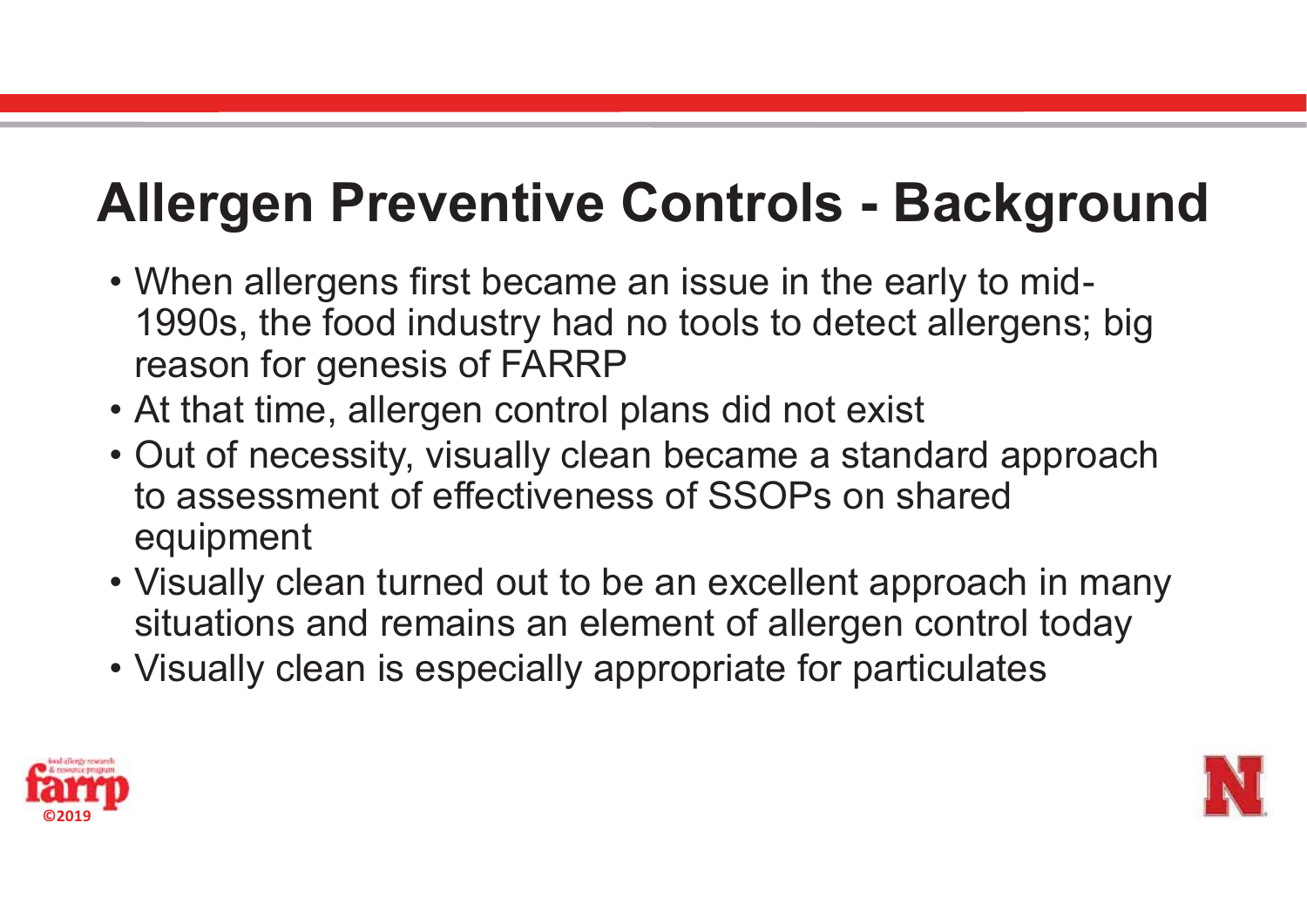# **More Recent Developments**

- Sensitive and specific tests for allergen residues have been developed – ELISA and other
- Lateral flow strip ELISA available for in-plant use
- Allergen control has become a key part of overall food safety plan for many companies
- But elements of allergen control and validation of its effectiveness differ among companies
- Allergen control now a key part of auditing too
- Auditing organizations have differing expectations



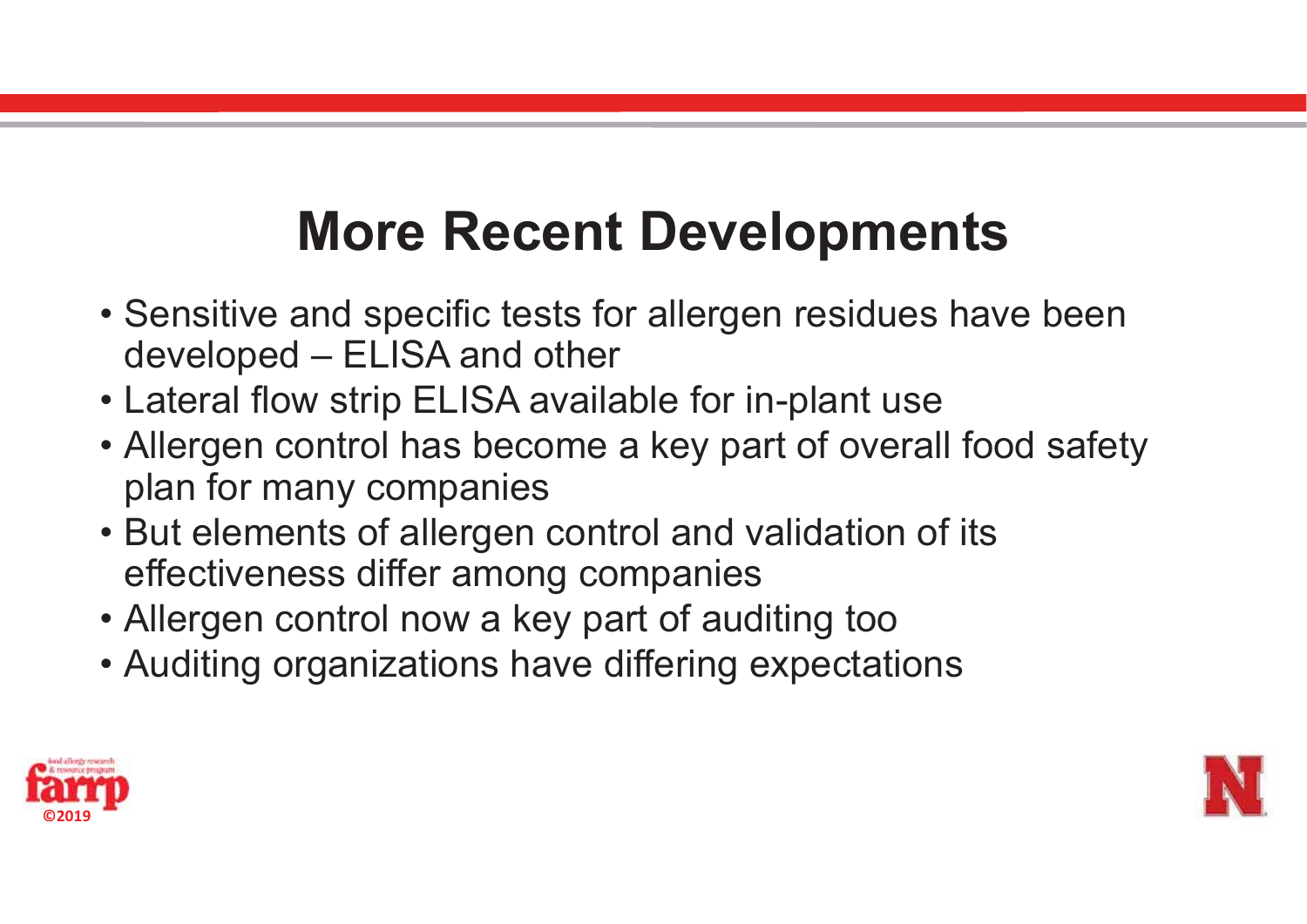## **Possible Detection Methods to SSOP Validations**

#### • **Quantitative Methods:**

- Enzyme Linked Immunosorbent Assay (ELISA)
- Polymerase Chain Reaction (PCR)
- Mass Spec Methods (LC-MS/MS)

#### • **Qualitative Methods:**

- Lateral Flow Devices (ELISA LFD)
- General Protein Tests
- ATP/Bioluminescence Tests



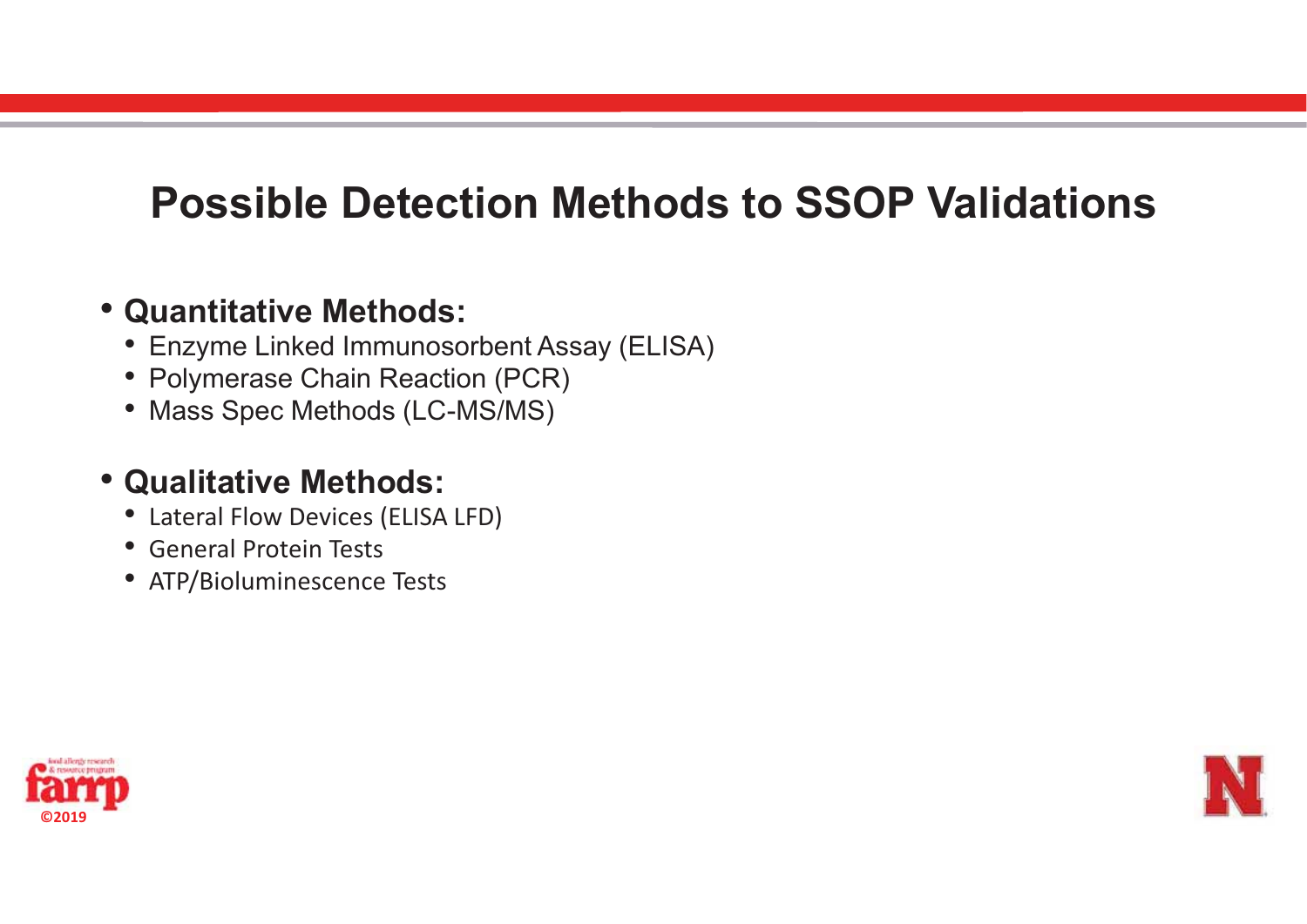## **Validation of SSOP Effectiveness**

• What can you test?

≻Equipment surfaces – LFD or protein or ATP ≻Rinse water from CIP – LFD or protein or ELISA -Push-through material – ELISA or LFD? ≻In-process product – ELISA or LFD? -Finished product – ELISA -Mass spectrometry – still in development



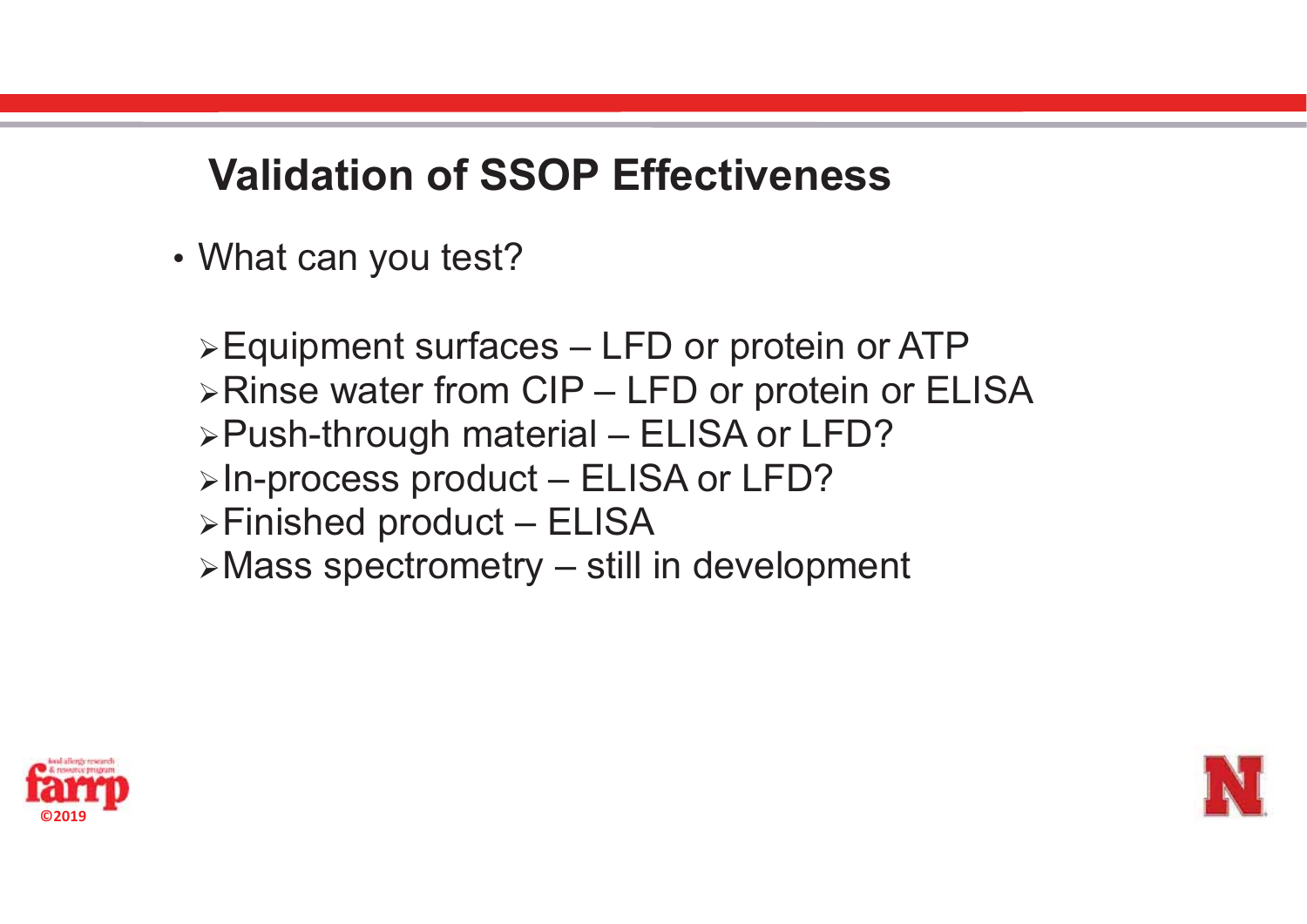## **Picking the Best Test Method General Comments**

- Recommended to validate removal of allergenic residue using specific ELISAs
	- ATP and general protein tests do not detect proteins from allergenic sources specifically so the effectiveness of these tests ALONE as the sole approach must be carefully examined
- Surrogate testing (protein, ATP) can be helpful in some cases
	- ATP or general protein swabs can provide a good<br>quick check on sanitation effectiveness during<br>routine cleaning routine cleaning
- LFD or ELISA are the better choice







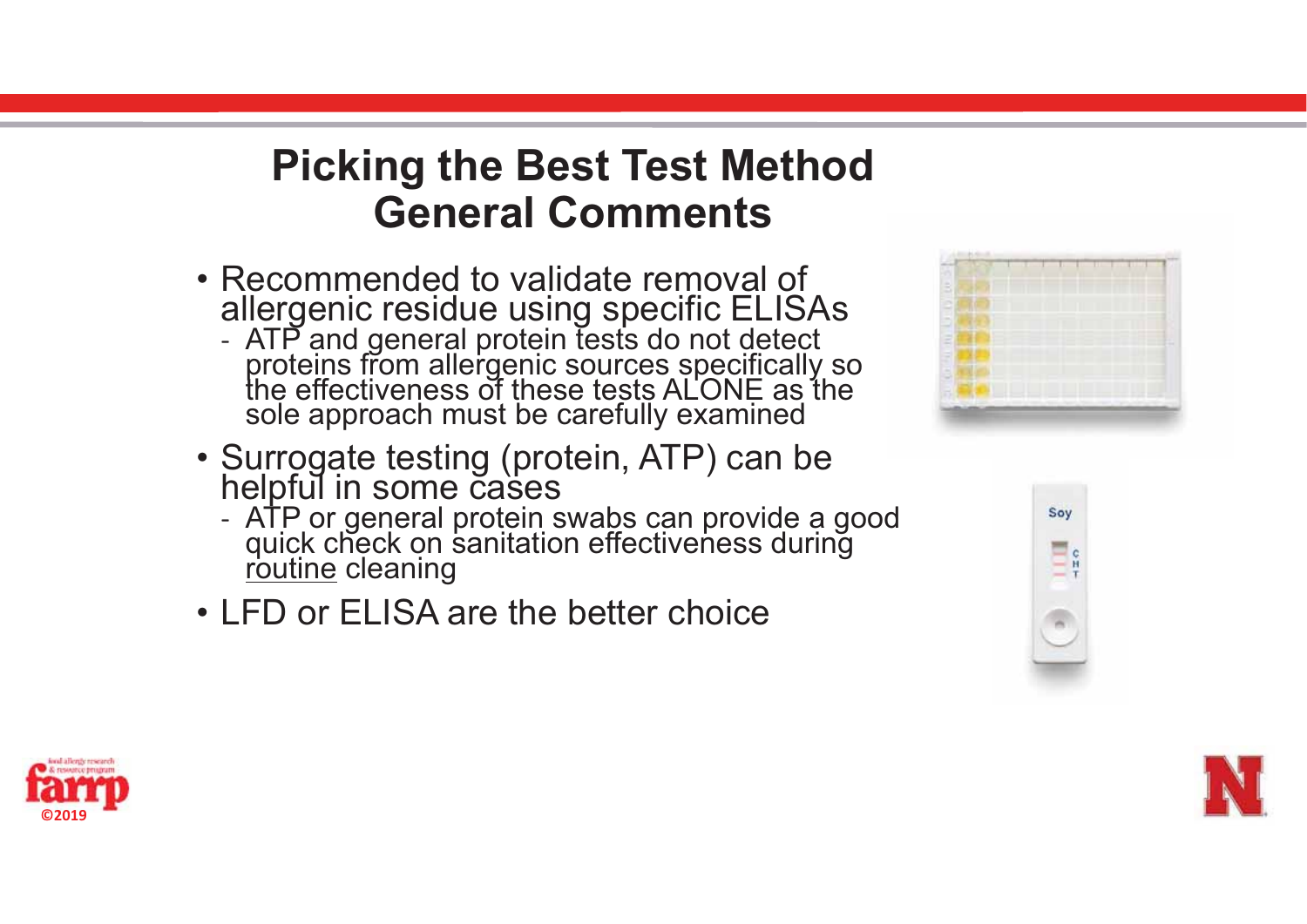## **Picking the Best Test Method General Comments**

- Make sure that the test method is fit for purpose – analyze a positive control
- Processing esp. heat can affect detection
- Fermentation or hydrolysis can affect<br>detection
- Matrix effects can occur esp. with ingredients
- Understand reporting units and conversion factors
	- e.g. 1 ppm BLG = 28 ppm NFDM
- All ELISAs or LFDs are not created equal







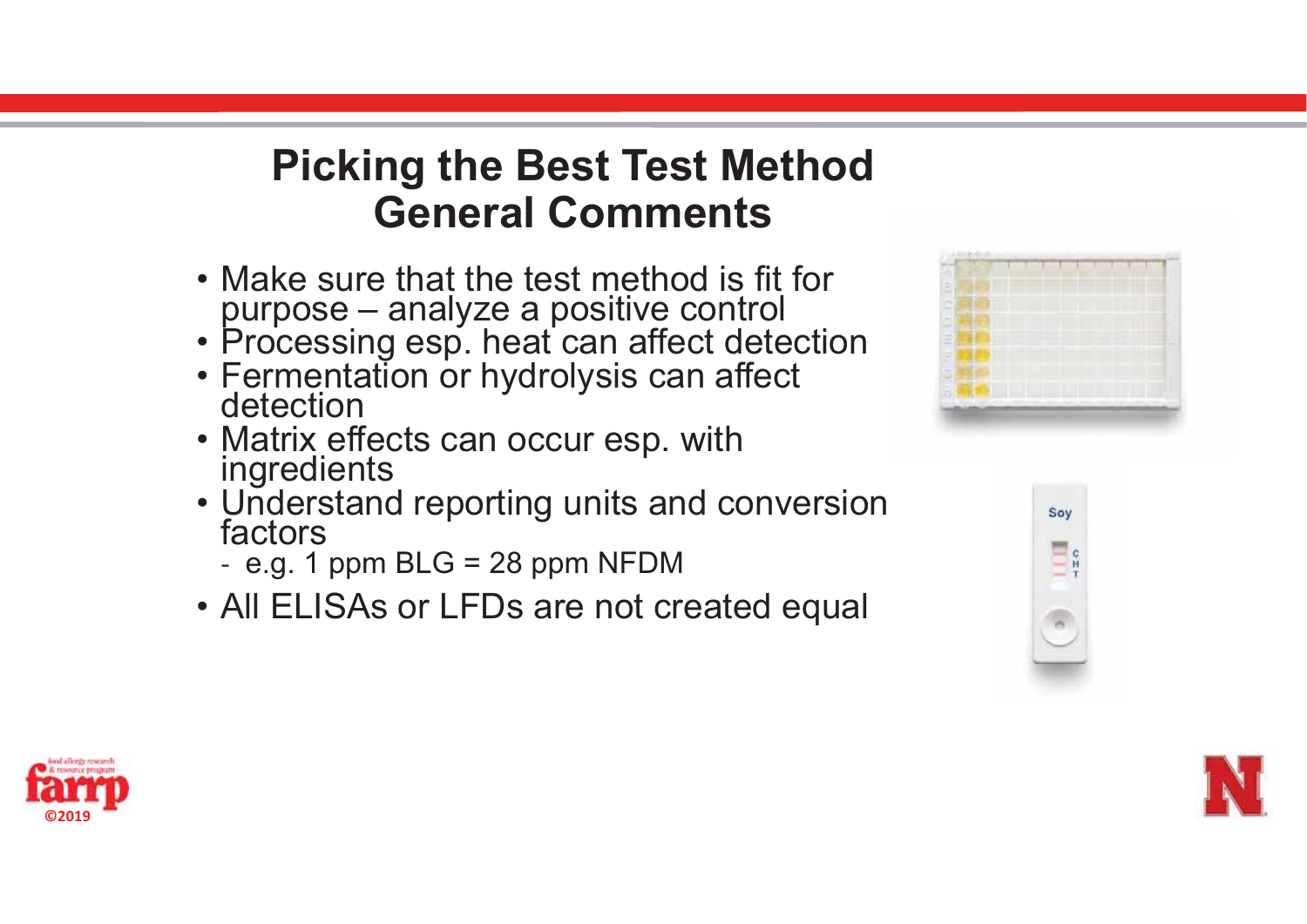# **Common Gaps**

- Inadequate packaging controls
- Lack of documentation on effectiveness of allergen control plan
- Poor choices of analytical methods for documentation
- Use of advisory labeling as a substitute for Good Manufacturing Practices
- Inadequate knowledge of suppliers and associated allergen risks



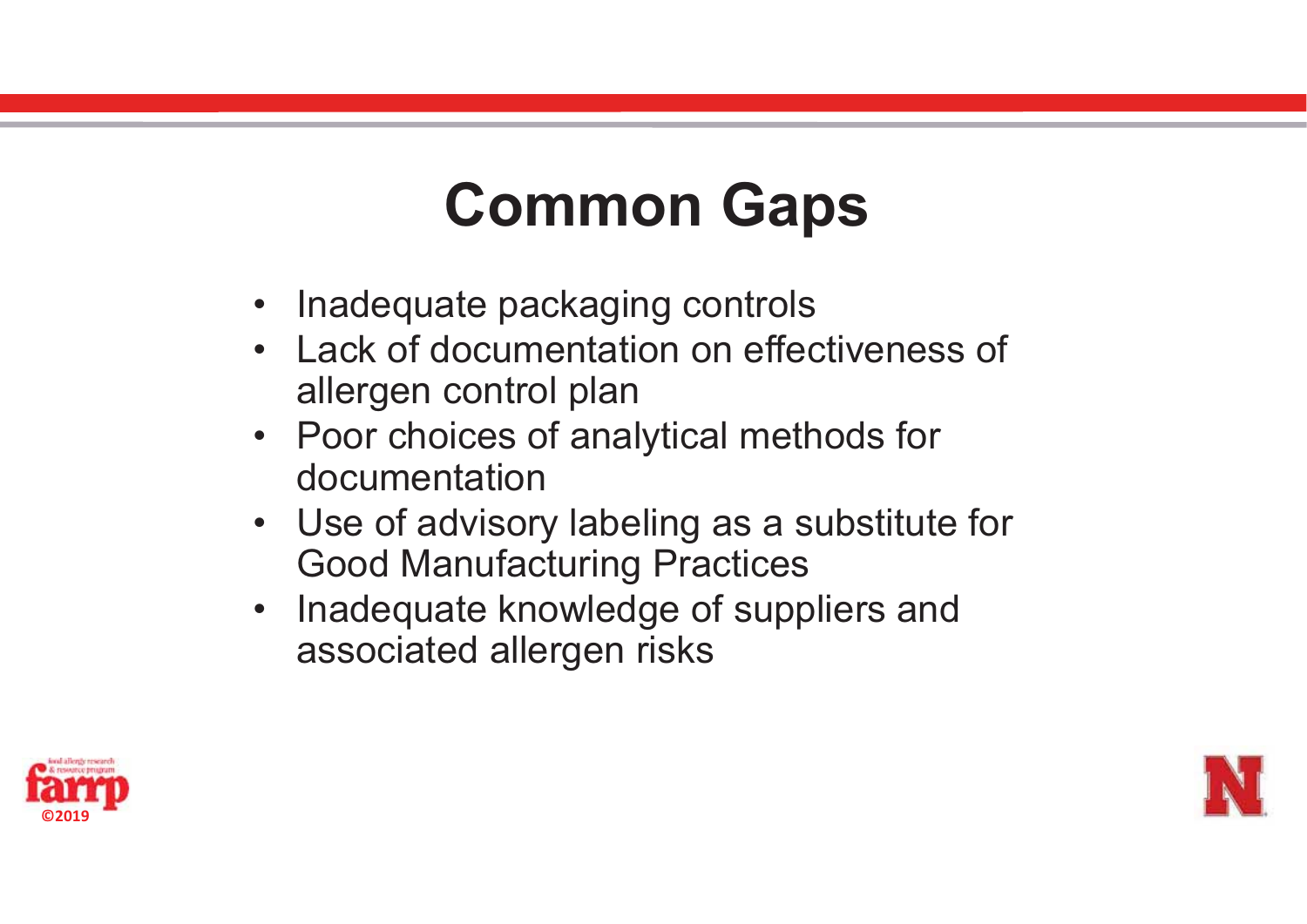## **FARRP Approach on Allergen Validation**



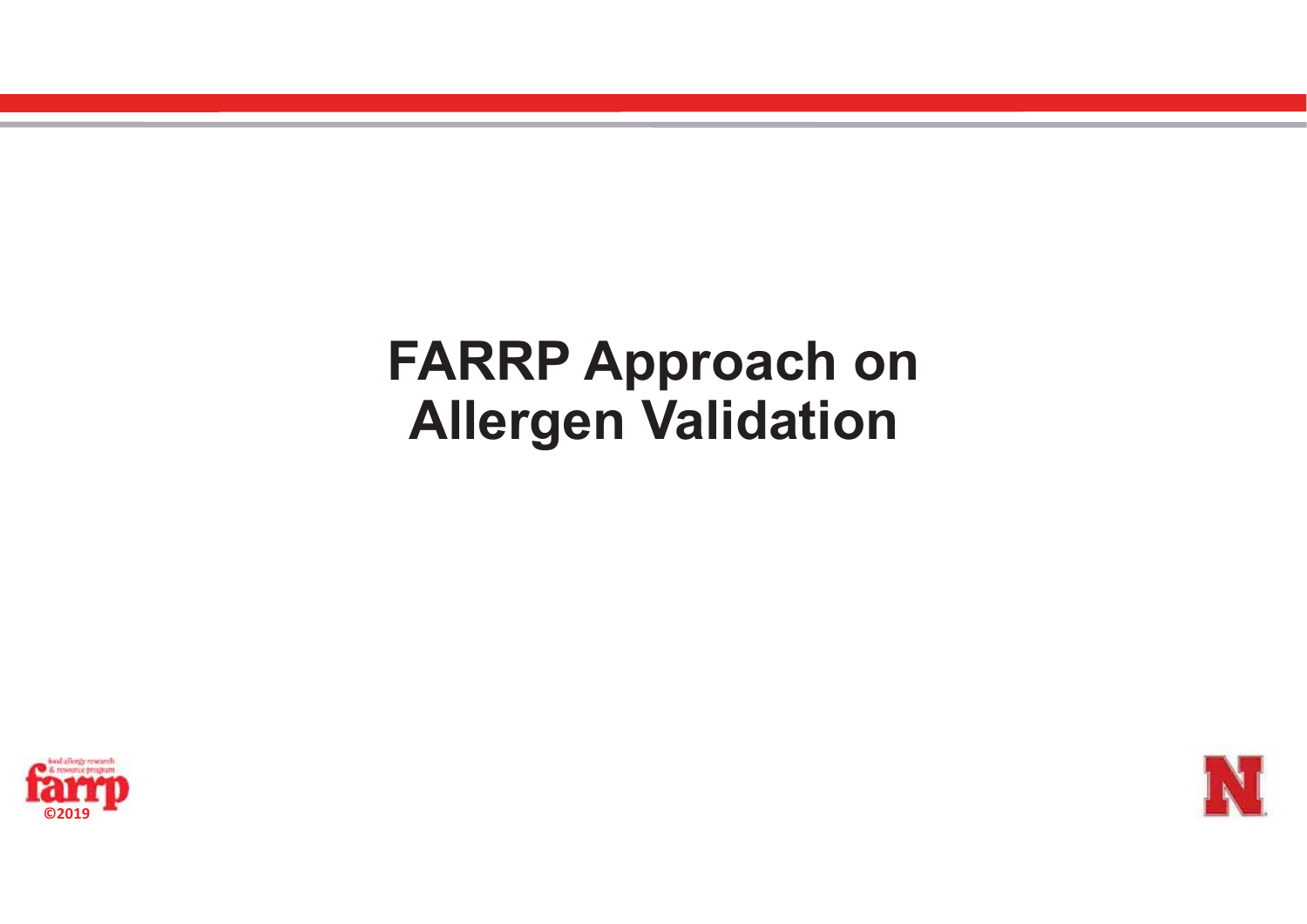- Step 1 Know Your Allergens
- -Allergen load is extremely important; focus on allergenic ingredients of highest protein load
- **≻Allergen form is also important** particulate vs. non-particulate liquid, dry, powder, paste, etc.



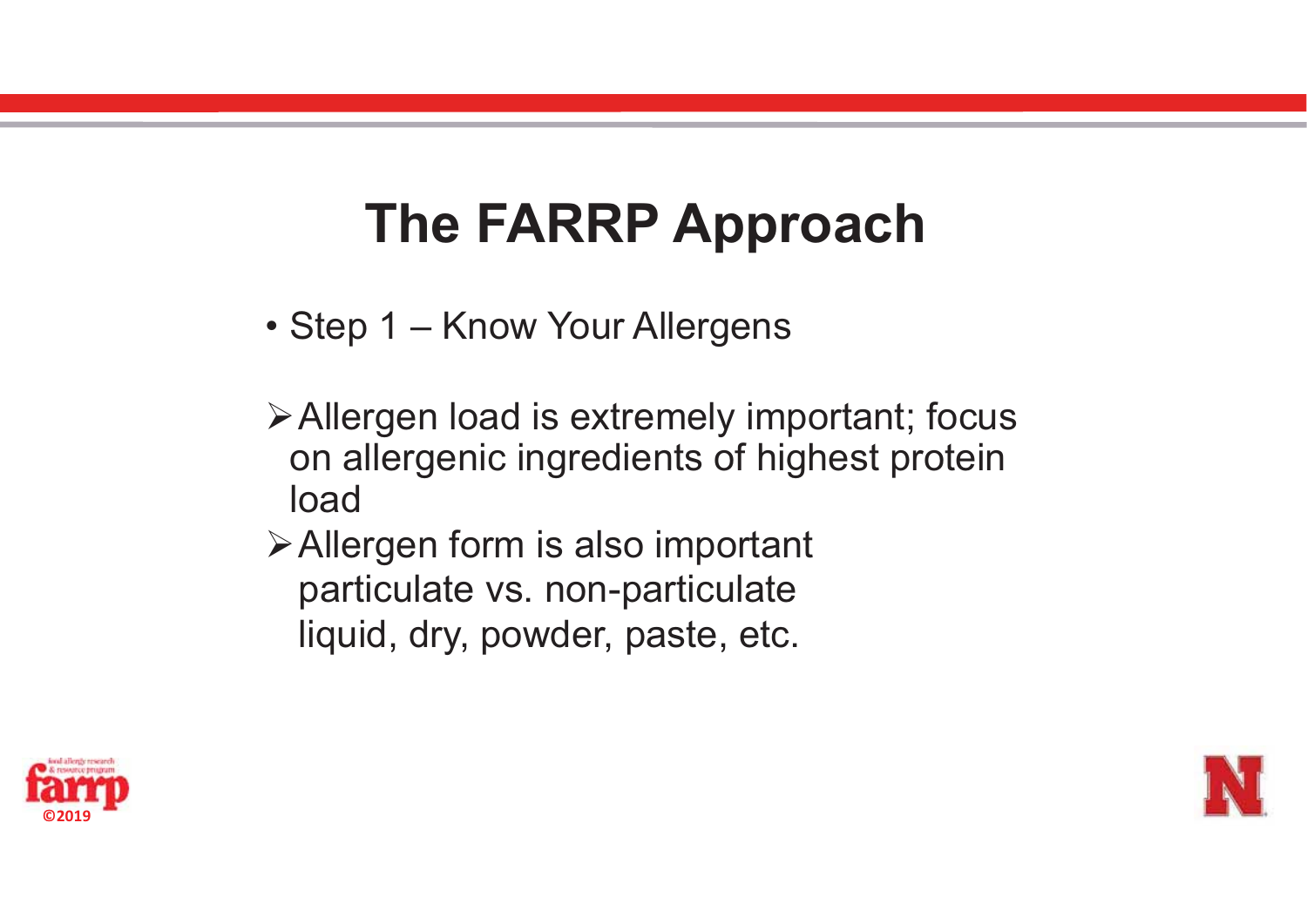# **Allergen Load**

- Some ingredients contain high level of allergenic protein e.g. casein, gluten, soy flour
- Other ingredients contain modest level of allergenic protein e.g. lactose
- Some ingredients contain low to very low level of allergenic protein e.g. soy lecithin, fish oil, butter



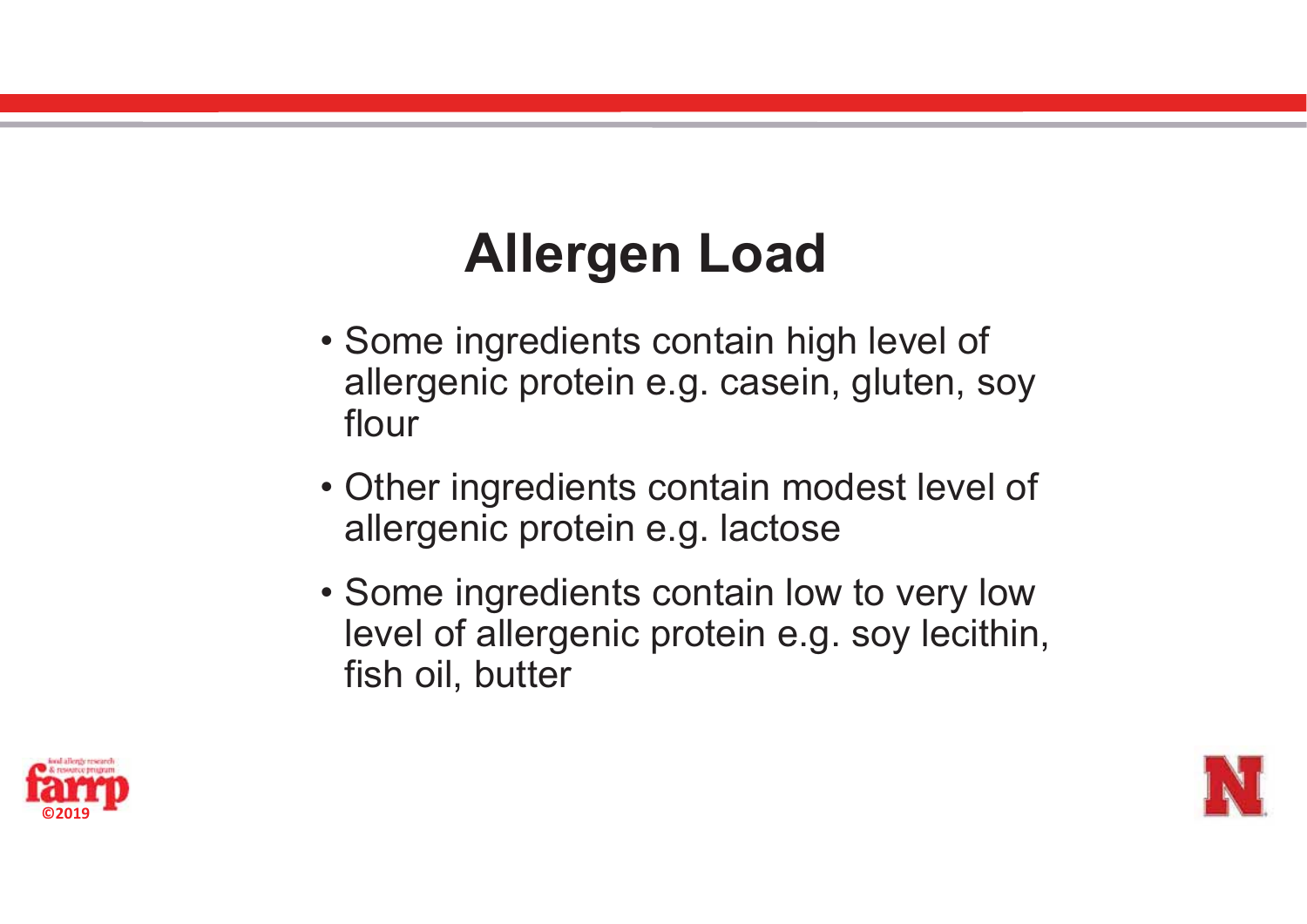## **Allergen Composition**

- Almond Pieces?
- Almond Powder?
- Almond Butter?



**❖Consider:** 

Difficulty to clean and potential risk factors. How much equipment will be exposed?



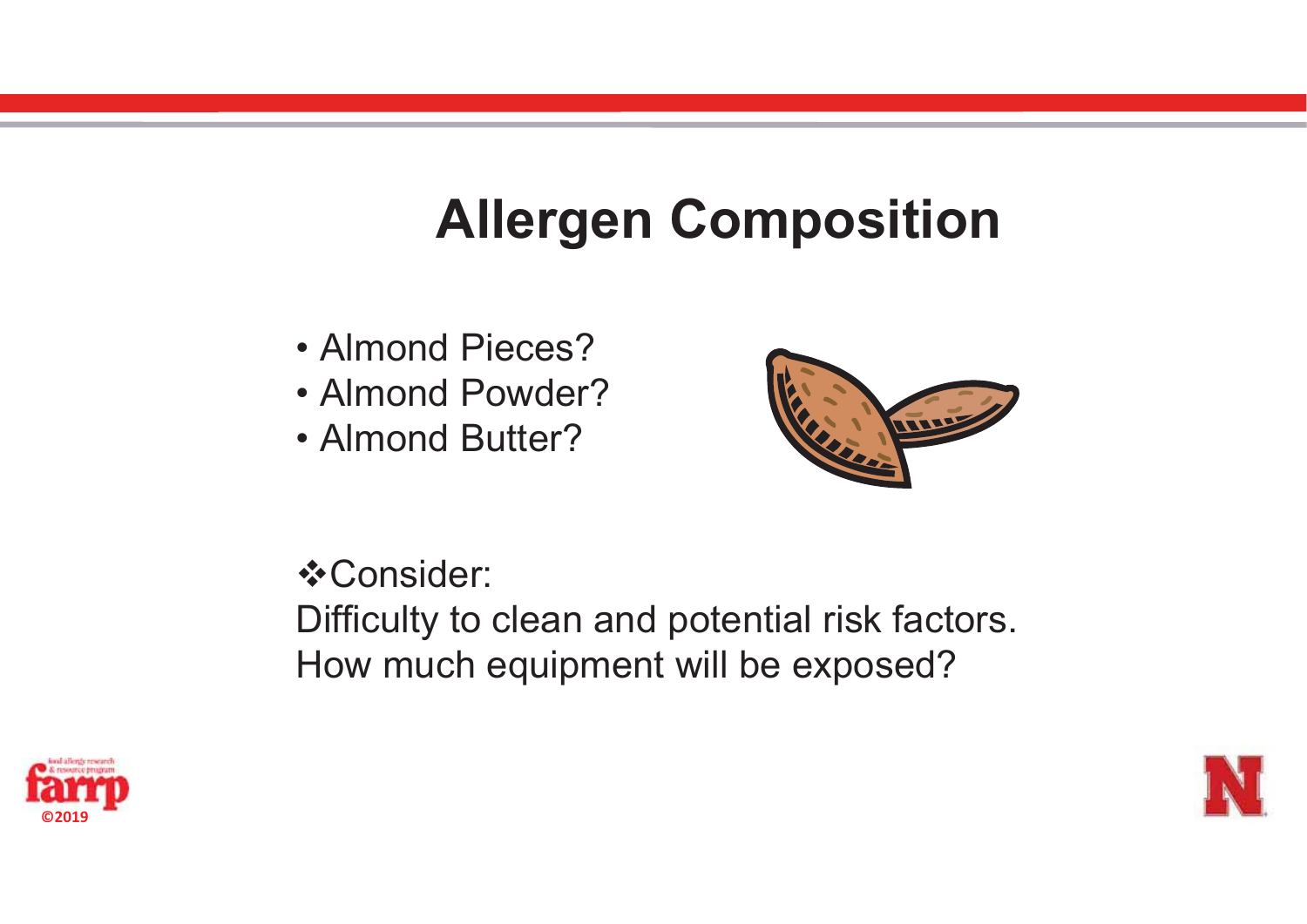# **Know Your Allergens**

- Be able to identify ingredients derived from commonly allergenic sources
- Assess the allergen load of these ingredients to determine if hazard exists
- Understand allergen control practices of your suppliers and then their suppliers
- Analysis can help to identify potentially hazardous ingredients but use intelligently



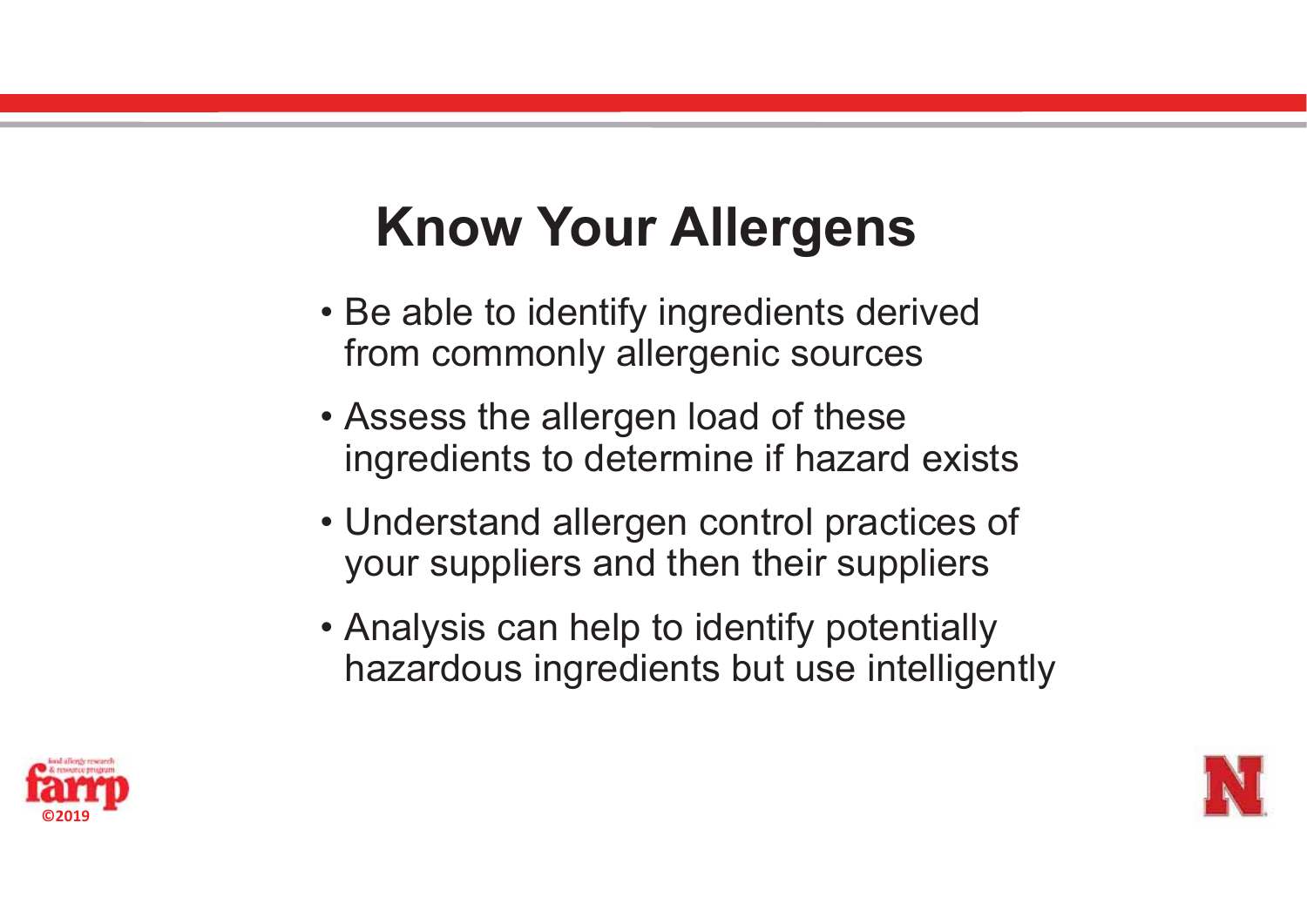- Step 2 Develop SSOP for each line and each allergenic ingredient
	- - Focus on shared processing lines and equipment as these represent a major risk for cross contact
	- - First, evaluate your current approach to cleaning of shared lines/equipment; it might be good enough



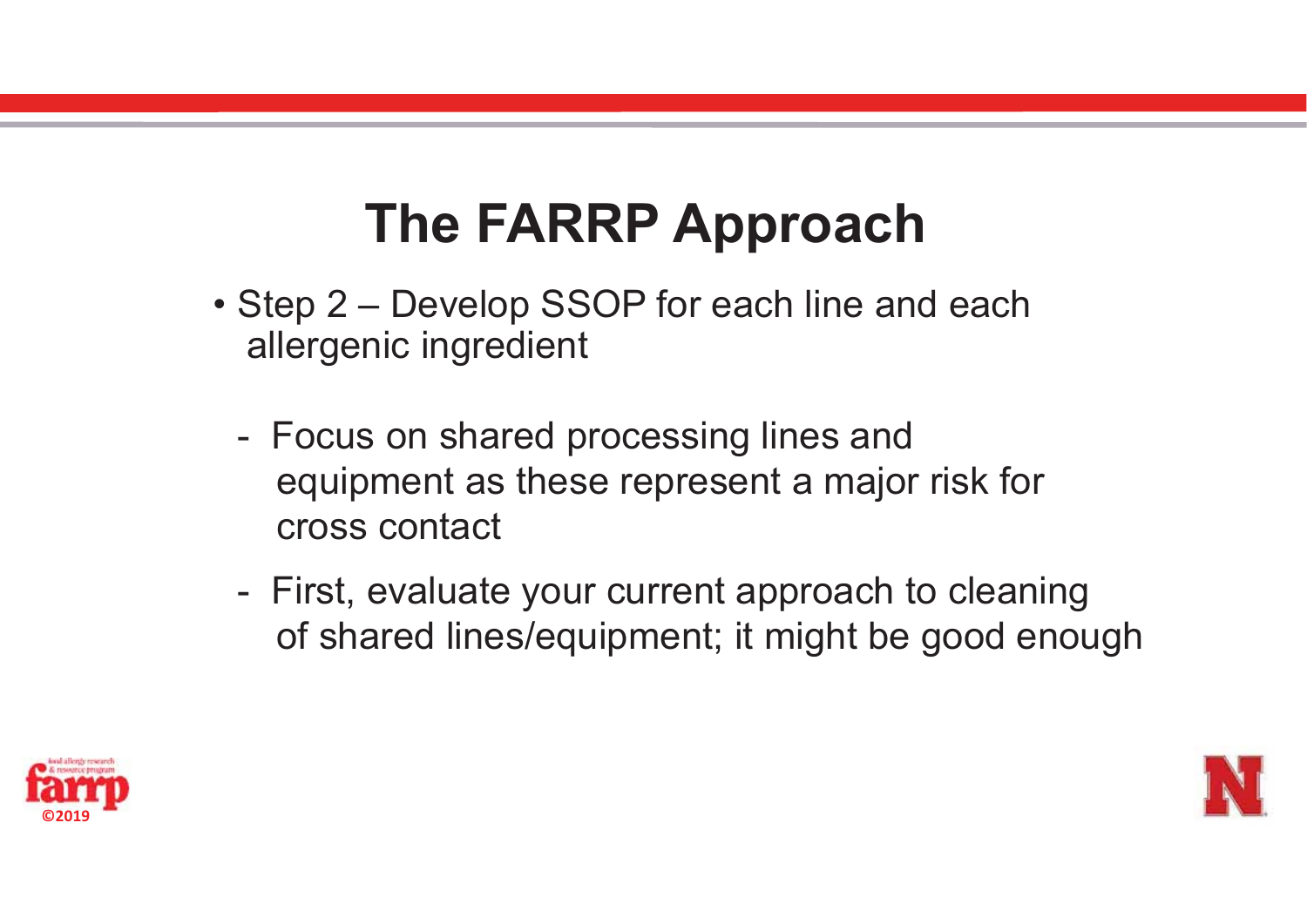- Step 2 Develop SSOP for each line and each allergenic ingredient
	- -- If several ingredients have similar form (dry powders) then you can assume that cleaning is equivalent
	- - If several lines have identical set-ups, then same SSOP should work for all
	- - Focus on allergenic ingredients of highest protein load
	- -But may need some evidence that this is right choice



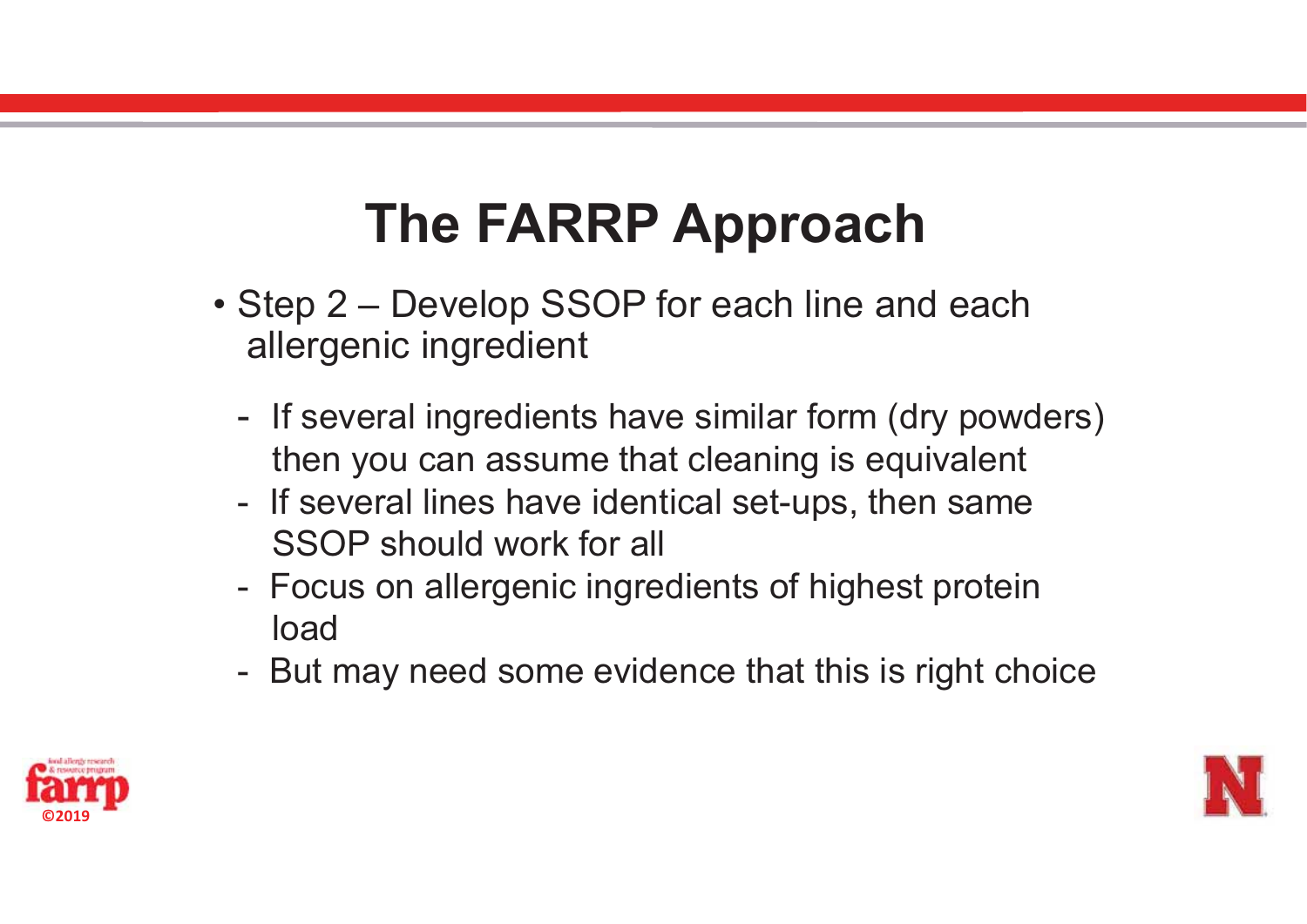- Step 3 Validate the SSOP for each line
	- But perhaps not every allergenic ingredient
	- Be prepared to make a good argument for selection of testing one allergen but not others
	- - Be really careful about skipping analysis for minor ingredient that is highly allergenic, e.g. peanut
	- - Minor allergenic ingredients e.g. soy lecithin can be ignored based on calculations, expert opinion letters



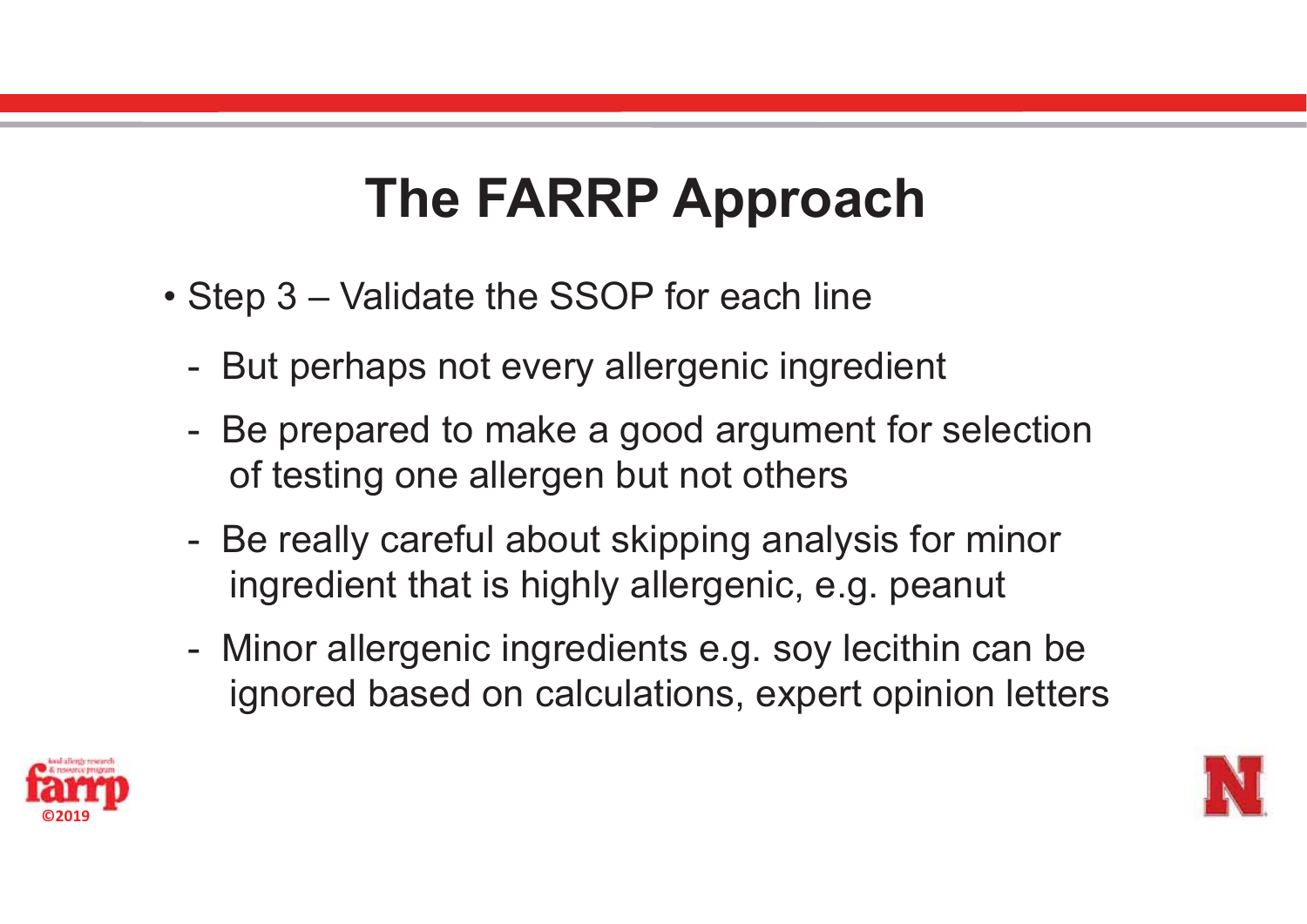- Step 3 Validate the SSOP for each line
	- -Run the allergenic formulation
	- -Test the dirty equipment (positive control)
	- Do the SSOP
	- -Determine if equipment is visually clean
	- - Perform allergen-specific ELISA swabs/lateral flow strips on equipment surfaces, CIP rinse water, etc. (multiple swabs are advised)
	- -If non-detect, you pass and can run next product
	- -If allergen detected, more cleaning is needed



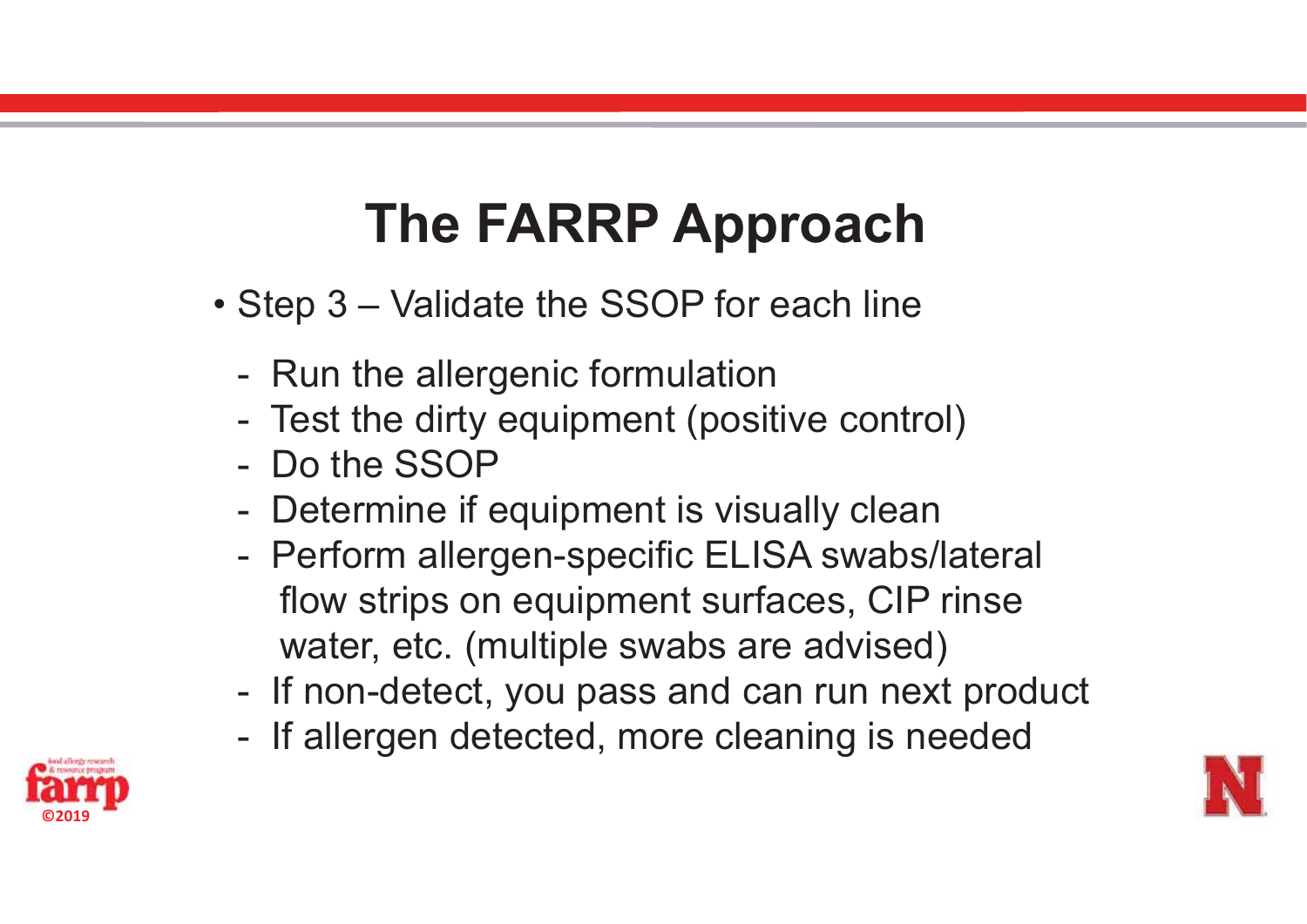- Step 3 Validate the SSOP for each line
	- -Repeat the whole cycle again
	- - If you get non-detect on two successive runs, then you have a validated SSOP
	- - Develop an approach to determine that SSOP is performed each time
	- - Not necessary to do allergen swabs each time once validation is complete



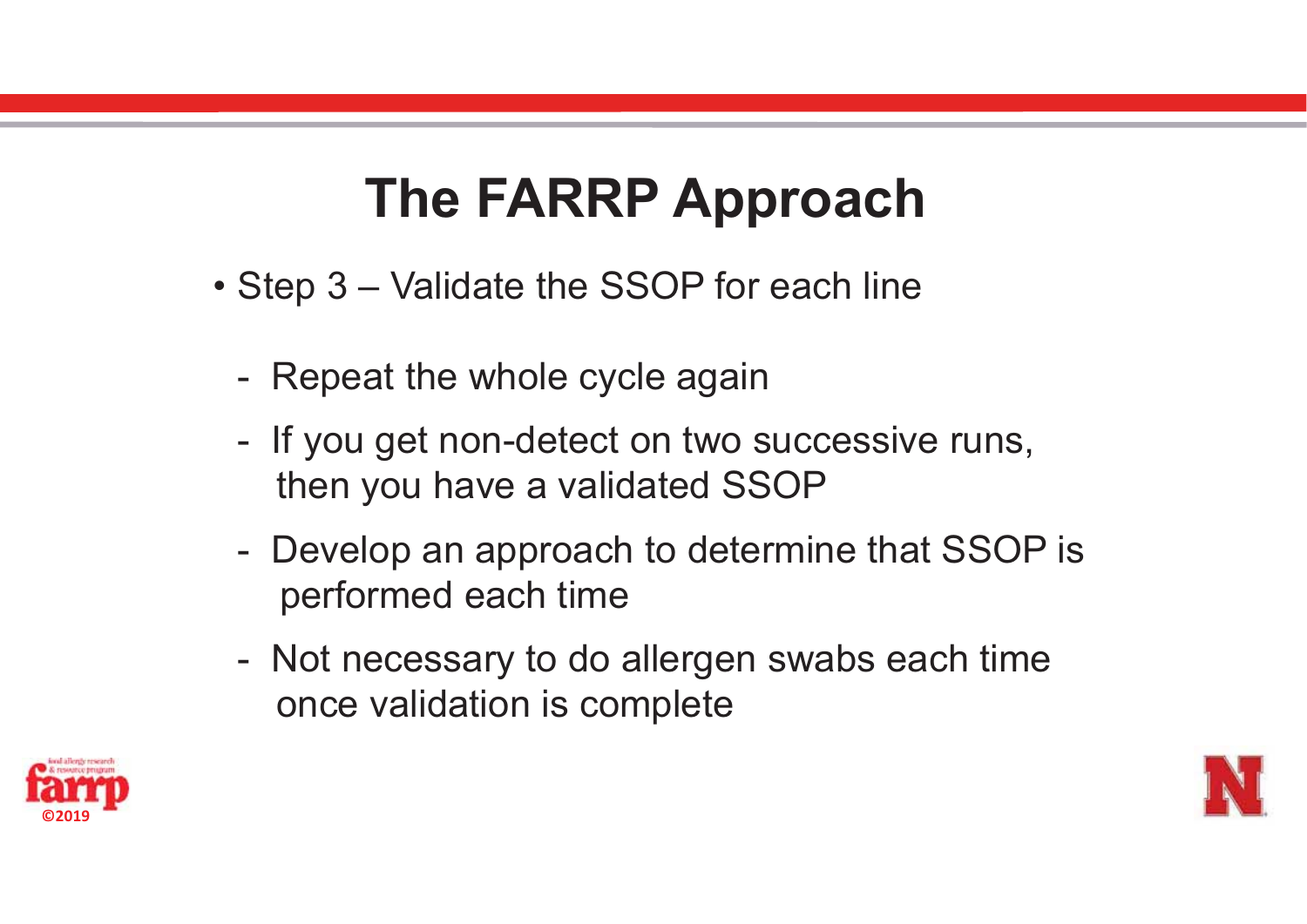- Step 3 Validate the SSOP for each line
	- - Can use allergen swabs to validate that visually clean, ATP, or general protein is a sufficient approach
	- - Can use ATP as a first pass assessment; if ATP is positive, then allergen swab will be positive



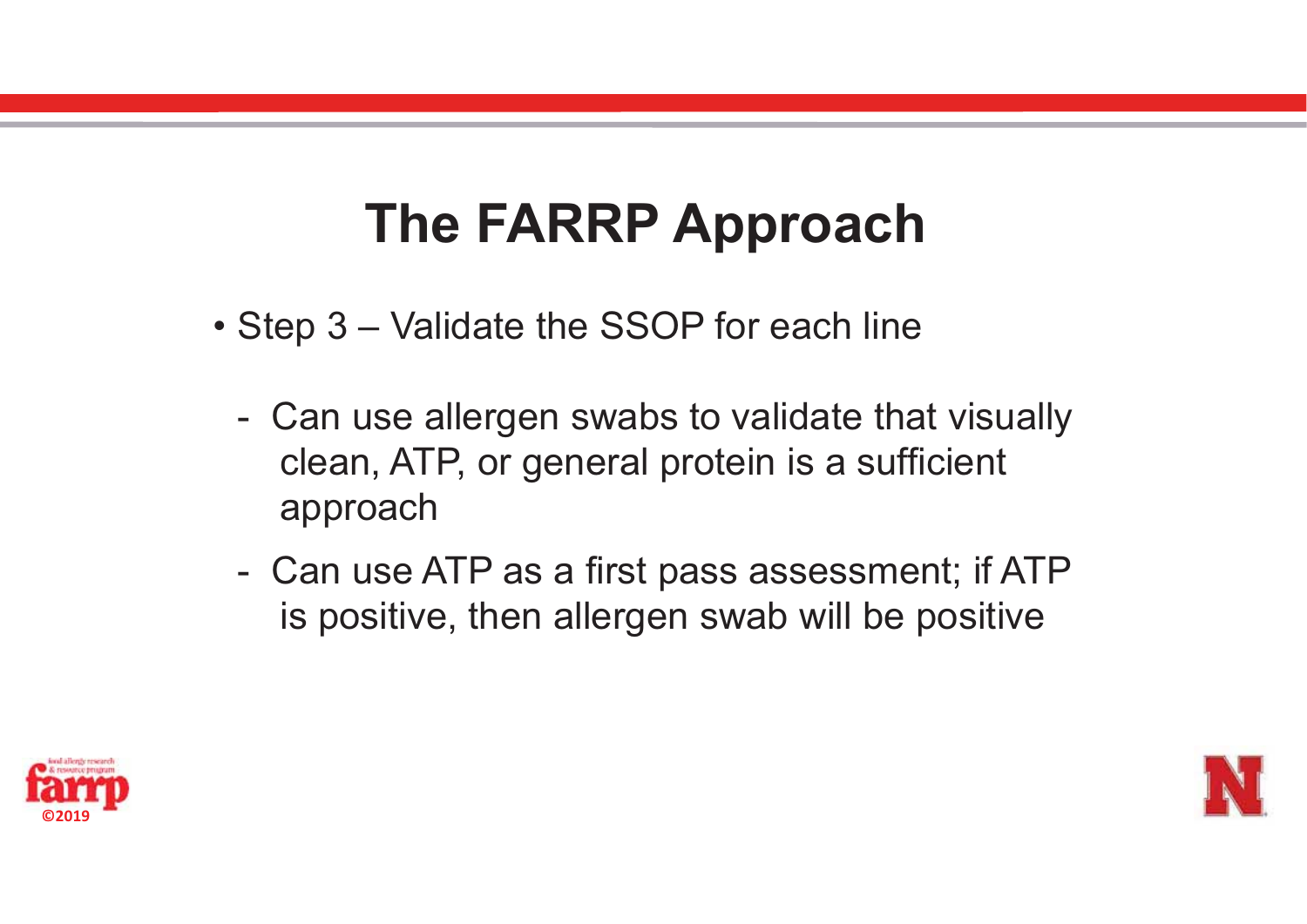- Step 4 Re-Validate the SSOP
	- - Re-validate periodically using allergen swabs; frequency is not fixed
	- - Re-validate when anything changes: formulation, equipment matrix, processing conditions, SSOP parameters, allergen test kit
	- -Keep records of all test results



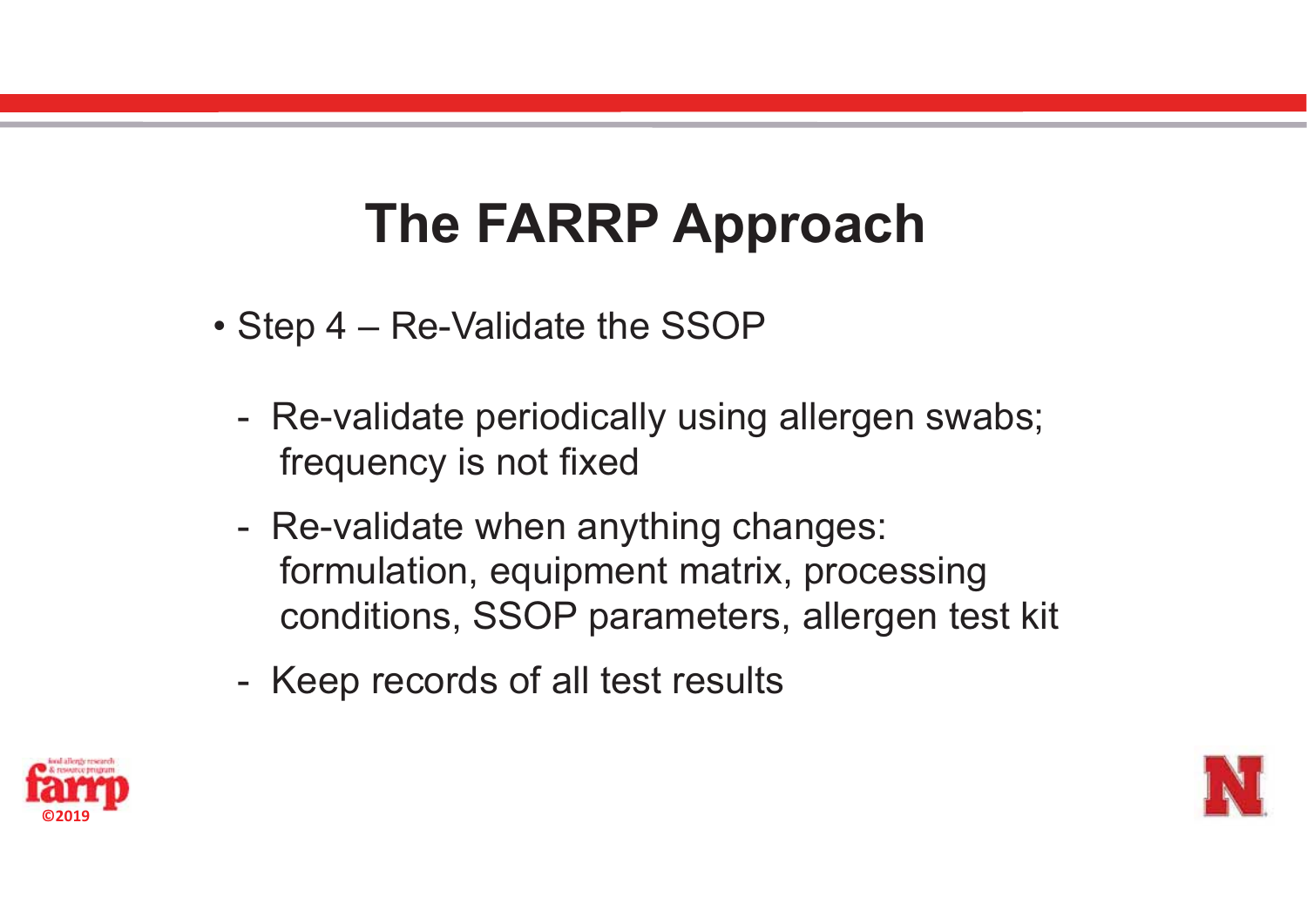- Step 5 Validate Overall ACP
	- - When you are 99.9% sure that you will get BLQ result, do finished product testing by quantitative ELISA – this is the ultimate assessment
	- -Repeat finished product testing periodically



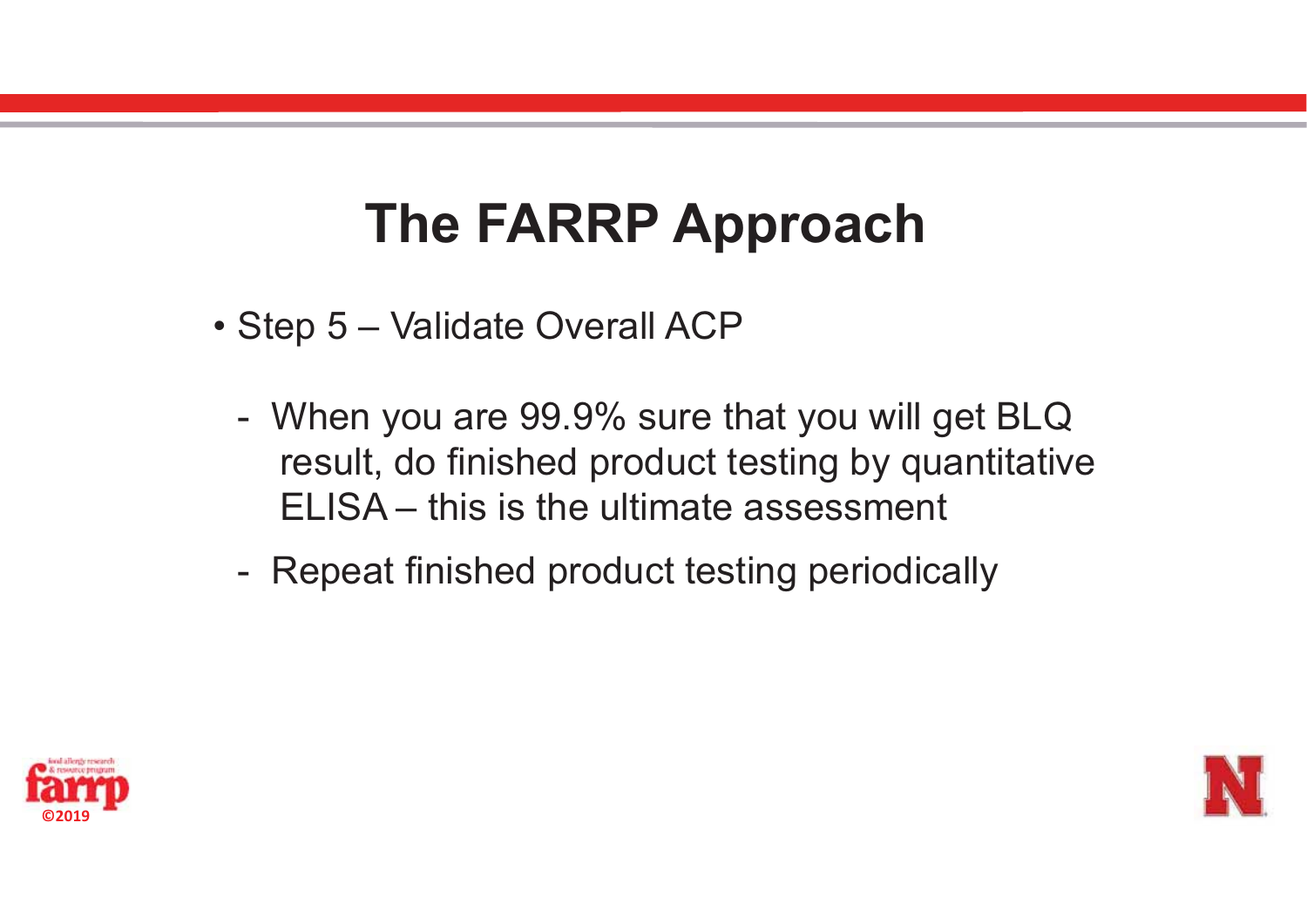- Special Situation: What to do when you cannot consistently get non-detect with allergen swab
	- Test finished product (especially if you expect uniform distribution); remember swabs are very sensitive
	- Do a quantitative risk assessment to judge extent of risk
	- -Use advisory labeling if risk is too high



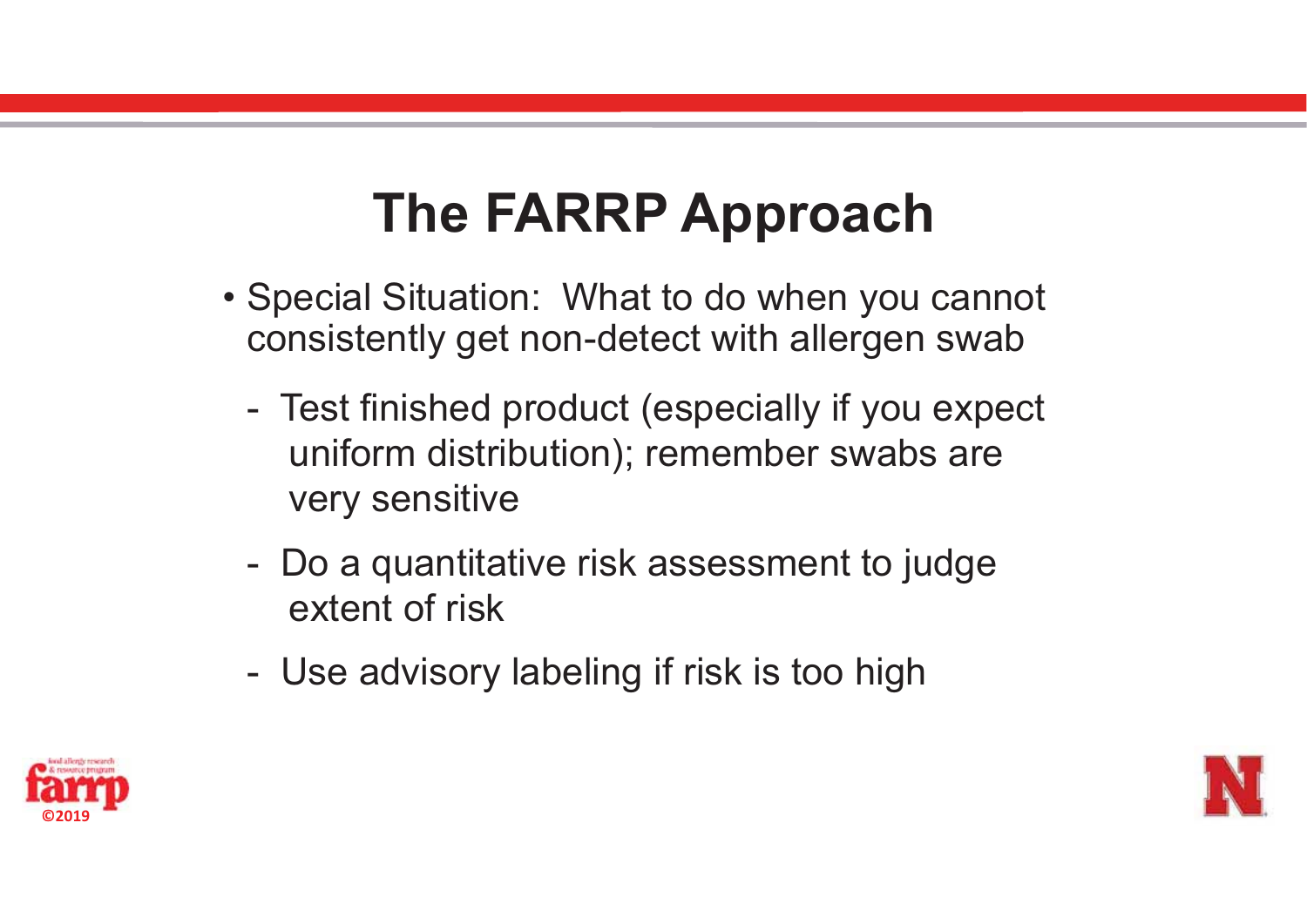# **Key Decisions in ACP Validation**

- Establish corporate target level (ppm allergen residue)
- Use quantitative information for risk assessment
- Selection of test method(s)
- Sampling strategy (what to test, how often to test)



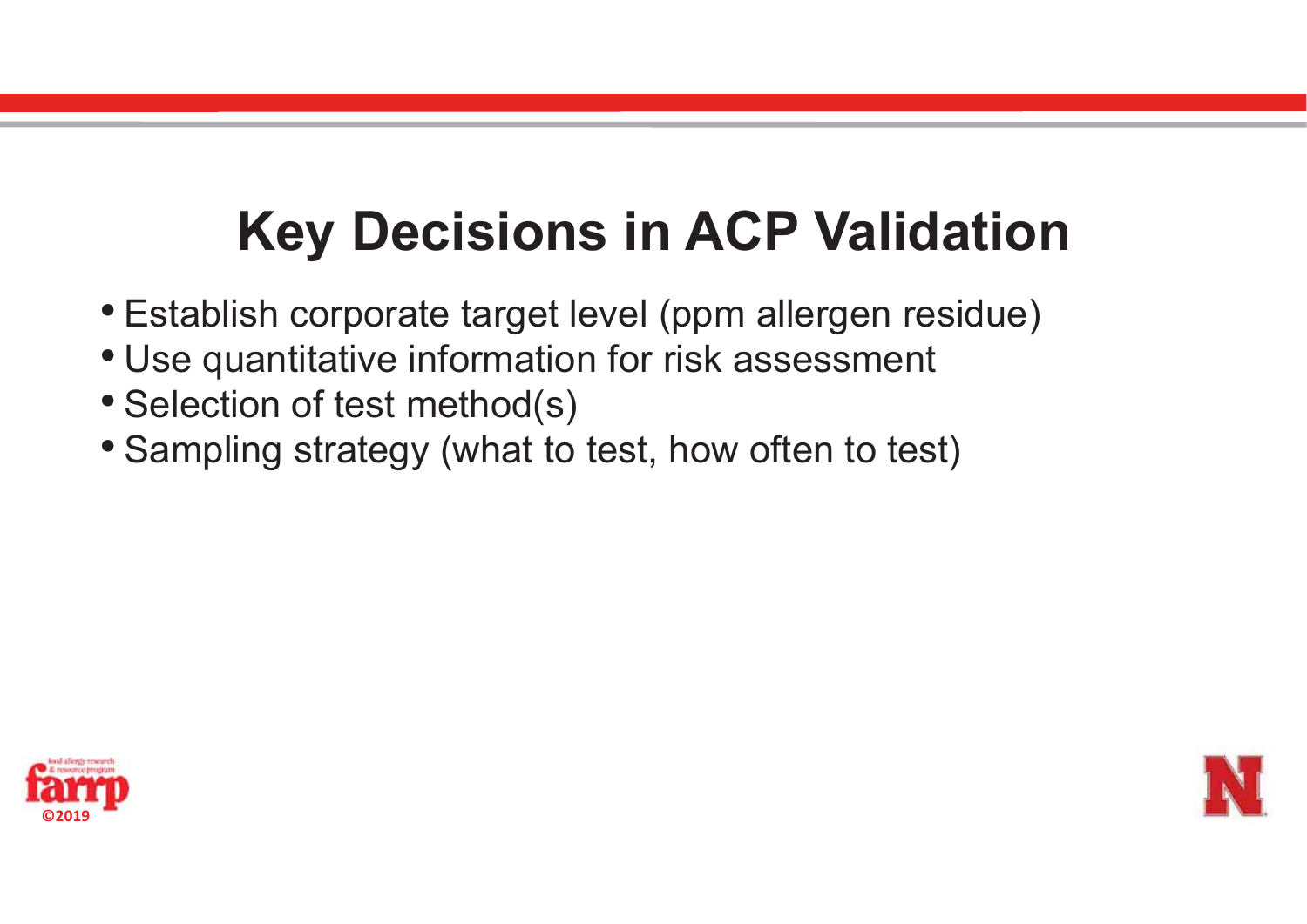# **Target Level**

- Regulatory action levels (thresholds) do not exist only in Japan (10 ppm). Thus, need to establish a corporate target level that protects consumers
- In FARRP expert opinion, BLQ (below limit of quantitation) by allergen-specific test does protect consumers (<2.5 or <5 ppm)
- Recommended corporate target levels 2.5, 5.0, or 10 ppm



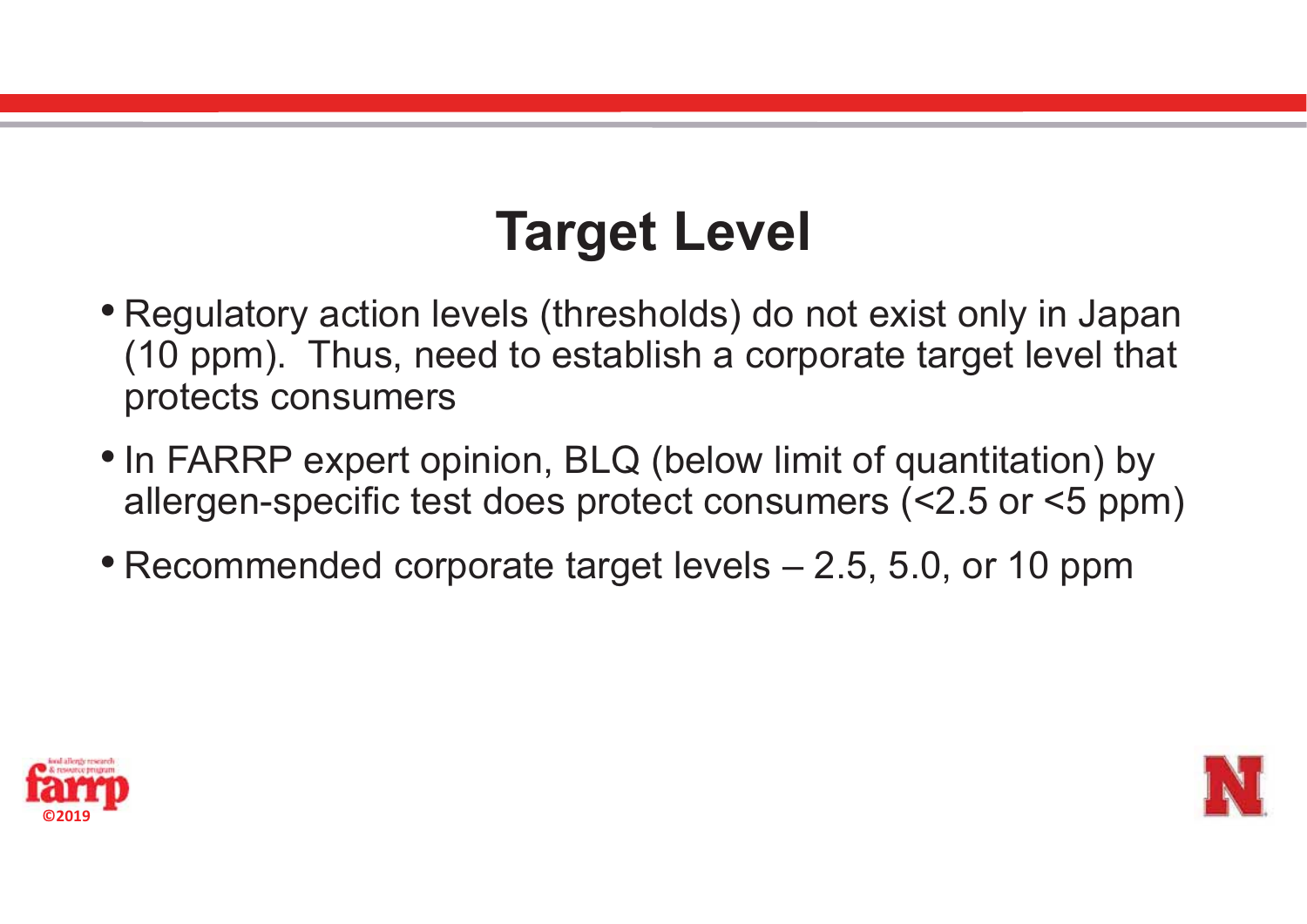## farrp.unl.edu



The University of Nebraska does not discriminate based upon any protected status. Please see go.unl.edu/nondiscrimination. **©2019**

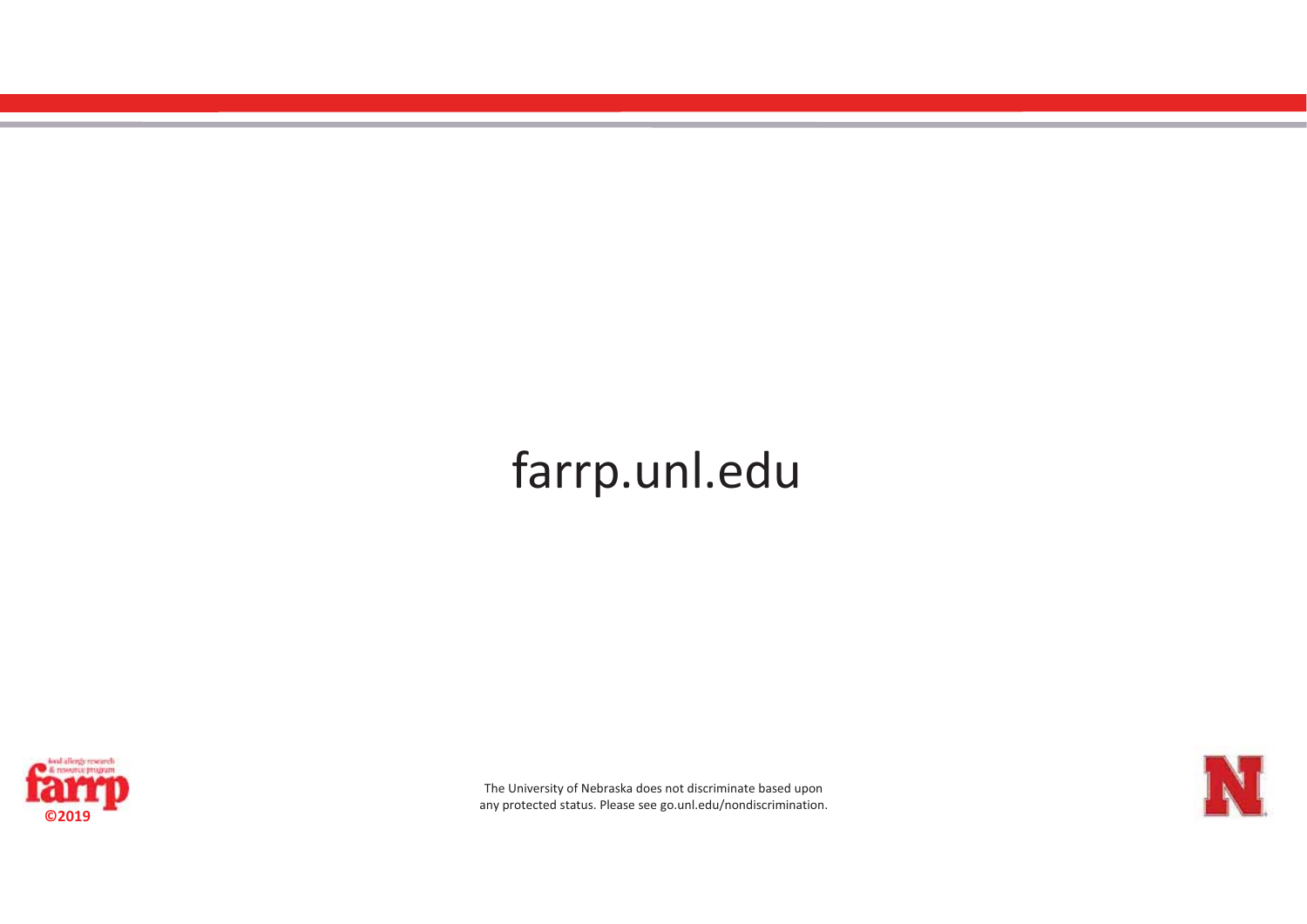#### **3M** Health Care Academy

## **Steve Taylor, Ph.D. Food Allergy Research and Resource Program (FARRP)**



# **Ask the Expert** *Live Q&A*

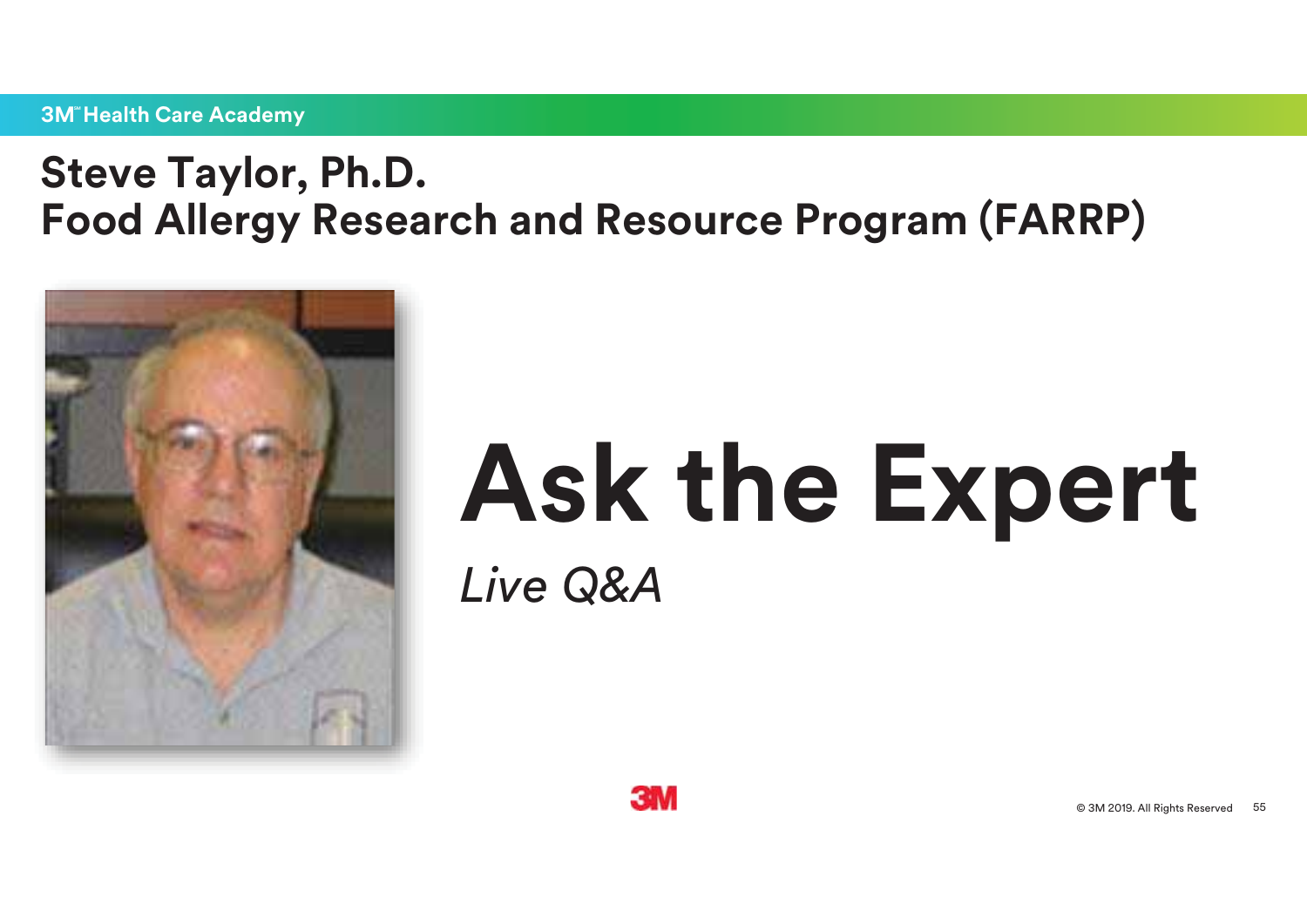## **Validation and Verification of Food Allergen Control Approaches and Programs**

Today you've learned about:

- $\bullet$  Essentials of allergen control and where risks occur
- • Allergen control strategies for food processing operations, packaging, and cleaning and sanitation
- • Guidance for choosing the right test methods for verification and validation of sanitation standard operating procedures (SSOPs)
- The FARRP approach to validation of allergen control plans

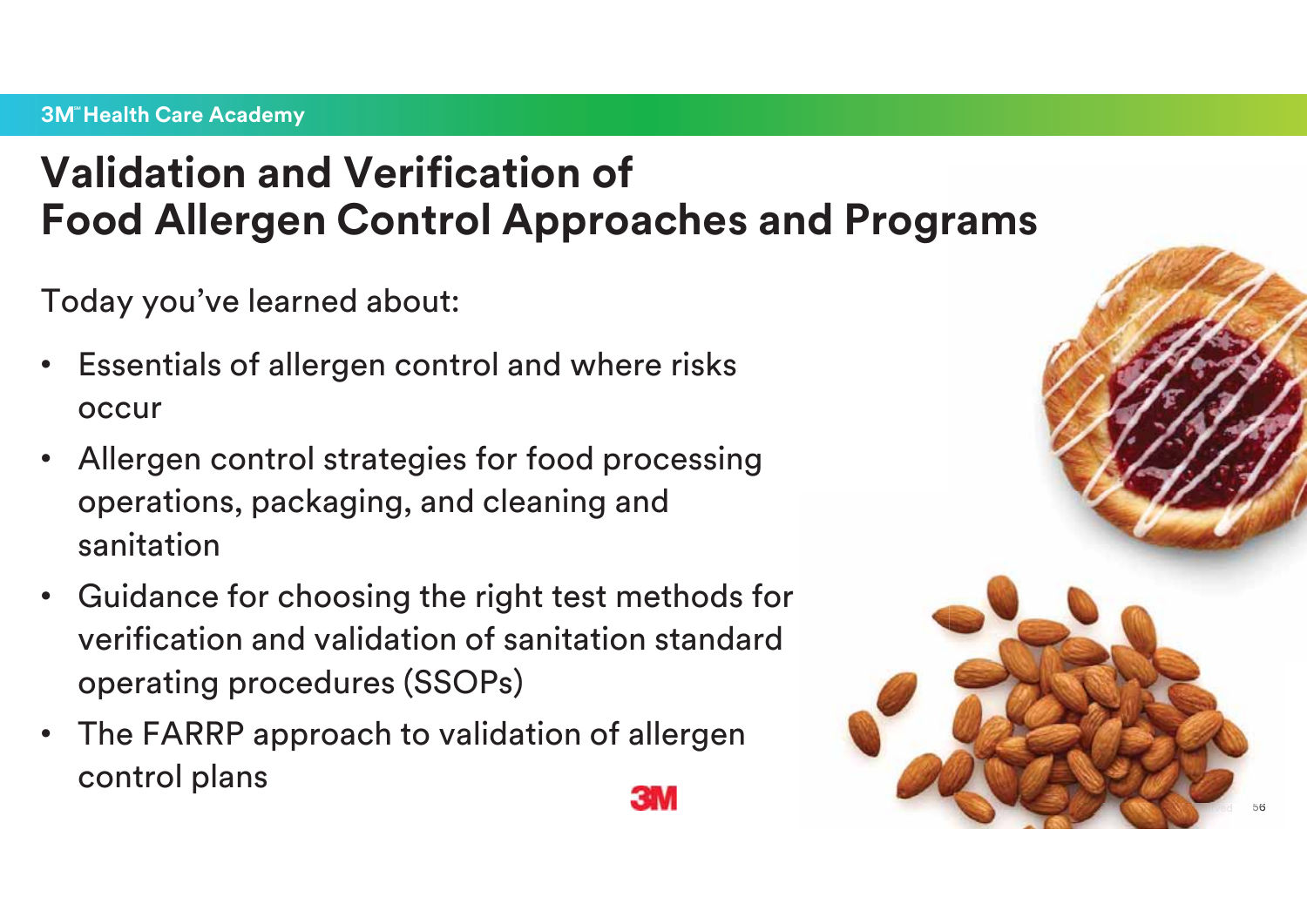

# **Complex testing made simple.**

Now you can master the complex world of food allergen testing. Streamline your process and get accurate results with 3M™ Allergen Testing.



When you see how simple it is, you'll know it's worth it.

**3M Food Safety Allergen Testing**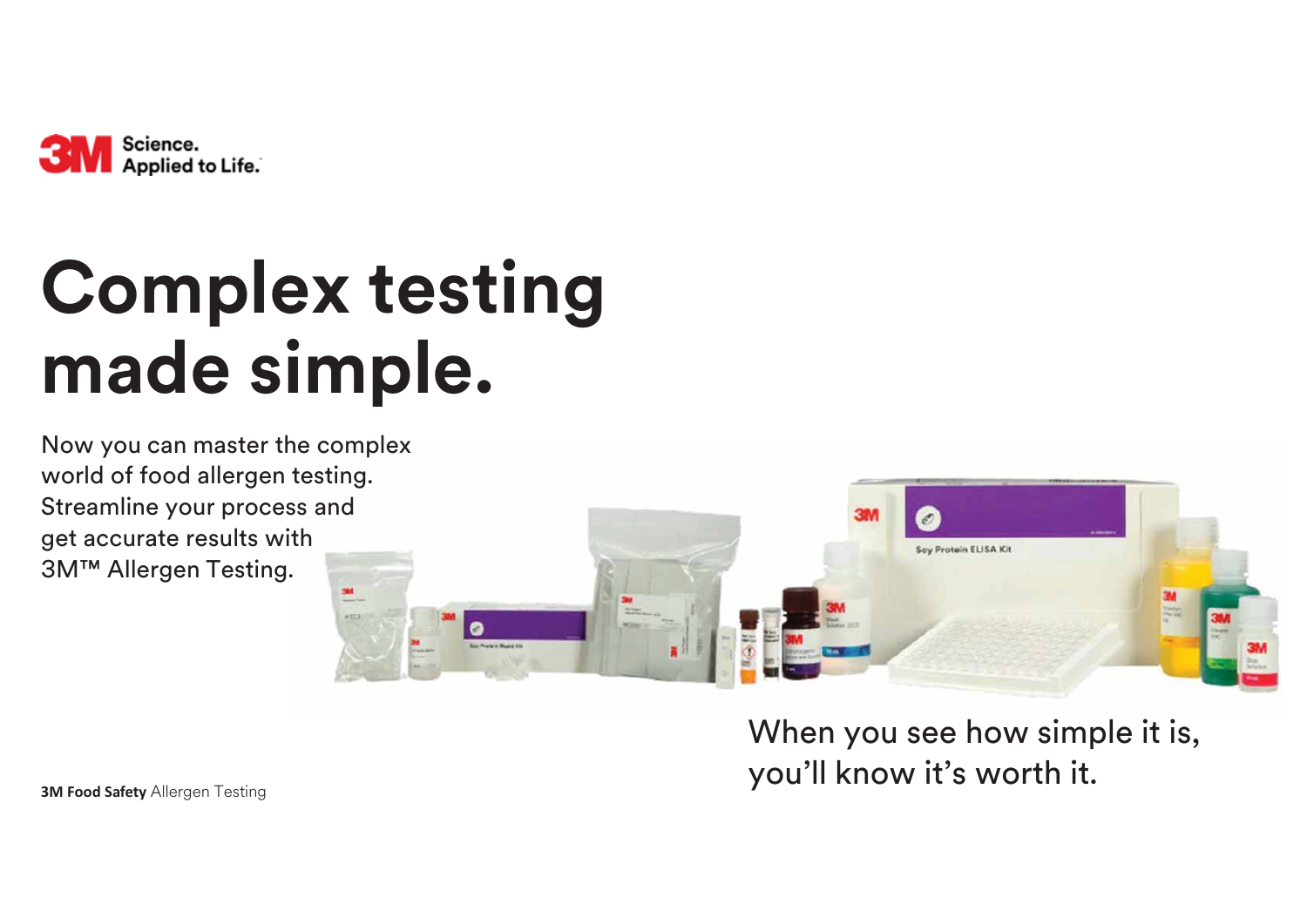

# **Versatility across sample types.**

3M™ Allergen Testing Products can be used to detect allergenic proteins in:

- •Clean-in-place final rinse water
- $\bullet$ Environmental swab samples
- • Food ingredients and processed food products







**3M Food Safety Allergen Testing**